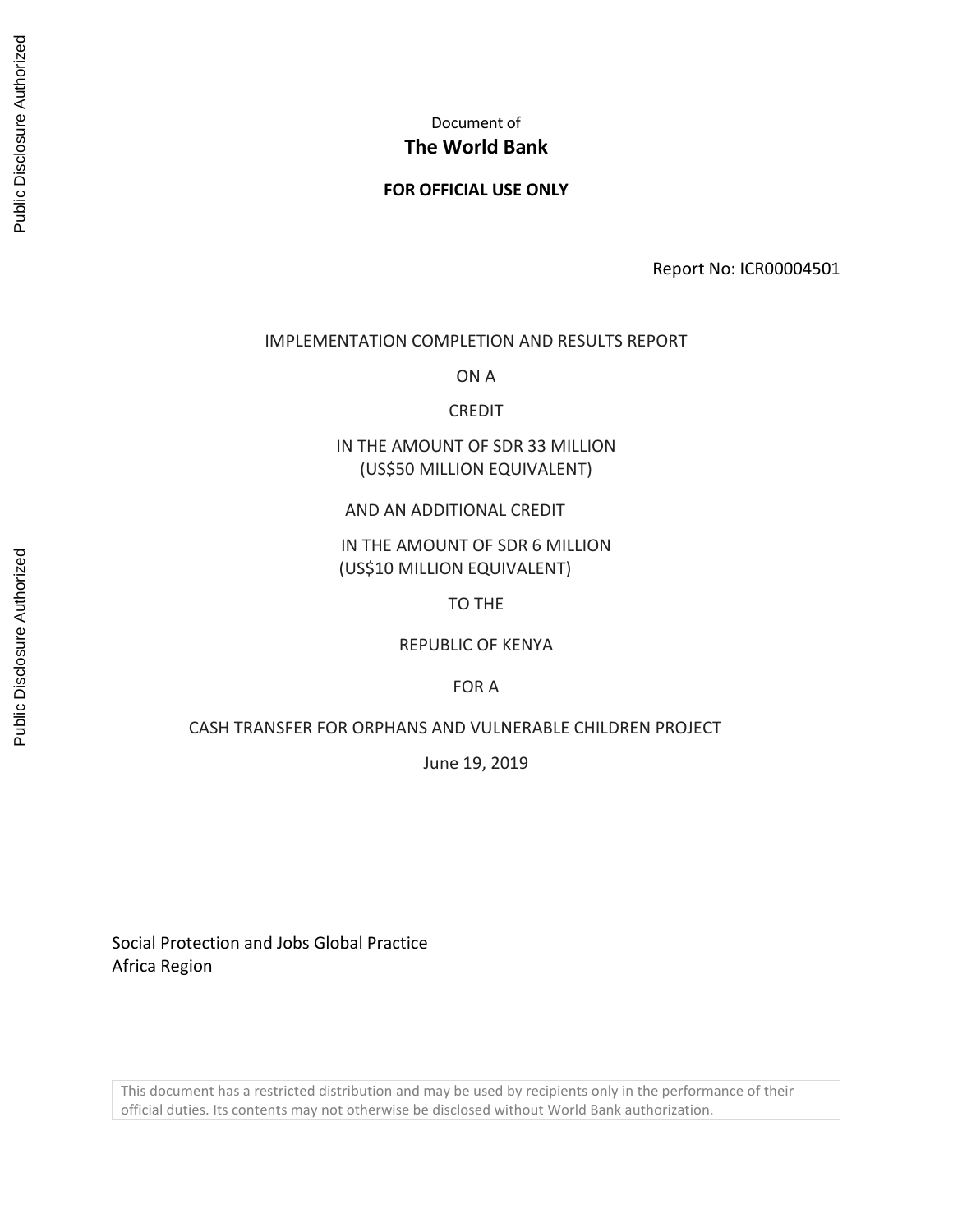# **CURRENCY EQUIVALENTS**

(Exchange Rate Effective June 11, 2019)

| Currency Unit = Kenya Shillings (KSh) |
|---------------------------------------|
| $US$1 = KSh 101.25$                   |
| $USS1 = SDR 0.72$                     |
|                                       |

# FISCAL YEAR

# July 1 – June 30

# **ABBREVIATIONS AND ACRONYMS**

| <b>ASAL</b>  | Arid and Semi-Arid Land                                          |
|--------------|------------------------------------------------------------------|
| AF           | <b>Additional Financing</b>                                      |
| <b>BOS</b>   | <b>Beneficiary Outreach Strategy</b>                             |
| <b>BWC</b>   | <b>Beneficiary Welfare Committee</b>                             |
| CC           | <b>County Coordinator</b>                                        |
| <b>CPS</b>   | <b>Country Partnership Strategy</b>                              |
| <b>CPU</b>   | <b>Central Program Unit</b>                                      |
| <b>CCT</b>   | <b>Conditional Cash Transfer</b>                                 |
| <b>CT</b>    | <b>Cash Transfer</b>                                             |
| CT-OVC       | Cash Transfer for Orphans and Vulnerable Children                |
| <b>DCS</b>   | Department of Children's Services                                |
| <b>DFID</b>  | Department for International Development                         |
| <b>DLI</b>   | Disbursement-Linked Indicator                                    |
| <b>DLR</b>   | Disbursement-Linked Result                                       |
| <b>DP</b>    | <b>Development Partner</b>                                       |
| <b>EFA</b>   | <b>Economic and Financial Analyses</b>                           |
| <b>FM</b>    | <b>Financial Management</b>                                      |
| G&CM         | Grievance and Case Management System                             |
| GDP          | <b>Gross Domestic Product</b>                                    |
| GoK          | Government of Kenya                                              |
| HIV/AIDS     | Human Immunodeficiency Virus/Acquired Immune Deficiency Syndrome |
| <b>HSNP</b>  | Hunger and Safety Net Program                                    |
| <b>ICR</b>   | Implementation Completion and Results Report                     |
| <b>IEC</b>   | Information, Education, and Communication                        |
| IOI          | Intermediate Outcome Indicator                                   |
| <b>KIHBS</b> | Kenya Integrated Household Budget Survey                         |
| <b>KPGA</b>  | Kenya Poverty and Gender Assessment                              |
| <b>KPIA</b>  | Kenya Poverty and Inequality Assessment                          |
| <b>KSEIP</b> | Kenyan Social and Economic Inclusion Project                     |
| M&E          | Monitoring and Evaluation                                        |
| <b>MDTF</b>  | Multi-Donor Trust Fund                                           |
| <b>MGCSD</b> | Ministry of Gender, Children, and Social Development             |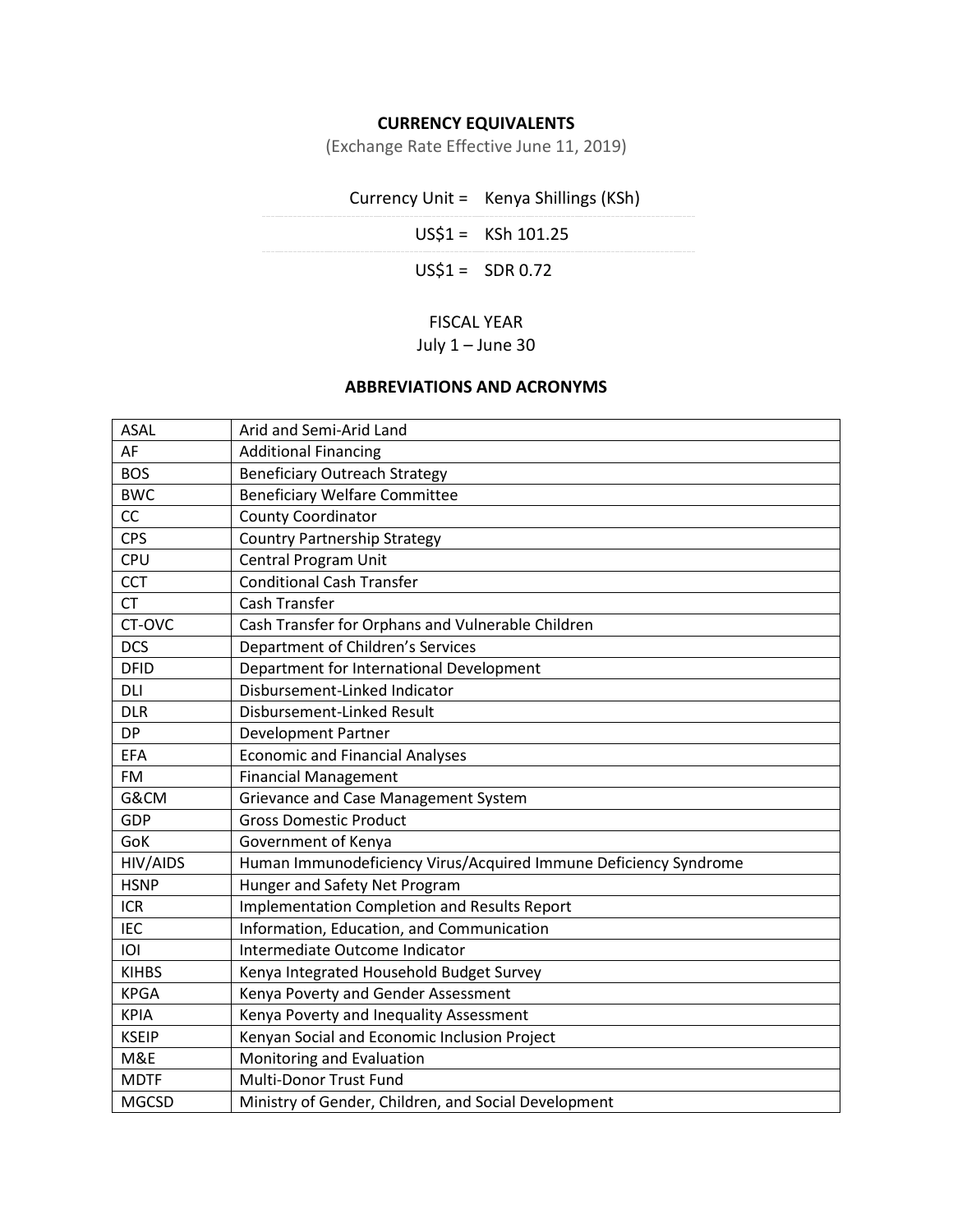| <b>MIS</b>    | Management Information System                       |
|---------------|-----------------------------------------------------|
| <b>MLSP</b>   | Ministry of Labor and Social Protection             |
| <b>NEDI</b>   | North and Northeastern Development Initiative       |
| <b>NSNP</b>   | National Safety Net Program                         |
| <b>NSPP</b>   | <b>National Social Protection Policy</b>            |
| <b>OM</b>     | <b>Operations Manual</b>                            |
| <b>OPCT</b>   | <b>Older Person Cash Transfer</b>                   |
| <b>OVC</b>    | Orphans and Vulnerable Children                     |
| PAD           | <b>Project Appraisal Document</b>                   |
| <b>PCN</b>    | <b>Project Concept Note</b>                         |
| <b>PCK</b>    | Postal Corporation of Kenya                         |
| <b>PDO</b>    | Project Development Objective                       |
| PforR         | Program for Results                                 |
| <b>PIBS</b>   | Program Implementation and Beneficiary Satisfaction |
| <b>PMT</b>    | Proxy Means Test                                    |
| <b>PSP</b>    | <b>Payment Service Provider</b>                     |
| PWSD-CT       | Persons with Severe Disabilities Cash Transfer      |
| SAU           | Social Assistance Unit                              |
| <b>SDSP</b>   | <b>State Department for Social Protection</b>       |
| <b>SIDA</b>   | Swedish International Development Agency            |
| SPS           | <b>Social Protection Secretariat</b>                |
| <b>SR</b>     | Single Registry                                     |
| <b>TA</b>     | <b>Technical Assistance</b>                         |
| <b>TF</b>     | <b>Trust Fund</b>                                   |
| <b>TTL</b>    | <b>Task Team Leader</b>                             |
| <b>UNICEF</b> | United Nations Children's Fund                      |
| <b>VMG</b>    | Vulnerable and Marginalized Group                   |
| <b>WFP</b>    | World Food Program                                  |

Regional Vice President: Hafez M. H. Ghanem

Country Director: Carlos Felipe Jaramillo

Senior Global Practice Director: Michal J. Rutkowski

Acting Practice Manager: Robert S. Chase

Task Team Leader: Emma S. Mistiaen

ICR Main Contributor: Betty Hanan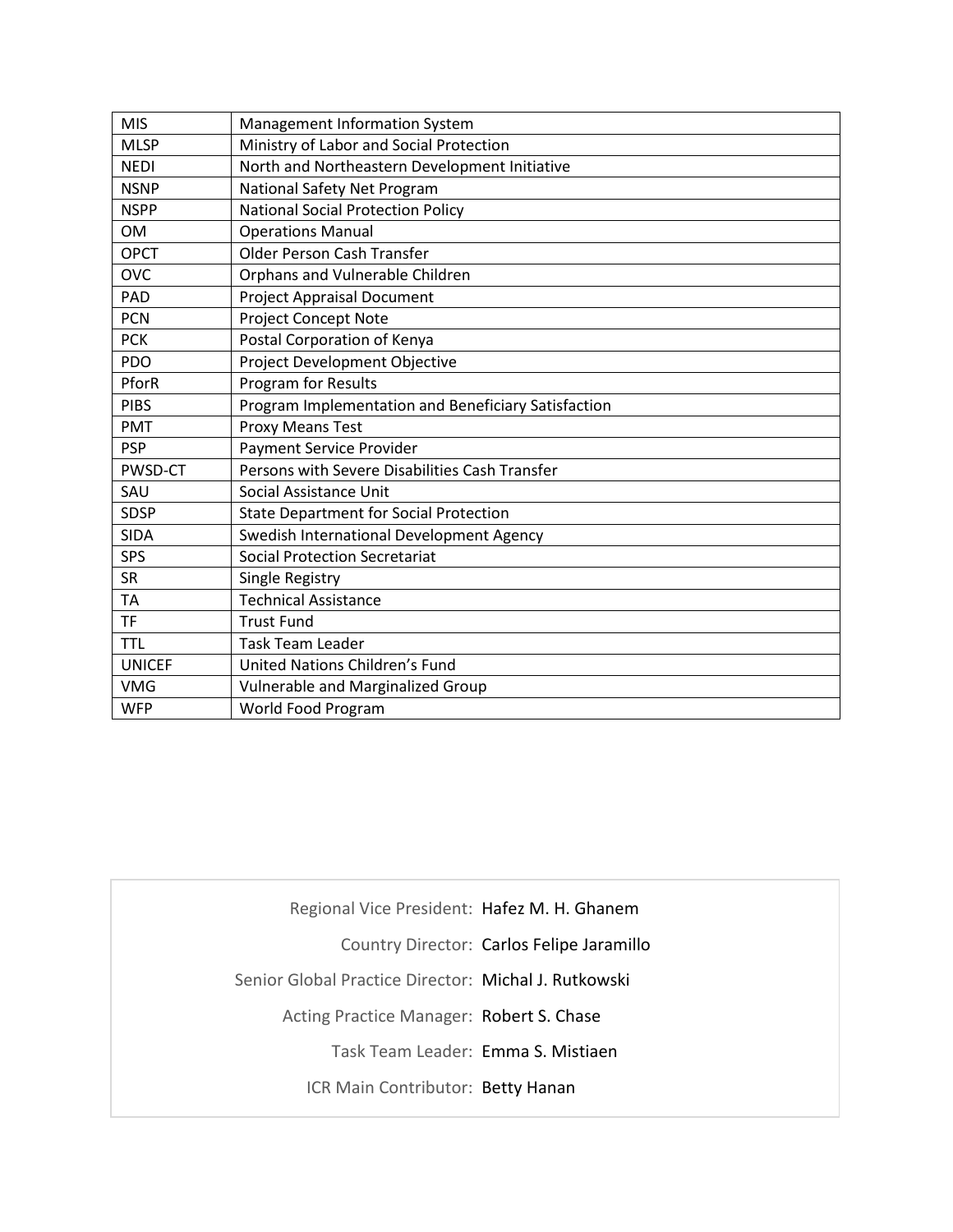# TABLE OF CONTENTS

| I.          |                                                                        |  |
|-------------|------------------------------------------------------------------------|--|
|             |                                                                        |  |
| II.         |                                                                        |  |
|             |                                                                        |  |
|             |                                                                        |  |
|             |                                                                        |  |
|             |                                                                        |  |
|             |                                                                        |  |
| III.        | KEY FACTORS THAT AFFECTED IMPLEMENTATION AND OUTCOME 23                |  |
|             |                                                                        |  |
|             | IV. WORLD BANK PERFORMANCE, COMPLIANCE ISSUES, AND RISK TO DEVELOPMENT |  |
|             |                                                                        |  |
|             |                                                                        |  |
|             |                                                                        |  |
|             |                                                                        |  |
|             |                                                                        |  |
| $V_{\cdot}$ |                                                                        |  |
|             |                                                                        |  |
|             | ANNEX 2. WORLD BANK LENDING AND IMPLEMENTATION SUPPORT/SUPERVISION  45 |  |
|             |                                                                        |  |
|             |                                                                        |  |
|             |                                                                        |  |
|             |                                                                        |  |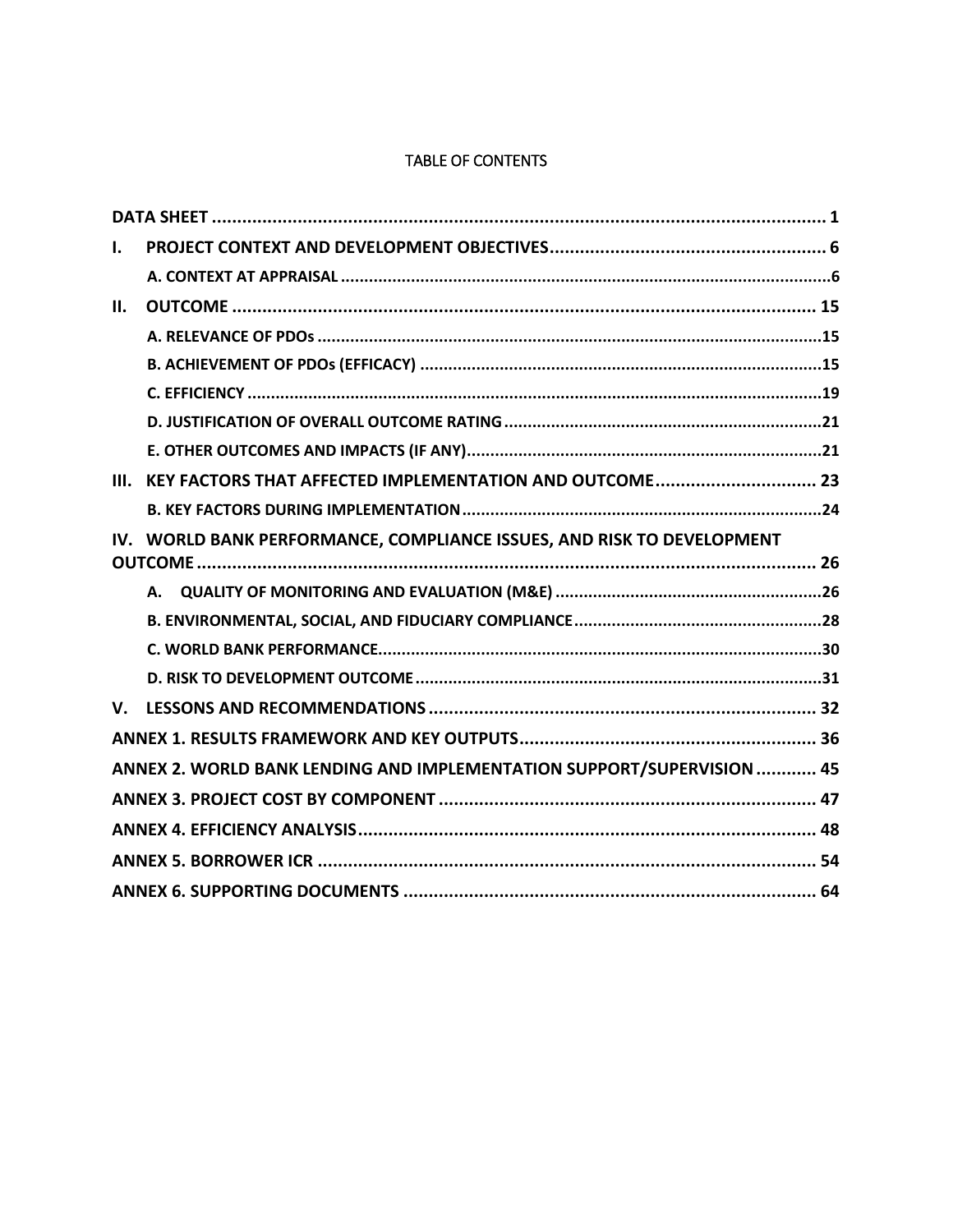

#### <span id="page-4-0"></span>**DATA SHEET**

### **BASIC INFORMATION**

| <b>Product Information</b>  |                                                         |
|-----------------------------|---------------------------------------------------------|
| Project ID                  | Project Name                                            |
| P111545                     | Kenya Cash Transfer for Orphans and Vulnerable Children |
| Country                     | <b>Financing Instrument</b>                             |
| Kenya                       | <b>Investment Project Financing</b>                     |
| <b>Original EA Category</b> | <b>Revised EA Category</b>                              |
| Not Required (C)            | Not Required (C)                                        |

### **Organizations**

| <b>Borrower</b>   | Implementing Agency                      |
|-------------------|------------------------------------------|
| Republic of Kenya | Ministry of Labour and Social Protection |

### **Project Development Objective (PDO)**

#### Original PDO

To increase social safety net access for extremely poor OVC households and to build the capacity of the government to more effectively deliver the National Safety Net Program.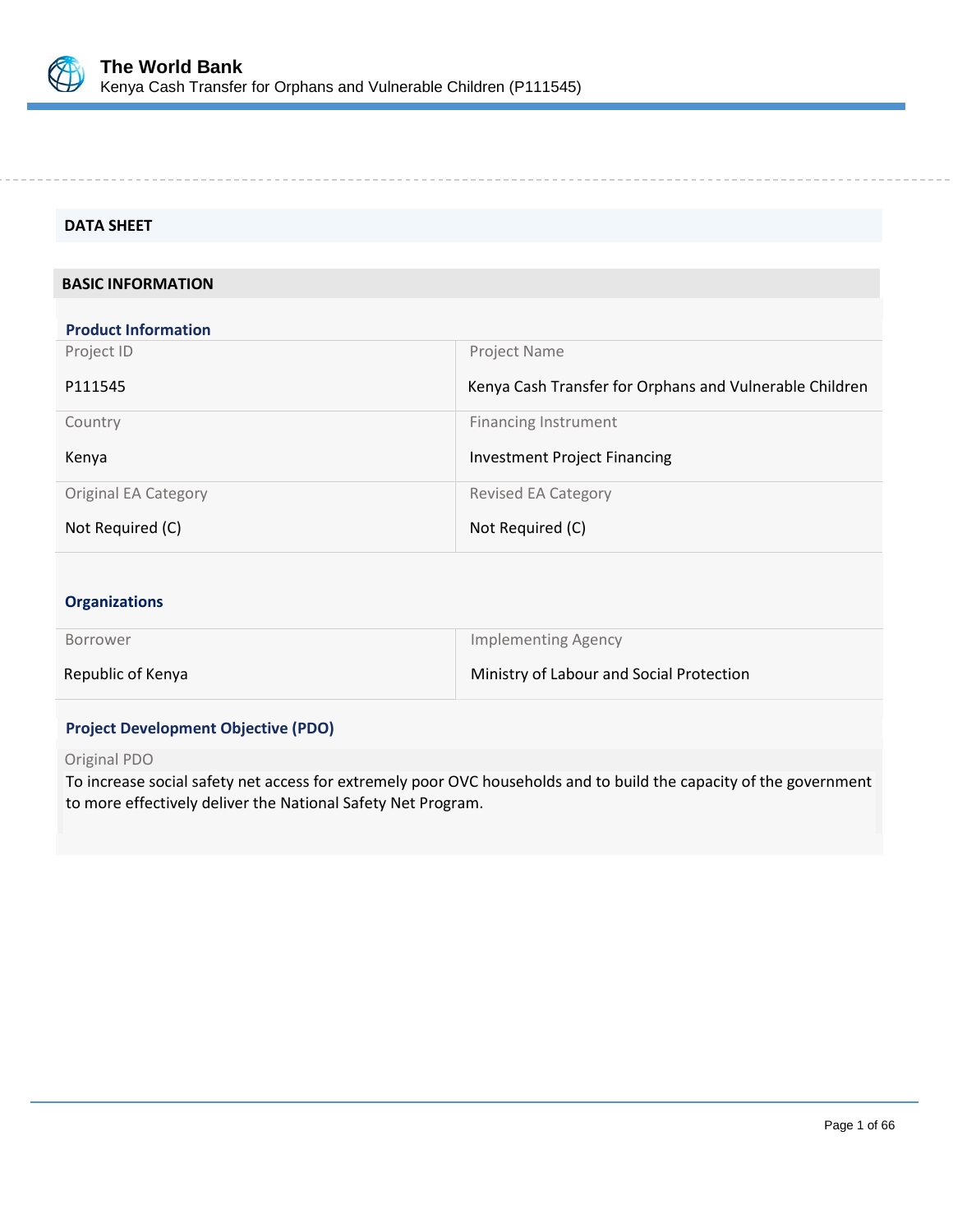

# **FINANCING**

|                                                                          | Original Amount (US\$) | <b>Revised Amount (US\$)</b> | <b>Actual Disbursed (US\$)</b> |
|--------------------------------------------------------------------------|------------------------|------------------------------|--------------------------------|
| <b>World Bank Financing</b>                                              |                        |                              |                                |
| IDA-45530                                                                | 50,000,000             | 48,519,386                   | 49,212,303                     |
| TF-97272                                                                 | 79,284,446             | 74,979,310                   | 74,979,310                     |
| IDA-53120                                                                | 10,000,000             | 9,951,212                    | 9,400,064                      |
| <b>Total</b>                                                             | 139,284,446            | 133,449,908                  | 133,591,677                    |
| <b>Non-World Bank Financing</b>                                          |                        |                              |                                |
| Borrower/Recipient                                                       | 30,000,000             | $\mathbf 0$                  | 381,465,936                    |
| UK: British Department for<br><b>International Development</b><br>(DFID) | 34,000,000             | $\mathbf 0$                  | $\Omega$                       |
| <b>UN Children's Fund</b>                                                | 12,000,000             | $\mathbf 0$                  | 26,400,000                     |
| <b>Total</b>                                                             | 76,000,000             | $\mathbf 0$                  | 407,865,936                    |
| <b>Total Project Cost</b>                                                | 215,284,446            | 133,449,909                  | 541,457,613                    |

# **KEY DATES**

| Approval    | <b>Effectiveness</b> | <b>MTR Review</b> | <b>Original Closing</b> | <b>Actual Closing</b> |
|-------------|----------------------|-------------------|-------------------------|-----------------------|
| 31-Mar-2009 | 03-Jul-2009          | 12-Mar-2012       | 31-Dec-2013             | 31-Dec-2018           |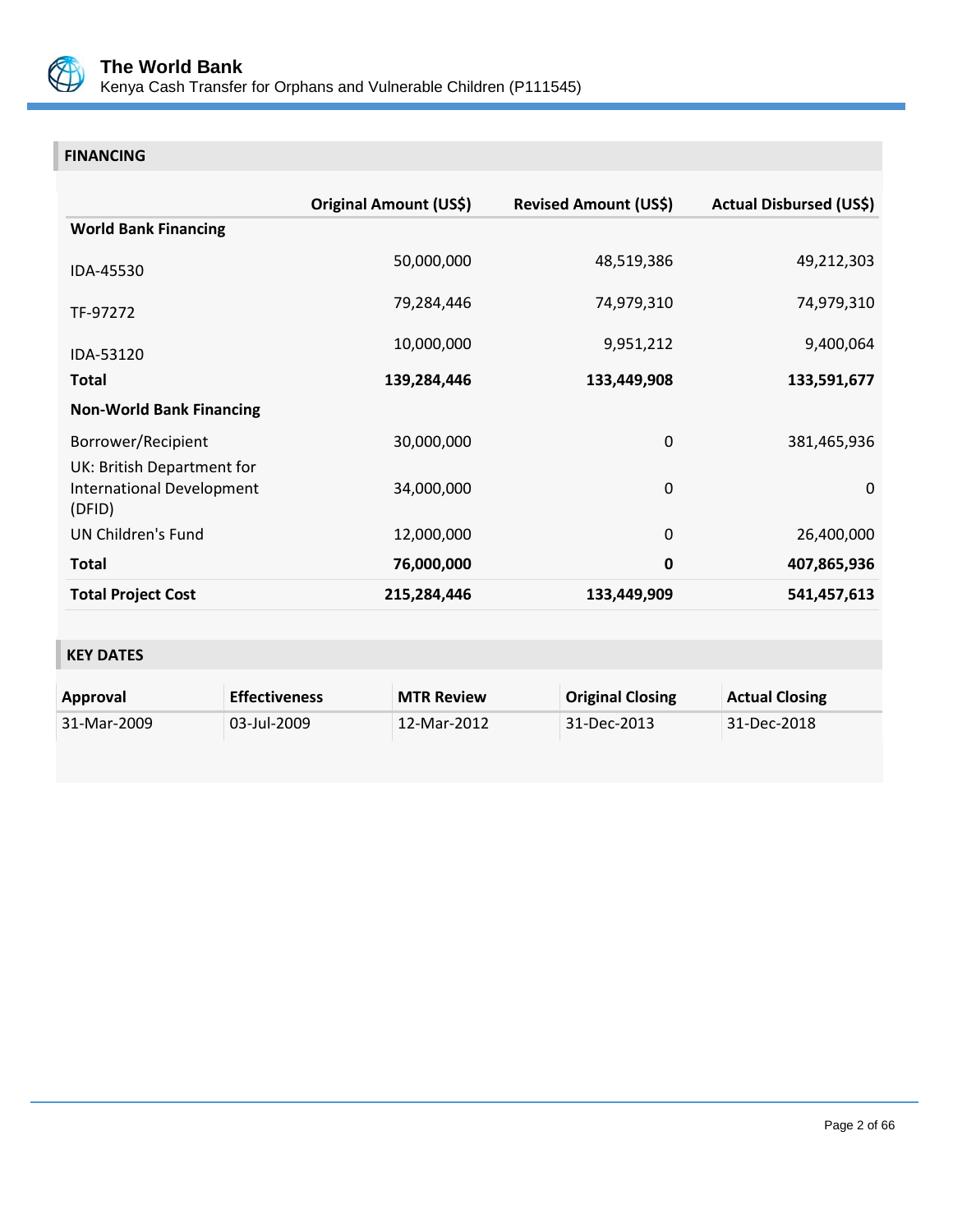

# **RESTRUCTURING AND/OR ADDITIONAL FINANCING**

| Date(s)     | Amount Disbursed (US\$M) | <b>Key Revisions</b>                     |
|-------------|--------------------------|------------------------------------------|
| 31-Oct-2013 | 81.12                    | <b>Additional Financing</b>              |
|             |                          | Change in Implementing Agency            |
|             |                          | Change in Project Development Objectives |
|             |                          | Change in Results Framework              |
|             |                          | Change in Components and Cost            |
|             |                          | Change in Loan Closing Date(s)           |
|             |                          | Change in Safeguard Policies Triggered   |
|             |                          | Change in Implementation Schedule        |
| 01-Nov-2016 | 122.86                   | Change in Implementing Agency            |
|             |                          | Change in Results Framework              |
|             |                          | Change in Components and Cost            |
|             |                          | Change in Loan Closing Date(s)           |
|             |                          | Change in Institutional Arrangements     |
|             |                          | Change in Implementation Schedule        |
| 30-Oct-2018 | 133.67                   | Change in Loan Closing Date(s)           |

# **KEY RATINGS**

| Outcome      | <b>Bank Performance</b> | <b>M&amp;E Quality</b> |
|--------------|-------------------------|------------------------|
| Satisfactory | Satisfactory            | Substantial            |

# **RATINGS OF PROJECT PERFORMANCE IN ISRs**

| No. | Date ISR Archived | <b>DO Rating</b>               | <b>IP Rating</b>               | Actual<br><b>Disbursements</b><br>(US\$M) |
|-----|-------------------|--------------------------------|--------------------------------|-------------------------------------------|
| 01  | 19-Jun-2009       | Satisfactory                   | Satisfactory                   | $\mathbf{0}$                              |
| 02  | 14-Dec-2009       | <b>Moderately Satisfactory</b> | <b>Moderately Satisfactory</b> | 1.84                                      |
| 03  | 12-May-2010       | Moderately Satisfactory        | <b>Moderately Satisfactory</b> | 6.20                                      |
| 04  | 26-Jan-2011       | <b>Moderately Satisfactory</b> | <b>Moderately Satisfactory</b> | 16.25                                     |
| 05  | 10-Jul-2011       | <b>Moderately Satisfactory</b> | <b>Moderately Satisfactory</b> | 20.45                                     |
| 06  | 27-Dec-2011       | Satisfactory                   | Satisfactory                   | 35.11                                     |
| 07  | 25-Jun-2012       | Satisfactory                   | Satisfactory                   | 45.39                                     |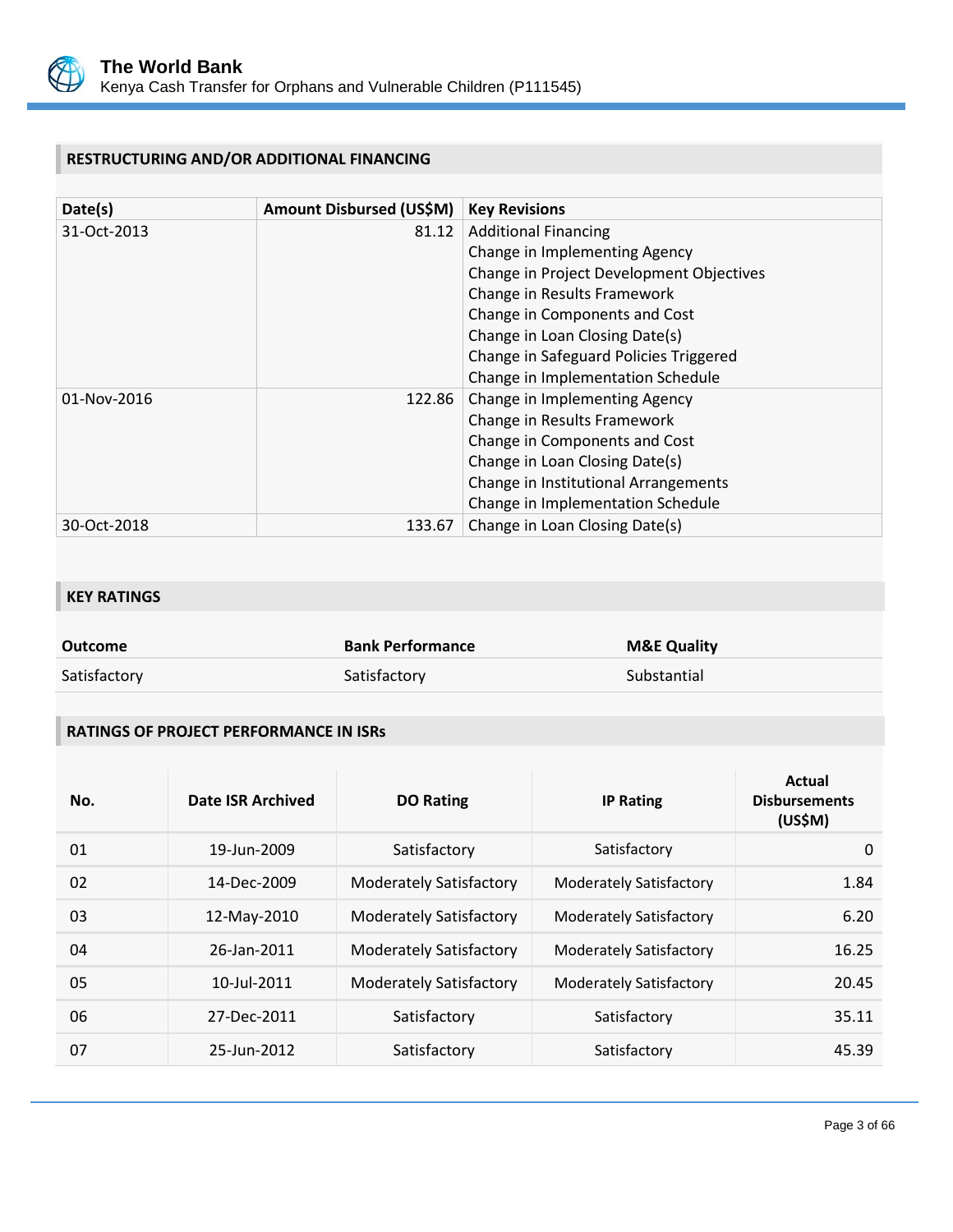

| 08 | 26-Dec-2012 | Satisfactory                   | Satisfactory                   | 54.10  |
|----|-------------|--------------------------------|--------------------------------|--------|
| 09 | 26-Jun-2013 | Satisfactory                   | Satisfactory                   | 72.85  |
| 10 | 17-Jan-2014 | Satisfactory                   | <b>Moderately Satisfactory</b> | 81.12  |
| 11 | 07-Jul-2014 | Satisfactory                   | <b>Moderately Satisfactory</b> | 87.01  |
| 12 | 10-Feb-2015 | Satisfactory                   | <b>Moderately Satisfactory</b> | 98.19  |
| 13 | 27-May-2015 | Satisfactory                   | <b>Moderately Satisfactory</b> | 98.19  |
| 14 | 08-Dec-2015 | Satisfactory                   | <b>Moderately Satisfactory</b> | 108.00 |
| 15 | 08-Apr-2016 | <b>Moderately Satisfactory</b> | Moderately Satisfactory        | 118.68 |
| 16 | 17-Nov-2016 | Satisfactory                   | Satisfactory                   | 122.86 |
| 17 | 21-Jun-2017 | Satisfactory                   | Satisfactory                   | 126.45 |
| 18 | 18-Jan-2018 | Satisfactory                   | Satisfactory                   | 130.30 |
| 19 | 21-Sep-2018 | Satisfactory                   | Satisfactory                   | 133.67 |
| 20 | 28-Dec-2018 | <b>Moderately Satisfactory</b> | Satisfactory                   | 133.67 |

# **SECTORS AND THEMES**

| (%) |
|-----|
|     |
| 100 |
| 80  |
| 20  |
|     |

### **Themes**

| Major Theme/ Theme (Level 2)/ Theme (Level 3) | $(%^{1})$ |
|-----------------------------------------------|-----------|
| <b>Public Sector Management</b>               |           |
| <b>Public Administration</b>                  |           |
| Administrative and Civil Service Reform       |           |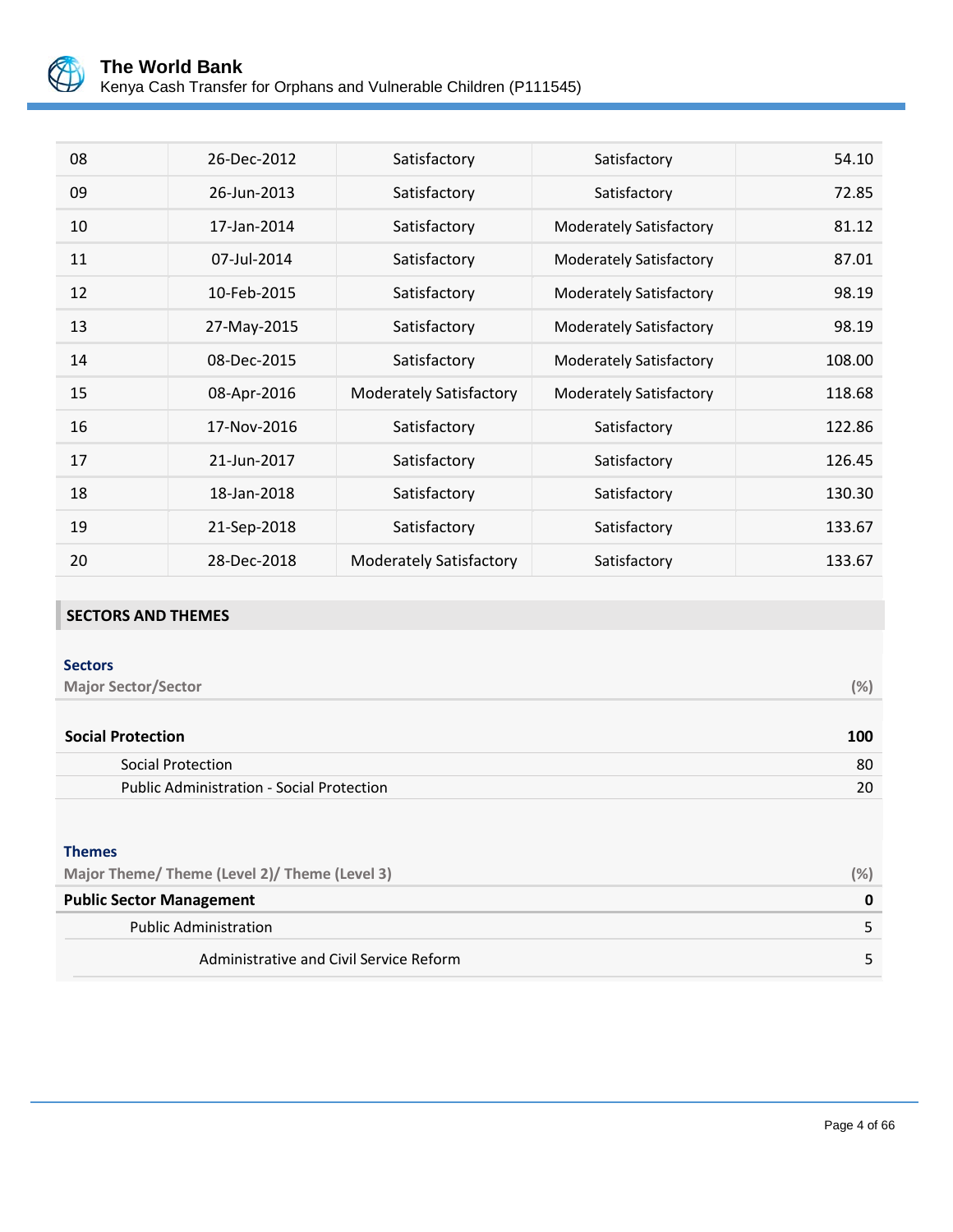

| <b>Social Development and Protection</b> | 0  |
|------------------------------------------|----|
| Social Protection                        | 95 |
| Social Safety Nets                       | 87 |
| Social protection delivery systems       | 8  |

# **ADM STAFF**

| Role                             | <b>At Approval</b>         | At ICR                  |
|----------------------------------|----------------------------|-------------------------|
| <b>Regional Vice President:</b>  | Obiageli Katryn Ezekwesili | Hafez M. H. Ghanem      |
| <b>Country Director:</b>         | Johannes C.M. Zutt         | Carlos Felipe Jaramillo |
| Senior Global Practice Director: | Yaw Ansu                   | Michal J. Rutkowski     |
| Practice Manager:                | Christopher J. Thomas      | Robert S. Chase         |
| Task Team Leader(s):             | <b>Michael Mills</b>       | Emma S. Mistiaen        |
| ICR Contributing Author:         |                            | Betty Hanan             |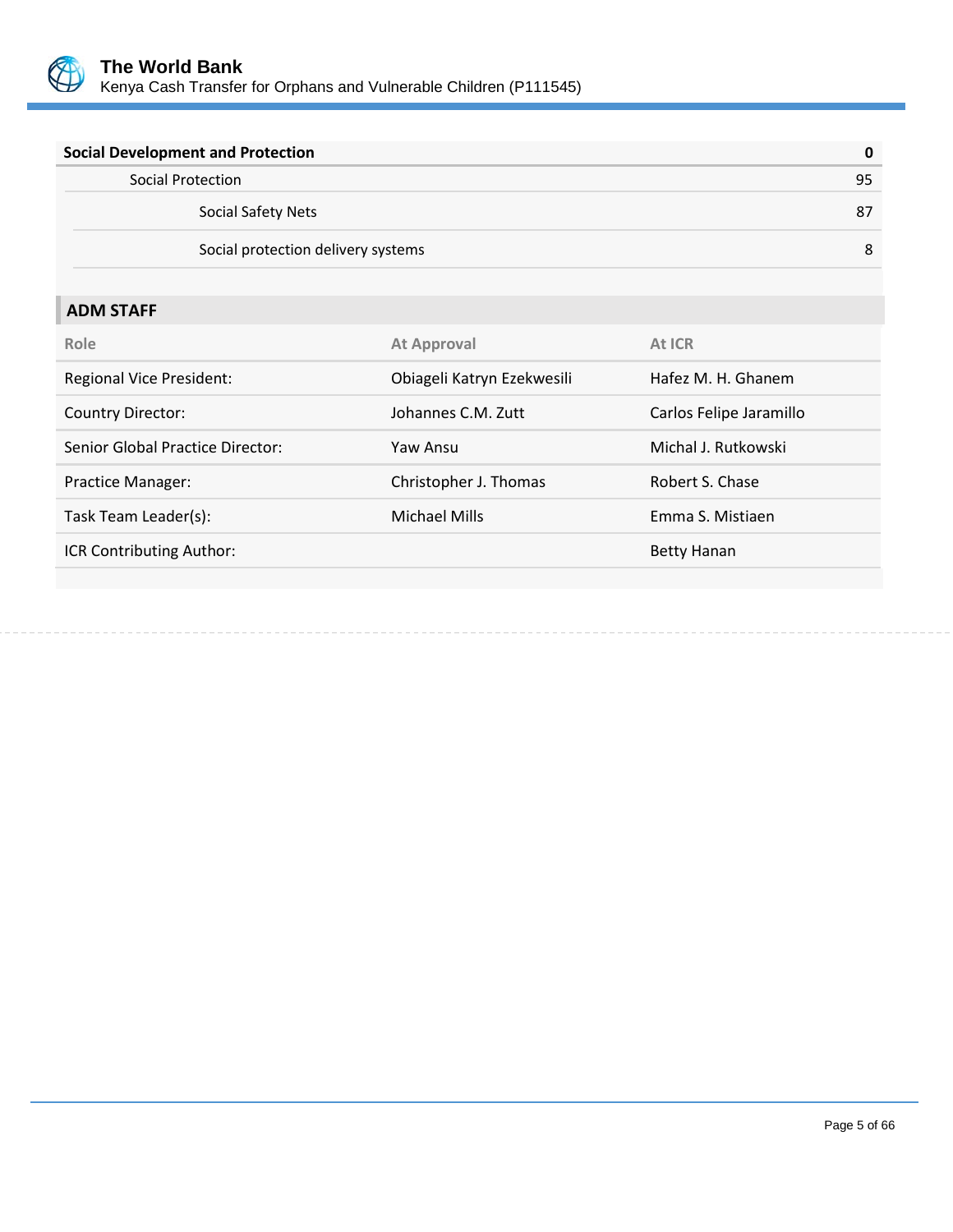

#### <span id="page-9-0"></span>**I. PROJECT CONTEXT AND DEVELOPMENT OBJECTIVES**

### <span id="page-9-1"></span>**A. CONTEXT AT APPRAISAL Country Context**

1. **At the time of project preparation, poverty and inequality were major challenges for Kenya, and Human Immunodeficiency Virus/Acquired Immune Deficiency Syndrome (HIV/AIDS) contributed to**  driving households into poverty. According to the Kenya Poverty and Inequality Assessment 2009<sup>[1](#page-9-2)</sup>, almost half of Kenya's population (around 35.5 million people) lived in poverty, and nearly 20 percent lived in extreme poverty. Many households were driven into poverty by shocks, including food price inflation, droughts, and floods, and one particular 'shock' was illness and death caused by HIV/AIDS. The preliminary report of the 2008 Kenya AIDS Indicator Survey showed that more than 1.4 million Kenyans were living with HIV/AIDS, with an estimated prevalence rate of 7.8 percent. Mostly due to HIV/AIDS, mortality in the most socially and economically productive age cohort (15–49 years) had increased by about 30 percent since 1998, and life expectancy at birth had fallen to about 47 years (from 58 years in 1990). With the support of the World Bank, the Government of Kenya (GoK) was strengthening its efforts to prevent the spread of HIV, but further steps had to be taken to mitigate the effects of the epidemic.

2. **Governance remained a concern in Kenya.** Corruption was cited as the main constraint to attracting private investment, and many Kenyans believed that poor governance and corruption contributed to Kenya's continuing poverty. Kenya had a historically free and vibrant press and an active and engaged civil society that helped expose poor governance and demanded action to address it. Parliament had also actively engaged in keeping the GoK accountable and the GoK acted to address these issues. Measures included enhancing GoK-employee accountability through (a) placing employees on performance contracts; (b) deepening fiduciary reforms; (c) promoting transparency and accountability; and (d) preventing, investigating, and prosecuting corruption and economic crimes involving officials. At the time, the GoK was also assessing its Governance Strategy for Building a Prosperous Kenya and preparing the second phase of its Governance Action Plan. A plan for governance strengthening and anticorruption in the health sector was being implemented with assistance from development partners (DPs). It was recognized, however, that more needed to be done.

### **Orphans and Vulnerable Children (OVC)**

 $\overline{a}$ 

3. **Kenya had a growing number of OVC and they were in need of support.** A rapid assessment undertaken in 2004 estimated that 1.8 million children were orphans, having lost one or both parents and nearly two-thirds had lost their parents due to HIV/AIDS. The proportion was increasing with about 11 percent of all children in Kenya in 2003, compared to about 9 percent five years earlier. The National AIDS Control Council also estimated that there were about 600,000 children who were not orphans but particularly vulnerable, because their "safety, wellbeing, and development were, for a variety of reasons, threatened." Many of these children had parents who were affected by AIDS and were unable to work or support their children. Families missing one or both parents were also mostly poorer than the general

<span id="page-9-2"></span><sup>1</sup> World Bank Group. 2009. *Kenya Poverty and Inequality Assessment Executive Summary and Synthesis Report.* Report No. 44190-KE.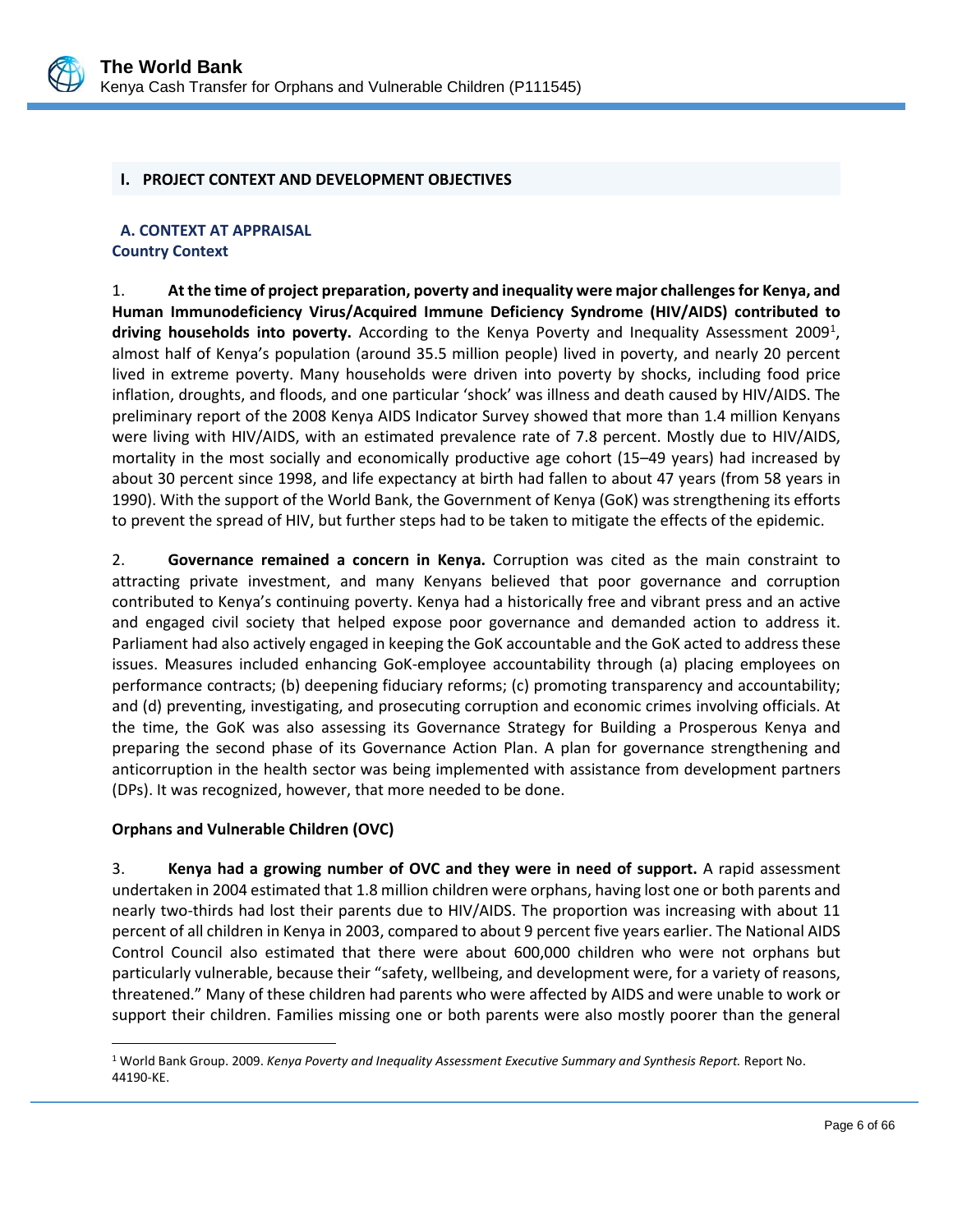population; nearly one-quarter of OVC lived in extreme poverty. Basic services to orphans was often negatively affected. For example, only 85 percent of orphans attended school, compared to 93 percent of other children. Orphans tended to start school at a later stage and drop out earlier than other children. In addition, the majority of orphans did not have birth registration documents and a survey carried out in 2004 showed that only about 15 percent of orphans were receiving some kind of health care.

4. **The importance of supporting OVC was a growing concern in the country***.* With OVC representing almost 30 percent of all children living in poverty, and with the increasing magnitude of the problem, there was a growing recognition that these children needed additional support to prevent an "underclass" from developing, and to fully harness Kenya's human development capacity. The burden of looking after orphans mostly resided with grandparents (40 percent) and other relatives (34 percent), with two-thirds of orphans living in female-headed households<sup>[2](#page-10-0)</sup>. Moreover, the traditional community-based response mechanisms were also being overstrained by the HIV/AIDS pandemic, by economic and political shocks (including the post-election violence), and by social change. Although families continued to provide care for OVC, the capacity of these coping mechanisms needed to be increased.

5. **The GoK recognized the importance of improving its social protection (SP) polices, including increased support to OVC and several SP interventions were already in place.** The GoK had finalized its Medium-Term Plan 2008–12 for its Vision 2030 and the (then) Ministry of Gender, Children, and Social Development (MGCSD) was developing an SP Policy and a National SP Strategy. In the short and medium term, the objective was to meet the immediate needs of the poorest and most vulnerable, focusing primarily on the population living in extreme poverty and those most vulnerable to income poverty due to external shocks. In the long term, the strategy aimed to facilitate the development of a comprehensive SP system. A draft national policy on OVC had also been developed aiming to ensure that all OVC were protected and supported to achieve their full potential. Based on this policy and the results from a rapid assessment of OVC, a National Plan of Action on OVC had been developed and there was a growing recognition that these children needed special attention and support. A number of SP interventions were in place, including the school feeding program and emergency food aid programs supported by WFP; a pilot Hunger Safety Net Program (HSNP) supported by the U.K. Department for International Development (DFID), providing regular and predictable amounts of cash to chronically food-insecure households in the arid and semi-arid land (ASAL) areas; a Drought Contingency Fund, supported by the World Bank and the European Commission (Arid Land Resource Management Project) and a number of other DP-supported SP initiatives focusing on OVC (DFID, United Nations Children's Fund [UNICEF], and the World Bank).

# **The Cash Transfer for Orphans and Vulnerable Children (CT-OVC) Program**

6. **During project preparation, the CT-OVC Program had been under way for four years, first with a pre-pilot and then a pilot program.** The pre-pilot began in December 2004 and was supported by UNICEF and the Swedish International Development Agency (SIDA). The pre-pilot provided cash transfers (CT) to 500 poor households caring for OVC in three districts and generated lessons on program targeting, selection procedures, and implementation costs to guide the design of a pilot project, which waslaunched in 2006 and which expanded the program in 40 additional districts.

<span id="page-10-0"></span> $\overline{a}$ <sup>2</sup> About 7 percent of orphans were in foster care or were adopted, and the rest had to find ways to survive by themselves, often through living rough on the streets.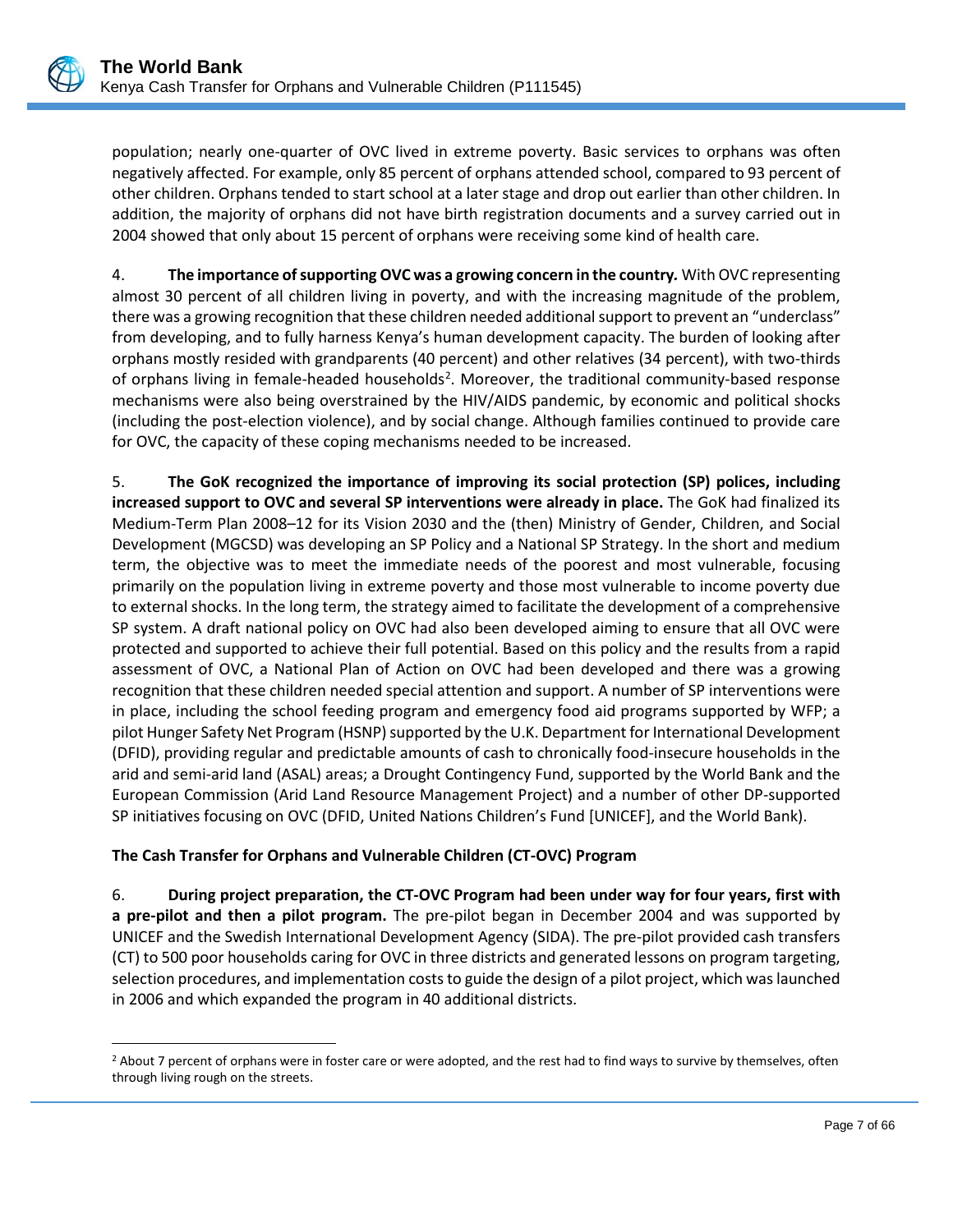7. **The program had well-established operating principles.** Substantial attention was given to results and efficiency, accountability, and transparency. Clearly defined criteria had been established for targeting districts, locations, and households. A baseline had been established in the pilot districts to enable an impact evaluation, which was to ensure thatthe CTs were reaching the most vulnerable children and assess the impact on their welfare. In addition, a communication strategy was developed to promote transparency.

8. **In 2008, the program was being further expanded and the GoK was committed to strengthen program delivery with support from the World Bank through this Project.** By July 2008, there were about 25,000 beneficiary households and by June 2009, the program was expected to deliver CTs to about 65,000 OVC households in 47 districts. It was acknowledged that further strengthening of the GoK's capacity and delivery systems was required. The GoK's aim was to reach about half of all OVC living in extreme poverty, through a nationwide program covering at least 100,000 households by 2012. The overall strategy was to intensify and enhance activities in the 40 districts that had already been included in the expanded program, as well as to ensure its continued implementation in the pilot districts.

### **Theory of Change (Results Chain)**

9. The theory of change is summarized in Table 1.

10. **Under Component 1 – Policy Development and Institutional Strengthening**, the theory of change was that by providing (a) more accessible and predictable CTs, (b) harmonized programs and improved sector coherence, (c) strengthened governance and program systems, and (d) strengthened capacity for program management, the Project enabled increased capacity of the GoK to more effectively deliver the National Safety Net Program (NSNP). This would be possible through, among others, the development of a policy framework to better coordinate existing SP programs and support the overall planning and coordination of SP interventions. Investments in management would ensure that the Project's investments were well implemented, monitored, and evaluated, so that the benefits would be sustained and expanded and that future investments could benefit from lessons of experience.

11. **Under Component 2 – Program Implementation in Selected sub-counties**, the theory of change was that by (a) delivering benefits to targeted extremely poor households, (b) providing improved human capital outcomes for OVC households, and (c) implementing the Program effectively in selected counties, the Project would enable increased social safety net access for extremely poor OVC households. CTs would provide funding to caretakers of OVC, promoting school enrolment and attendance, regular health checkups, vaccination, and birth registration. CTs would also be a way to raise awareness of the importance of nutrition, immunization, health checkups in general, and infectious diseases including HIV/AIDS. Together, these investments would increase levels of education, vaccination and birth registration leading to increased overall child welfare in the short run and human capital and well-being in the long run.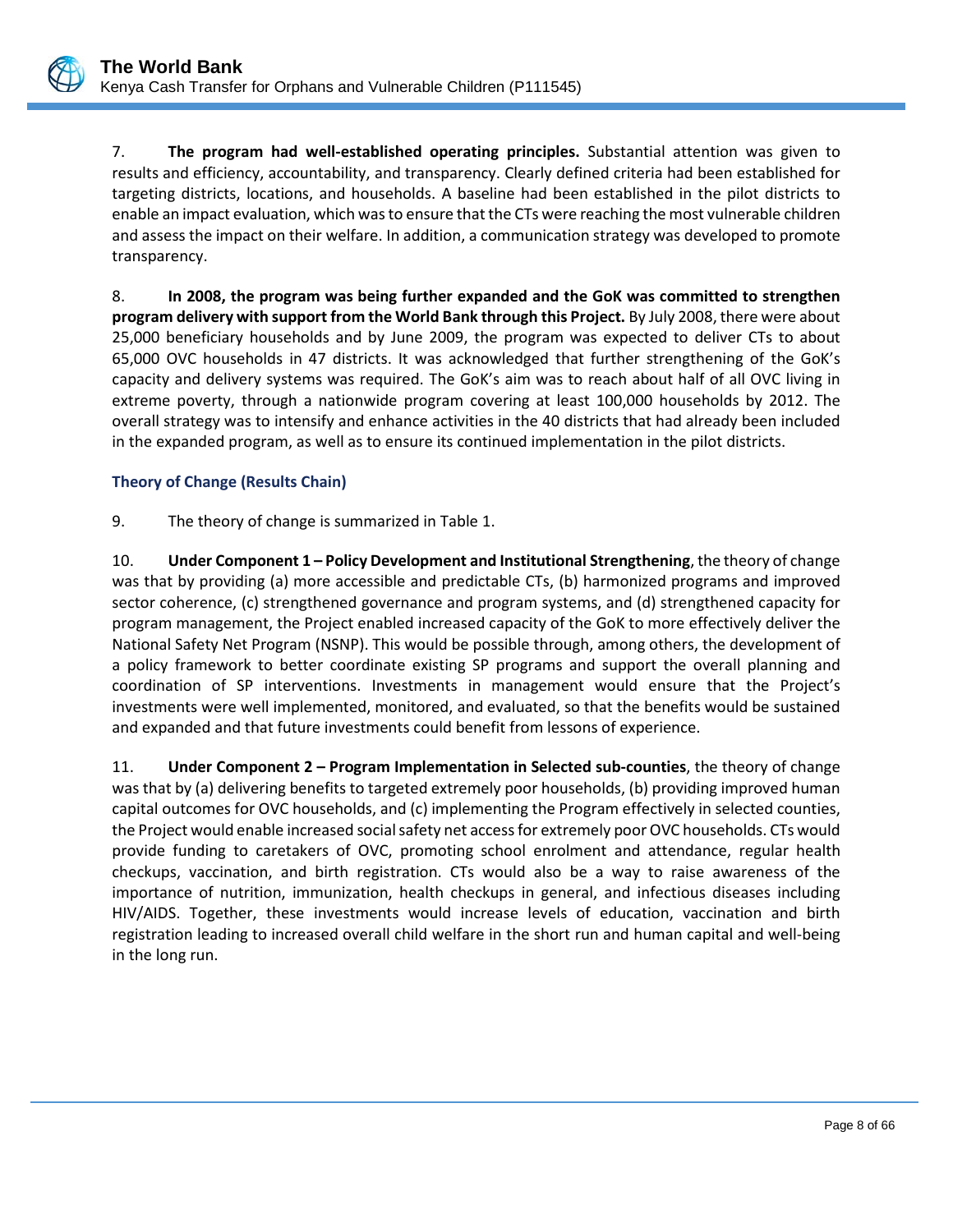

# **Table 1. Theory of Change**

| <b>Activities</b>                                                                                                                                                                                                                                                                                                                                                                                                                                                                                                      | <b>Outputs/Intermediate Outcomes</b>                                                                                                                                                                                                                                                                                                                                                                                                                                                                                                                                                                                                                                                                             | Intermediate<br><b>Outcomes</b>                                                                            | <b>Final Outcome</b>                                                                                                                                                                                           |
|------------------------------------------------------------------------------------------------------------------------------------------------------------------------------------------------------------------------------------------------------------------------------------------------------------------------------------------------------------------------------------------------------------------------------------------------------------------------------------------------------------------------|------------------------------------------------------------------------------------------------------------------------------------------------------------------------------------------------------------------------------------------------------------------------------------------------------------------------------------------------------------------------------------------------------------------------------------------------------------------------------------------------------------------------------------------------------------------------------------------------------------------------------------------------------------------------------------------------------------------|------------------------------------------------------------------------------------------------------------|----------------------------------------------------------------------------------------------------------------------------------------------------------------------------------------------------------------|
| Policy framework development<br>$\bullet$<br>Preparation of consolidation<br>strategy for NSNP                                                                                                                                                                                                                                                                                                                                                                                                                         | National Social Protection Strategy and Policy Framework<br>$\bullet$<br>established<br>NSNP Consolidation strategy developed and adopted<br>$\bullet$<br>NSNP Consolidation strategy implemented, including creation<br>$\bullet$<br>of Social Assistance Unit (SAU) and Harmonized Operations<br>Manual                                                                                                                                                                                                                                                                                                                                                                                                        | Harmonized<br>programs and<br>improved sector<br>coherence                                                 |                                                                                                                                                                                                                |
| <b>Expansion of biometric</b><br>enrolment for payment<br>authentication                                                                                                                                                                                                                                                                                                                                                                                                                                               | Payment mechanism strengthened-Increased percentage of<br>$\bullet$<br>NSNP beneficiaries receiving electronic payments using two-<br>factor authentication                                                                                                                                                                                                                                                                                                                                                                                                                                                                                                                                                      | CT <sub>s</sub> more<br>accessible and<br>predictable                                                      | PDO: To<br>increase social                                                                                                                                                                                     |
| Support for FM and<br>$\bullet$<br>procurement; comprehensive<br>FM manual for payments<br>developed<br>Single registry (SR)<br>development, FM module, and<br>improvement in targeting<br>mechanism<br>Harmonized targeting tool<br>$\bullet$<br>developed<br><b>Impact Evaluation, Program</b><br>Implementation and<br>Beneficiary Surveys, and<br><b>Operational Reviews</b><br>Development and<br>$\bullet$<br>implementation of Beneficiary<br><b>Outreach Strategy (BOS)</b><br>Headquarter and field officials | Procurement and fiduciary systems strengthened<br>$\bullet$<br>Recruitment and deployment of additional fiduciary staff<br>$\bullet$<br>SR operational and linked with IPRS<br>$\bullet$<br>FM module in MIS linked to payment service providers<br>$\bullet$<br>Improved targeting mechanism for CT-OVC Project<br>$\bullet$<br>Harmonized targeting for the NSNP - Increased percentage of<br>$\bullet$<br>NSNP beneficiaries who conform to program targeting criteria<br>Strengthened G&CM system-G&CM system established at<br>$\bullet$<br>national level and decentralization under way<br>Percentage of overall beneficiary satisfaction<br>$\bullet$<br>Regular M&E report for the Program<br>$\bullet$ | Strengthened<br>governance and<br>program systems<br>Strengthened<br>capacity for<br>program<br>management | safety net<br>access for<br>extremely poor<br><b>OVC</b> households<br>and to build the<br>capacity of the<br><b>GoK to more</b><br>effectively<br>deliver the<br><b>National Safety</b><br><b>Net Program</b> |
| trained on implementation,                                                                                                                                                                                                                                                                                                                                                                                                                                                                                             |                                                                                                                                                                                                                                                                                                                                                                                                                                                                                                                                                                                                                                                                                                                  |                                                                                                            |                                                                                                                                                                                                                |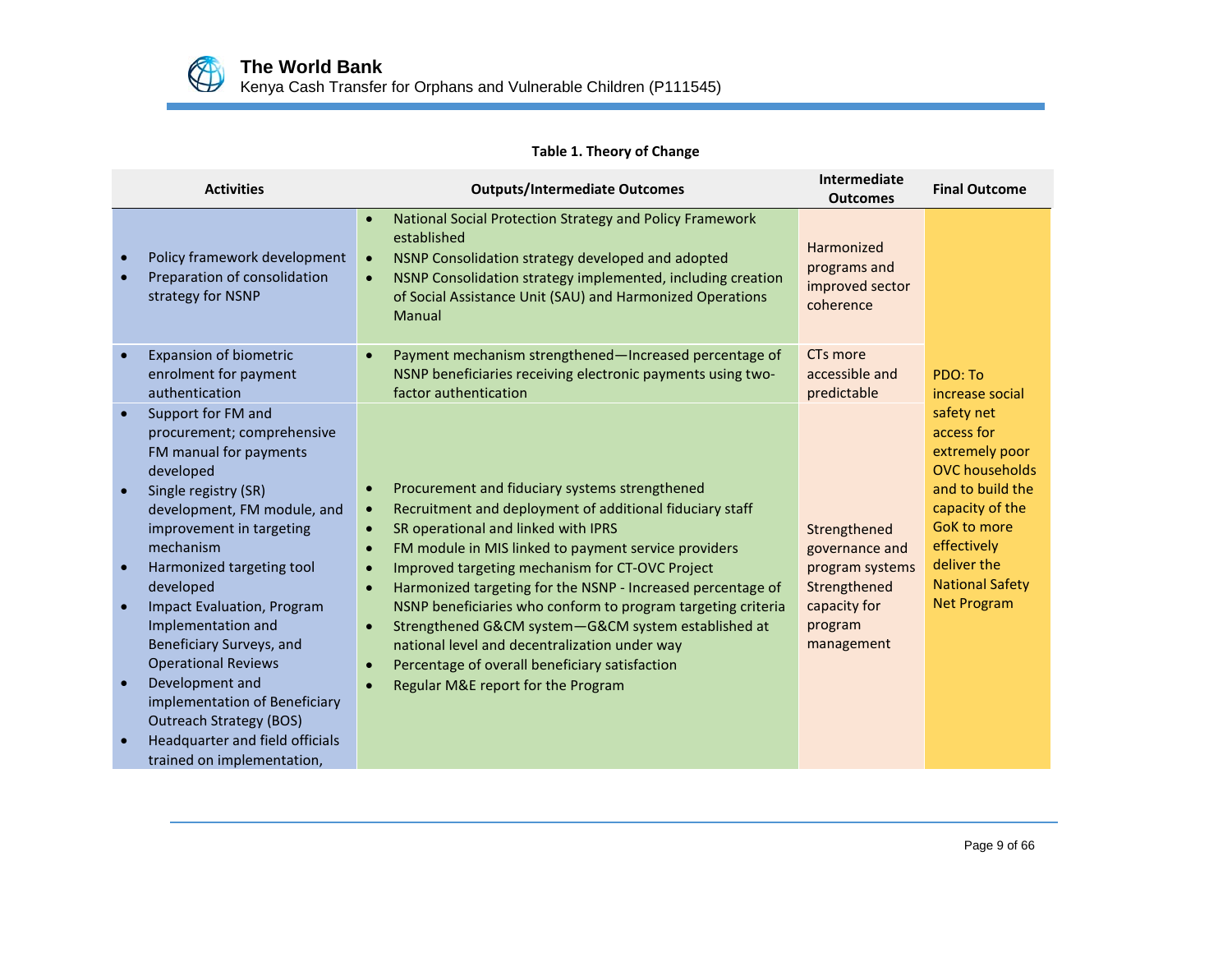

Kenya Cash Transfer for Orphans and Vulnerable Children (P111545)

| coordination, and monitoring<br>and evaluation (M&E)                                                                                                                                                                                             |                                                                                                                                                                                                                                                                                                                                                                                                                                                                                                                                                                                                                                                                                                                                  |                                                                                                                                    |  |
|--------------------------------------------------------------------------------------------------------------------------------------------------------------------------------------------------------------------------------------------------|----------------------------------------------------------------------------------------------------------------------------------------------------------------------------------------------------------------------------------------------------------------------------------------------------------------------------------------------------------------------------------------------------------------------------------------------------------------------------------------------------------------------------------------------------------------------------------------------------------------------------------------------------------------------------------------------------------------------------------|------------------------------------------------------------------------------------------------------------------------------------|--|
| Identification and provision of<br>targeted CT-OVC beneficiaries<br>Awareness creation for CT-OVC<br>households to comply with co-<br>responsibilities related to<br>health and education<br>outcomes<br>Pilot of penalties for<br>noncompliance | Increased number of CT-OVC beneficiary households in 47<br>$\bullet$<br>counties receiving cash transfers; increased overall NSNP<br>coverage<br>Increased proportion of OVC in beneficiary households ages<br>$\bullet$<br>6-17 years have completed or are enrolled in basic education<br>Increased proportion of OVCs living in beneficiary households<br>$\bullet$<br>0-17 years of age holding birth certificates<br>Beneficiary awareness increased; increased percentage of<br>NSNP beneficiary households who know program objectives<br>and entitlements and increased percentage who can name<br>two means of making a complaint<br>Increased proportion of OVCs in beneficiary households ages<br>0-5 fully immunized | Delivery of<br>benefits to<br>targeted<br>extremely poor<br><b>OVC</b> households<br>Improved human<br>capital outcomes<br>for OVC |  |
| Provision of operating costs<br>related to program<br>administration and delivery,<br>including, among others,<br>contracting payment service<br>provider (PSP) for delivery of<br><b>CTs</b>                                                    | Staff recruited to support effective program implementation<br>at national and county levels<br>Increased percentage of CT-OVC payments disbursed to<br>$\bullet$<br>payment service providers on time                                                                                                                                                                                                                                                                                                                                                                                                                                                                                                                           | Program<br>implemented<br>effectively in<br>selected<br>districts                                                                  |  |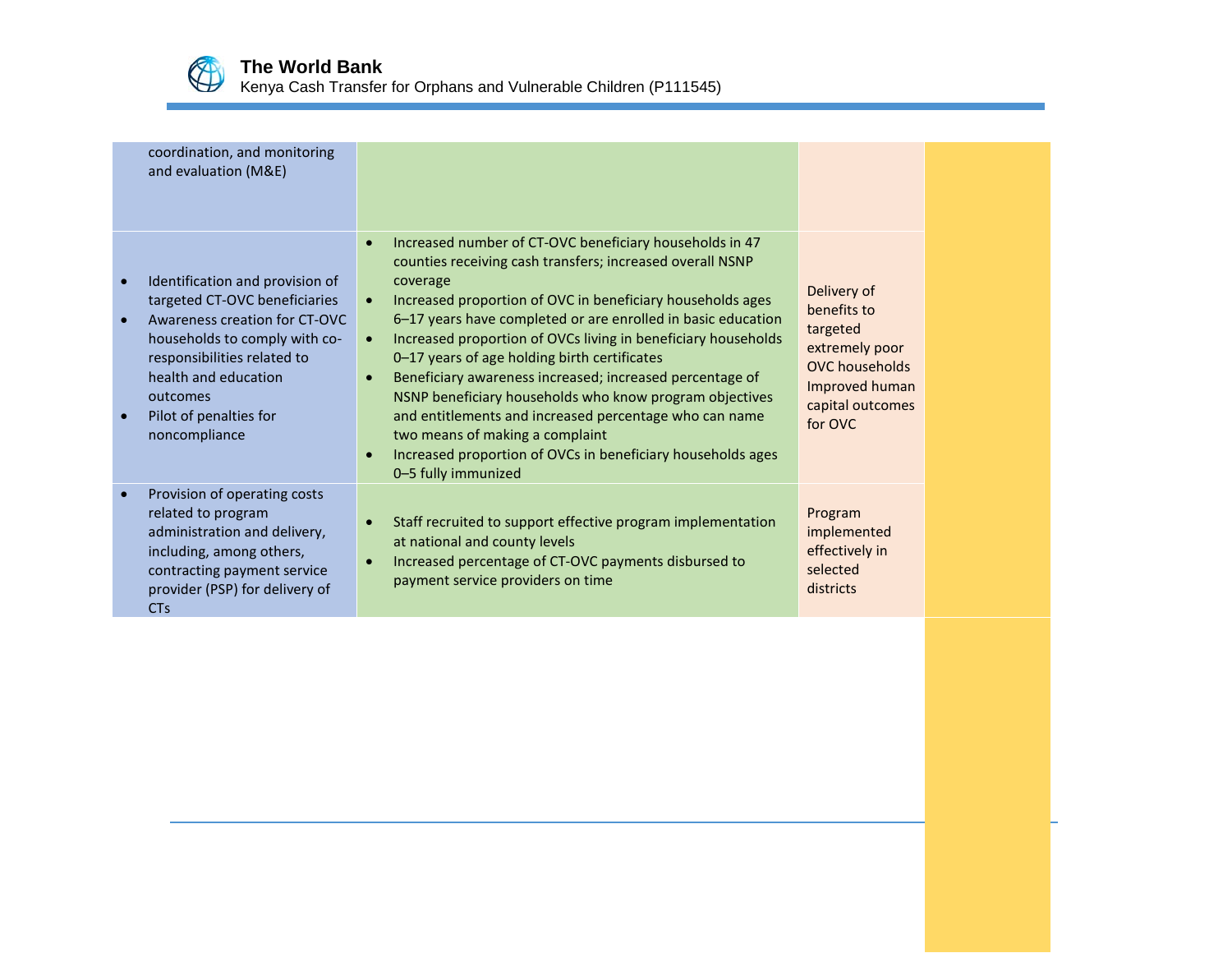### **Project Development Objectives (PDOs)**

12. The original PDO was to *increase social safety net access for extremely poor OVC households, through an effective and efficient expansion of the CT-OVC Program.* [3](#page-14-0)

13. The wording of the PDO was the same in the main text of the Project Appraisal Document (PAD), annex 3 of the PAD, and in the Financing Agreement.

### **Key Expected Outcomes and Outcome Indicators**

14. The achievement of the PDO was to be measured by the following key performance indicators:

- Additional number of OVC beneficiary households receiving cash transfers
- Proportion of beneficiary households that met the targeting criteria
- Proportion of OVC in beneficiary households aged 6–17 years who have completed or are enrolled in basic education

### **Components**

 $\overline{a}$ 

15. The Project aimed to support a scale-up of the GoK's Program over four years (FY2010–13)<sup>[4](#page-14-1)</sup>. It had two components.

16. **Component 1: Policy Development and Institutional Strengthening (US\$10 million or 20 percent of total project costs)** which consisted of the subcomponents listed below.

17. **Sub-component 1.1: Strengthening the Capacity of the MGCSD to coordinate SP interventions**  (US\$1 million; 2 percent of total project costs). This sub-component supported the development of a policy framework to better coordinate existing SP programs and support the overall planning and coordination of SP interventions, mainly through technical assistance (TA) and training of key staff.

18. **Sub-component 1.2: Strengthening the Capacity of the Department of Children Services (DCS) to more Efficiently Manage the Program** (US\$4 million equivalent; 8 percent of total project costs). This sub-component provided support for operational activities; TA for procurement, financial management (FM), and an update of the Operations Manual (OM); training materials; and hardware. It also supported links with complementary programs to: (a) strengthen the supply side of the program, such as links with schools and health centers, and also coordination with other human development promotion programs such as school bursary schemes, HIV/AIDS awareness programs, and health fee waiver programs; (b)

<span id="page-14-0"></span><sup>3</sup> The system generated datasheet of this report, on page 1, is erroneously showing the revised PDO under the "original PDO". The revised PDO is "*To increase social safety net access for extremely poor OVC households and to build the capacity of the government to more effectively deliver the National Safety Net Program*."

<span id="page-14-1"></span><sup>4</sup> The Project was designed as a CT Project but had some initial trial elements of a CCT (Para 94). PDIs selected were relevant for both CT and CCT projects. Increased education enrolment and attendance, health and vaccination are all indicators that translate into efficiency of its implementation.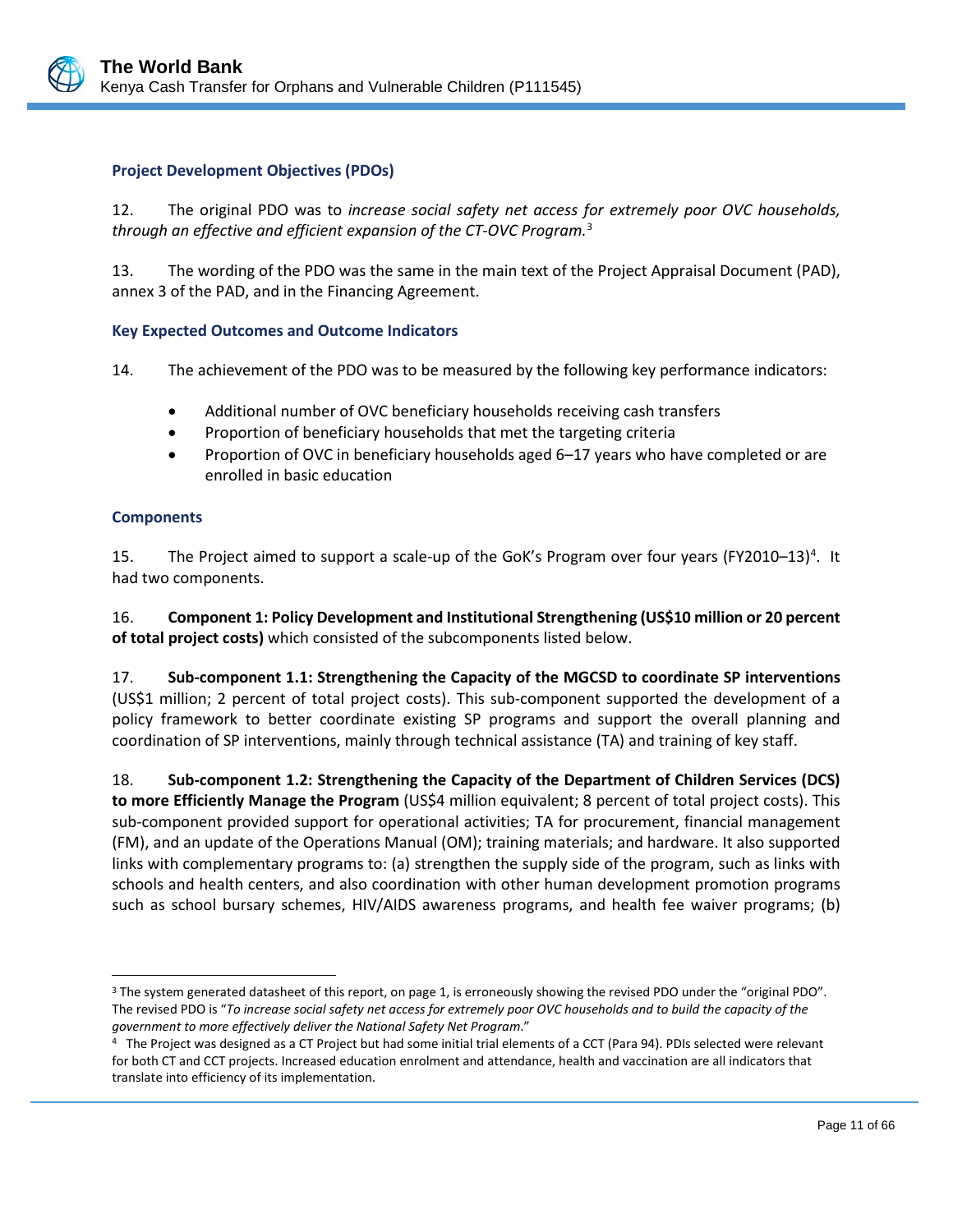

promote income-generating activities and skills development of OVC caregivers; and (c) promote the skills development of youth, by linking with youth polytechnics and support programs.

19. **Sub-component 1.3: Governance and Accountability** (US\$2 million; 4 percent of total project costs). This subcomponent funded: (a) provision of information to beneficiary households and the population as a whole regarding the program and its benefits; (b) implementation of a communication strategy, including the design of the program website; (c) information, communication, and education campaigns; (d) program leaflets and posters and other promotional information and materials; (e) implementation of awareness on immunization, nutrition, infectious diseases including HIV/AIDS, and other knowledge to improve the life of OVC households; and (f) enhanced oversight and accountability systems to improve program implementation and to assure that beneficiaries as well as non-beneficiaries had access to the appeals and complaints mechanism. To ensure beneficiary satisfaction, activities such as spot checks and citizen's report cards were also financed.

20. **Sub-component 1.4: Management Information, Monitoring and Evaluation** (US\$3 million; 6 percent of total project costs). The sub-component financed: (a) refinements to the MIS; (b) an FM module linking with payment providers; (c) technical support for operational and impact evaluation and financial strengthening processes and (d) studies and a pilot to test alternative payment mechanisms.

21. **Component 2: Program Implementation in Selected Districts** (US\$40 million; 80 percent of total project costs). It had two sub-components, as listed below.

22. **Sub-component 2.1: Cash Benefits for OVC Households in Selected Districts** (US\$39 million, 78 percent of total project costs). IDA funds were to cover CTs of K Sh 1,500 per month per household in 25 of the 40 GoK-funded districts and up to 56,000 households. The program was to be expanded in seven districts in the first year, reaching an estimated 20,000 households. In subsequent years, the Project was to support expansion in an additional six districts per year. In the second year, about 12,000 additional households were to be supported, followed by another 12,000 in the third year, and another 12,000 in the fourth year, aiming to reach 56,000 households by the end of FY12/13 in 25 districts.

23. **Sub-component 2.2: Transaction Costs for Cash Transfer** (US\$1 million, 2 percent of total project cost). This sub-component financed operating costs related to program administration and delivery, including, among others, the transaction costs for the transfer of the cash from the GoK to the beneficiary households.

# **B. SIGNIFICANT CHANGES DURING IMPLEMENTATION**

24. **The Project had three restructurings.** The first one was in 2013 when an Additional Financing (AF) from IDA (of US\$10 million) was processed, together with additional funding from DFID (of around US\$ 56.4 million), expanding support from the CT-OVC program to all CT programs under the NSNP aligned with a parallel Program for Results (PforR) operation supporting the NSNP (see paragraph 30).<sup>[5](#page-15-0)</sup> The second

<span id="page-15-0"></span> $\overline{a}$ <sup>5</sup> The NSNP PforR aimed at contributing to build the capacity of the GoK to deliver the NSNP. The PforR (of US\$ 300 million IDA credit) consists of eleven disbursement linked indicators (DLIs) and the World Bank disburses funds upon achievement of these results.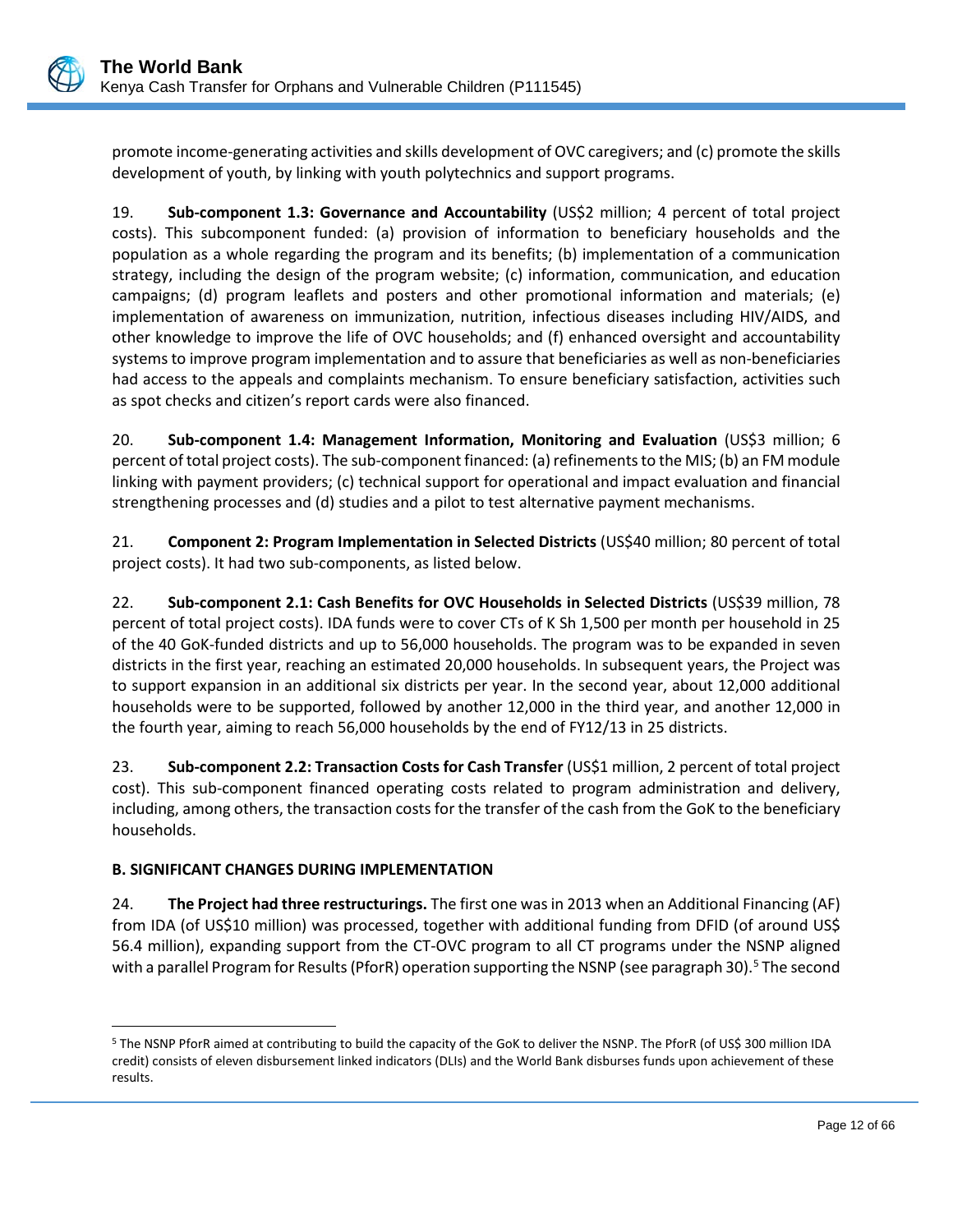one was in 2016 when the closing date was extended and other minor amendments done. The third one was in 2018, when the closing date was extended again. Details on the changes are provided in table 2.

|   | Restructuring                                                      | <b>Date</b>             | <b>Description</b>                                                                                                                                                                                                                                                                                                                                                                                                                                                                                                                                                                                                                                                                                                                                                                                                                                                                                             |
|---|--------------------------------------------------------------------|-------------------------|----------------------------------------------------------------------------------------------------------------------------------------------------------------------------------------------------------------------------------------------------------------------------------------------------------------------------------------------------------------------------------------------------------------------------------------------------------------------------------------------------------------------------------------------------------------------------------------------------------------------------------------------------------------------------------------------------------------------------------------------------------------------------------------------------------------------------------------------------------------------------------------------------------------|
| 1 | AF (IDA),<br>Additional<br>Funding (DFID)<br>and/<br>Restructuring | October<br>31, 2013     | IDA AF (Cr. 5312-KE) and Trust Fund TF097272. The AF (IDA) and the<br>additional funding (DFID) was to provide, among others, TA to support<br>achievement of the DLIs under the PforR and additional funding for CTs to<br>beneficiaries. It (a) extended the closing date of the original project by three<br>years to December 31, 2016 and (b) made changes to the original project to<br>reflect the broader focus of the AF (IDA) and the additional funding (DFID) to<br>be aligned with the objective of the NSNP; (c) expanded the coverage of the<br>CT-OVC Program and expanded support to build GoK capacity to deliver its<br>NSNP; (d) modified the PDO and the description of Component $1$ ; (e)<br>reflected the additional funding to the TF097272; (f) adjusted the Results<br>Framework to better reflect the focus of revised Component 1; and (g)<br>aligned the Project with the PforR. |
| 2 | Restructuring                                                      | Novemb<br>er 1,<br>2016 | TF097272. This restructuring: (a) extended the closing date by almost two<br>years to October 31, 2018; (b) adjusted the Results Framework (including<br>revision of some of the indicators linked to DLIs under the PforR to ensure<br>alignment) to better measure key indicators and revised some of the targets;<br>and (c) amended the institutional arrangements based on changes in the<br>MLSP.                                                                                                                                                                                                                                                                                                                                                                                                                                                                                                        |
| 3 | Restructuring                                                      | October<br>30, 2018     | TF097272. This restructuring extended the closing date to December 31,<br>2018, to: (a) provide sufficient time for the GoK to complete outstanding<br>procurement activities and (b) conclude the analysis of PIBS2 and the CT-OVC<br>Impact Evaluation.                                                                                                                                                                                                                                                                                                                                                                                                                                                                                                                                                                                                                                                      |

#### **Table 2. Summary of Project Changes**

#### **Revised PDOs and Outcome Targets**

25. **The PDO was revised to reflect the broader aims of the AF.** The revised PDO was to increase social safety net access for extremely poor OVC households and build the capacity of the GoK to more effectively deliver its National Safety Net Program.

26. The wording of the revised PDO was the same in the main text of the Project Paper for the AF and its Financing Agreement.

#### **Revised PDO and Intermediate Indicators**

27. **The Results Framework was adjusted to better reflect the revised PDO (annex 1).** As part of the restructuring in 2013, the intermediate output indicator (IOI) measuring 'Proportion of beneficiary households reporting satisfactory Program implementation in independent external assessments' was dropped because it proved difficult to measure and was replaced with two IOIs that were introduced to measure awareness of beneficiaries (IOI3 and IOI4). An indicator was also added to measure payments made electronically using two-factor authentication (IOI2). Other minor amendments were made to the wording and targets of some of the indicators to be aligned with the NSNP PforR. In 2016, the first PDO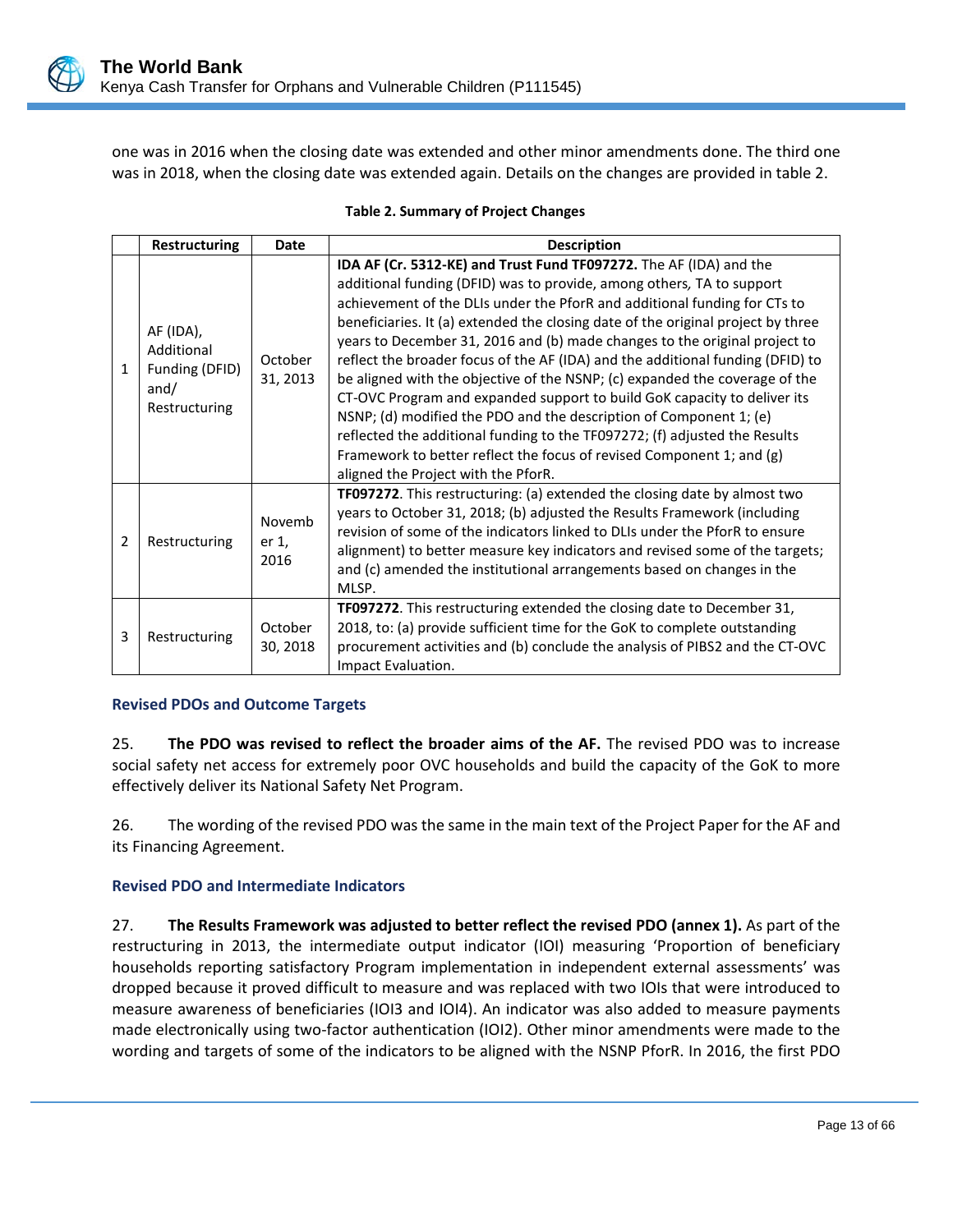

indicator was also split into two indicators: one measuring additional beneficiaries (PDO1) and one measuring timeliness (PDO2). The targets were again amended and updated.

### **Revised Components**

28. As noted in Table 2, the restructuring in 2013, included revisions to the PDO. It supported the two original components with some modifications.

29. **Component 1: Policy Development and Institutional Strengthening** (US\$10 million, 100 percent of IDA AF and US\$5.2 million through DFID co-financing). The revised component was aligned with the objective and results under the NSNP PforR and aimed to contribute to building the capacity of the GoK to deliver the NSNP by: (a) strengthening program systems to ensure good governance; (b) harmonizing cash transfer programs to improve sector coherence; and (c) providing capacity building for expanding CT programs to promote more comprehensive and equitable coverage. The component financed: (a) TA; (b) training; (c) vehicles; (d) office and information and communication technology equipment; (e) printing of documents and materials; (f) website development and maintenance; (g) rollout of the communication strategy; and (h) operating costs including additional temporary staff.

30. **Component 2: Program Implementation in Selected sub-counties** (US\$51.2 million equivalent through DFID co-financing). The activities that had been financed remained unchanged from the original project as they consisted of financing CT-OVC CTs. The KSh 1,500 per household per month under the original project, was increased to KSh 2,000 during implementation of the AF.

### **Other Changes**

31. **The AF provided support for a range of activities under Component 1.** While Component 1 originally aimed to strengthen the GoK's capacity to develop its SP Policy, coordinate SP interventions, and manage the CT-OVC Program, the AF expanded its scope to build the GoK's capacity to support the entire NSNP.<sup>[6](#page-17-0)</sup> This was necessary because the GoK established the NSNP and planned to increase the financing and coverage of all of the NSNP CT programs,<sup>[7](#page-17-1)</sup> including doubling the financing and coverage of the CT-OVC Program. The NSNP required further investments in institutional and system strengthening and support to the GoK to ensure quality of the results achieved under the NSNP PforR. The AF closing date was also established as December 31, 2016.

32. **The institutional arrangements of the Project were modified.** This change reflected the ministerial restructuring that reduced the number of ministries, among others. As a result, the Department of Children's Services (DCS), which implemented the CT-OVC Program was moved from the MGCSD (which was eliminated) to the Ministry of Labor, Social Security, and Services. At the same time, local-level structures were renamed to reflect the establishment of 47 counties. Despite this shift in

<span id="page-17-0"></span> $\overline{a}$ <sup>6</sup> The NSNP, supported by the World Bank, through the PforR, seeks to support Kenya to establish an effective NSNP for poor and vulnerable households through the four main CT programs in the country: the CT-OVC program, the Older Persons Cash Transfer (OPCT), the Persons with Severe Disability Cash Transfer, and the HSNP.<br>7 The NSNP now reaches around 765,000 households (over 4 million people), exceeding the originally expected coverage of

<span id="page-17-1"></span><sup>530,000</sup> households by 2017. In addition, the GoK is expanding to cover 500,000 additional individuals under the enhanced OPCT, which has shifted from targeting poor households with an elderly person above 65 years of age to targeting all individuals over 70 years. As such, the total number of individuals reached through the NSNP is around 4.5 million people.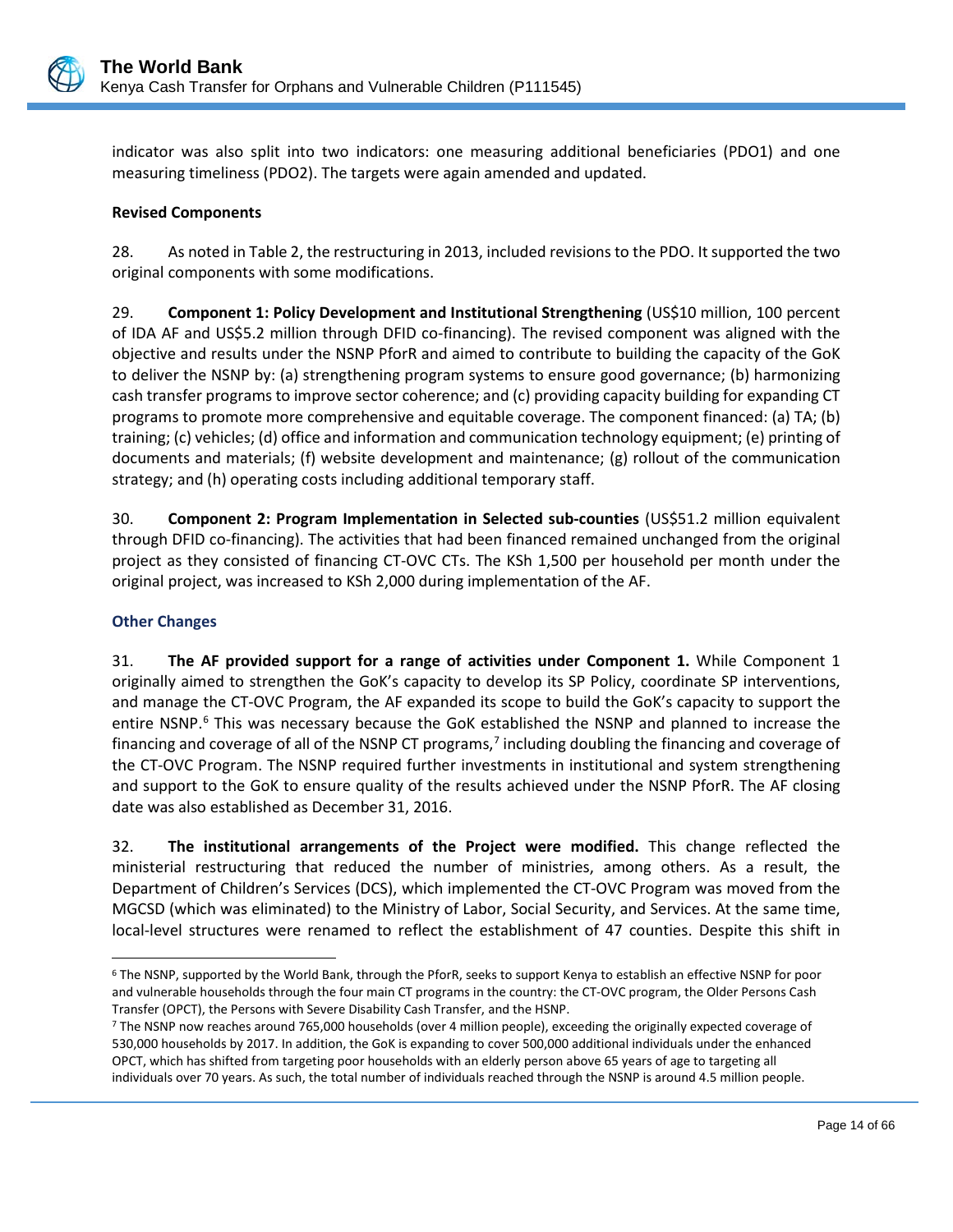ministries and the name of local-level bodies, the implementation arrangements remained largely the same. In July 2016, the SAU was established within the Ministry of Labor and Social Protection (MLSP) to consolidate the management of the three CT programs. Staff were deployed to work full time in the unit. The SAU operates at the same level as other departments in the ministry. Currently, the CT-OVC Program implementation is coordinated by the SAU at the national level while implementation at county and subcounty levels is still being implemented by the Children Officers under the DCS. The DCS also has liaison officers acting as the link between the SAU and DCS. With the AF, it was also agreed that the Social Protection Secretariat (SPS) should play a more prominent role in the implementation of Component 1.

### **Rationale for Changes and Their Implication on the Original Theory of Change**

33. **Changes to the PDO under the IDA AF were justified.** Although the effectiveness and efficiency part of the original PDO was not removed, the revised PDO was made more ambitious. The scope was broadened from only focusing on the effectiveness and efficiency of the CT-OVC Project to focusing more broadly on Government's capacity to effectively implement the NSNP as a whole. Thus, the AF enhanced the impact of the CT-OVC Program and the broader NSNP, which had proven to be effective in supporting poor and vulnerable households taking care of OVC. As described in paragraph 26, the PDO was modified to better reflect the aim of the AF. The Project, however continued to only finance CTs for CT-OVC beneficiaries (under the trust fund).

### <span id="page-18-0"></span>**II. OUTCOME**

### <span id="page-18-1"></span>**A. RELEVANCE OF PDOs**

#### **Assessment of Relevance of PDOs and Rating**

34. **The relevance of the PDOs was High.** The PDO is as relevant today as it was when the original project and the AF were designed. The PDO was consistent with the GoK's priorities as articulated in its draft SP Policy and its National SP Strategy. The strategy objectives were to harmonize SP interventions across the country while: (a) meeting the immediate needs of the poorest and most vulnerable, and (b) focusing primarily on the population living in extreme poverty and those most vulnerable to income poverty due to external shocks. In the long-term, the strategy aimed to facilitate the development of a comprehensive SP system. Similarly, the relevance of the PDO was consistent with the World Bank's Country Assistance Strategy for Kenya 2004–08, which emphasized investing in people, reducing vulnerability, and strengthening communities. The CT-OVC Project remains fully aligned with the Country Partnership Strategy (CPS) for Kenya (2014-2020), as well as Government strategies. The CPS prioritizes "promoting protection and potential to ensure all groups share in advancing prosperity and helping the vulnerable to develop their potential". Kenya's Vision 2030 seeks to build "a just and cohesive society with social equity".

### <span id="page-18-2"></span>**B. ACHIEVEMENT OF PDOs (EFFICACY)**

#### **Assessment of Achievement of Each Objective/Outcome**

35. **The Project was successful in almost fully achieving its objectives and is rated Substantial for efficacy.** Since the PDO was made more ambitious and expanded the scope to support the NSNP as a whole (of which CT-OVC program forms part) and aligned with the Implementation Completion and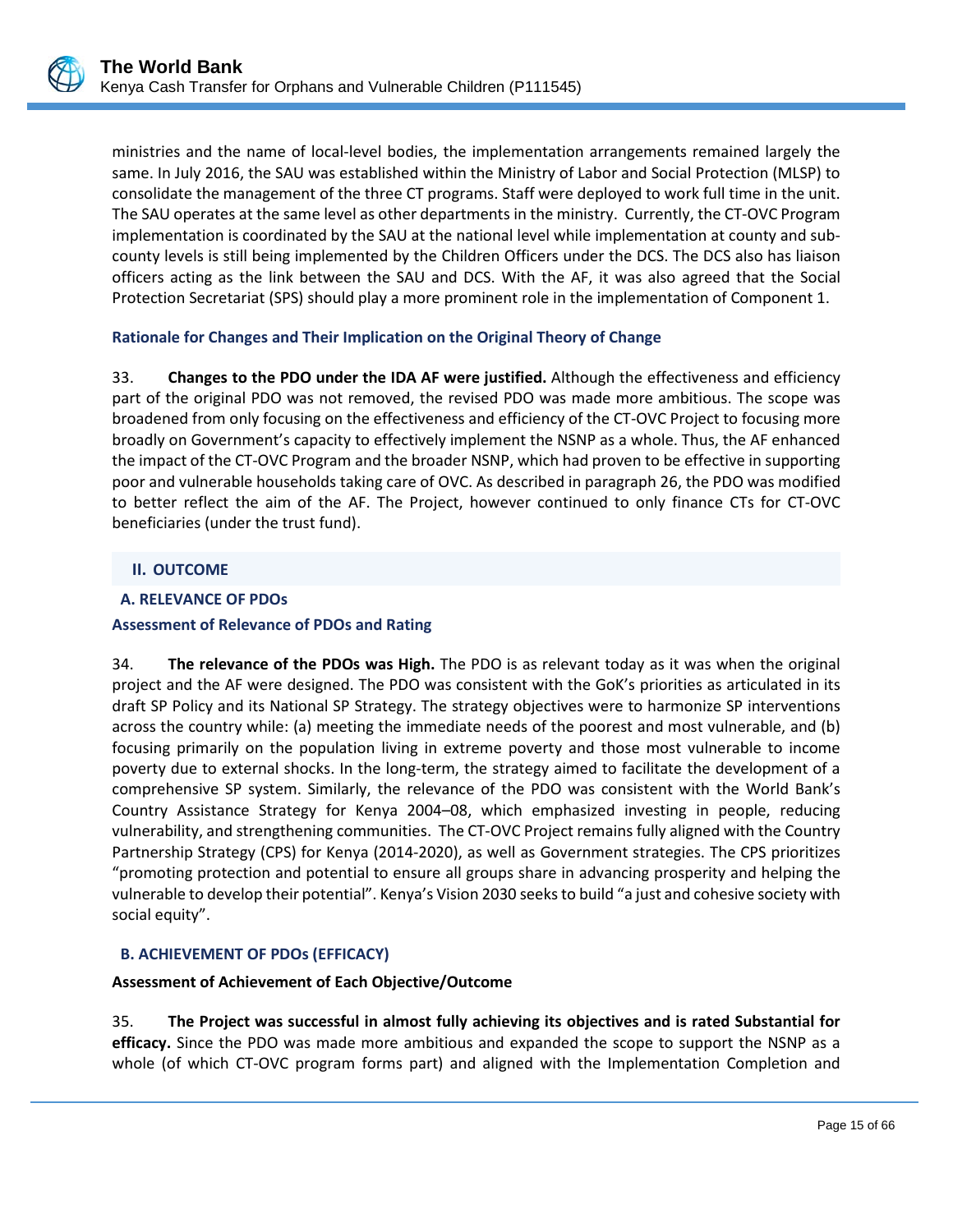Results (ICR) guidelines, no split rating was used for this evaluation. Based on this ICR evaluation, most of the objectives/outcomes demonstrate achievement to warrant a Substantial rating. The ICR evaluation has been based on analyses of outcome indicators and data linked to the PDO, as well as an evaluation of how Project activities were linked to achievement of the PDO both under the original Project and the AF. The implementation of the Project was monitored through three PDO-level indicators and eight IOIs. Two out of the three original PDO indicators were either overachieved or achieved and one mostly achieved. Out of the three revised PDO indicators, one was achieved and two were mostly achieved.

36. In terms of relevance related to the first part of the PDO 'increase social safety net access for extremely poor OVC households', the Project was instrumental in helping extremely poor OVC beneficiary households through increased coverage, as demonstrated by the number of households that are being supported by the program. The GoK expanded the program well above what was initially envisioned under the original Project (original target was 56,000 households and final achieved target was 340,000 households). The original target (PDO1) was revised upwards to 365,000 as part of restructuring in December 2016. The revision was motivated by an ongoing expansion on the number of beneficiaries and the target of 365,000 was expected to be easily achieved. Although the program reached more than six times the original target, the revised target was not fully achieved before Project closure as some households had exited from the Program, and no resources had been allocated by the GoK to replace these households or for further expansion. Payments for some households were also put on hold due to pending updates of beneficiaries' information and resolution of other G&CM cases.

37. In addition, with the rollout of new payment mechanism, CTs are more secure, accessible, and predictable in rural areas where the payment providers have engaged several agents to pay beneficiaries, thereby considerably decreasing the time and costs associated with the beneficiaries having to travel long distances and wait in long queues to receive the transfers. According to PIBS1 39 percent had to travel less than 6 km to the nearest pay point, compared to 84 percent in PIBS2. In addition, as shown in Table 3, the targets related to proportion of OVC: (i) (6-17 years of age) who have completed or are enrolled in basic education; (ii) (0-17 years of age) holding birth certificates; and (iii) (0-5 years) fully immunized have been achieved and, in two cases, overachieved.

| <b>PDO</b><br><b>Objective</b>                  | <b>Indicators</b>                                                                                                                              | <b>Target</b>    | <b>Results</b><br><b>Achieved</b> | Comment         |
|-------------------------------------------------|------------------------------------------------------------------------------------------------------------------------------------------------|------------------|-----------------------------------|-----------------|
| Objective                                       | PDO1. Additional number of OVC                                                                                                                 | Original: 56,000 | 340,000                           | Mostly achieved |
| $1:$ To                                         | beneficiary households receiving cash                                                                                                          | Revised:         |                                   |                 |
| increase                                        | transfers                                                                                                                                      | 365,000          |                                   |                 |
| social<br>safety net<br>access for<br>extremely | PDO4. Proportion of OVC in beneficiary<br>households aged 6-17 years who have<br>completed or are enrolled in basic<br>education <sup>al</sup> | 95               | 95                                | Achieved        |
| poor OVC<br>households                          | IOI6. Proportion of OVCs living in<br>beneficiary households 0-17 years of age<br>holding birth certificates                                   | 60               | 67                                | Overachieved    |
|                                                 | IOI7. Proportion of OVC in beneficiary<br>households age 0-5 years fully immunized                                                             | 70               | 81                                | Overachieved    |

**Table 3. Achievement of Targets for Part 1 of the PDO**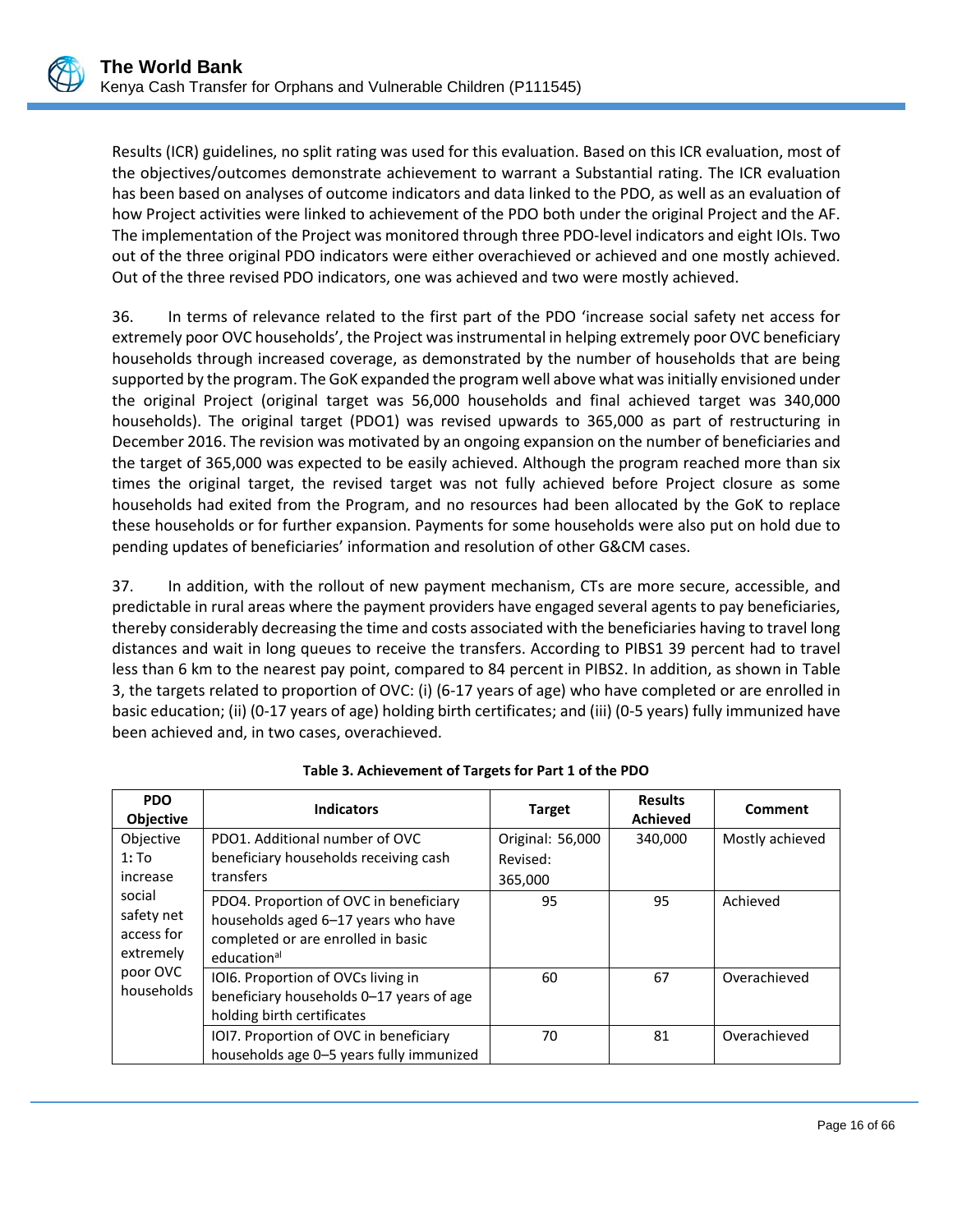*Note:* (a). The original baseline estimated for this indicator was 77 percent (estimated using Kenya Integrated Household Budget Survey (KIHBS) 2005/06 data for all OVC households in 25 districts). The baseline in 2012 however confirmed a value of 94 percent, but the end target remained 95 percent since it was already so high.

(b). The end-line survey reported on an indicator of 'vaccination card up to date' which applied to 81 percent of beneficiaries and is interpreted to be the same as fully immunized for a beneficiary's particular age.

38. Related to the second part of the PDO to 'build the capacity of the GoK to more effectively deliver its National Safety Net Program', the Project played a central role in strengthening capacities of GoK institutions and systems to deliver CTs effectively and efficiently to the neediest households (paragraph 38). In general, the GoK's capacity to deliver the NSNP has greatly improved. More specifically, the introduction of an electronic payment mechanism with two-factor authentication ensured that CTs became more secure, accessible, and predictable. Further, the Project has been instrumental in strengthening the integrity of management systems by, among others, adding biometric enrolment and identification of beneficiaries, improving targeting mechanisms, and consolidating FM processes. The operation has also supported the establishment of a G&CM system to enable beneficiaries and others to lodge grievances or updates on household data. These initiatives and results addressed in paragraph 44, have helped improve the delivery of CTs to beneficiary households.

39. As shown in Table 4 below, out of eight targets, five were either mostly achieved/achieved or overachieved and three were not achieved (but two of those related to timeliness of payments). It is, however important to note that the three indicators which were not achieved, still represented significant achievements under the Project. Related to timeliness of payments, it was overall significantly improved for the Project, despite not reaching the set target. Between 2014 and 2017, NSNP payments were mostly made on time (or the delays significantly decreased, with only a few days delayed, compared to previous 7–8 months delayed) and in 2017 the GoK achieved a DLI under the PforR related to timeliness of payments.<sup>[8](#page-20-0)</sup> The PIBS2 report (2017/18) also confirmed that 77 percent of NSNP (including OVC) beneficiaries reported having received payments on time. In 2018, the NSNP (including OVC) again suffered payment delays (and during the last three payment cycles under the Project, only 13 percent of OVC payments were made on time), but these delays were due to two main reasons: (a) the launch of the universal OPCT, which was given top priority, and payments to other NSNP programs under the SAU were put on hold to synchronize payment with the newly registered OPCT beneficiaries and (b) rollout of the new unique payment mechanism, which has now ensured timely payments for the last three payment cycles of FY2018/2019, and beneficiaries now receive a higher-quality service, because they have access to a bank account and a choice in payment provider. Related to the third target which was not achieved, beneficiaries who can name two means of making a complaint, a significant increase was still achieved with awareness raised from 8 percent to 30 percent. Although the target was not achieved for the Project, it was achieved for the NSNP PforR (for which the target was revised downwards following conclusion of a significantly lower baseline than expected - see Note (b) of Table 4). Unfortunately, due to an oversight, the target was not revised downward as it was under the PforR.

 $\overline{a}$ 

<span id="page-20-0"></span><sup>8</sup> This DLI measured timeliness for all NSNP payment for three consecutive payment cycles.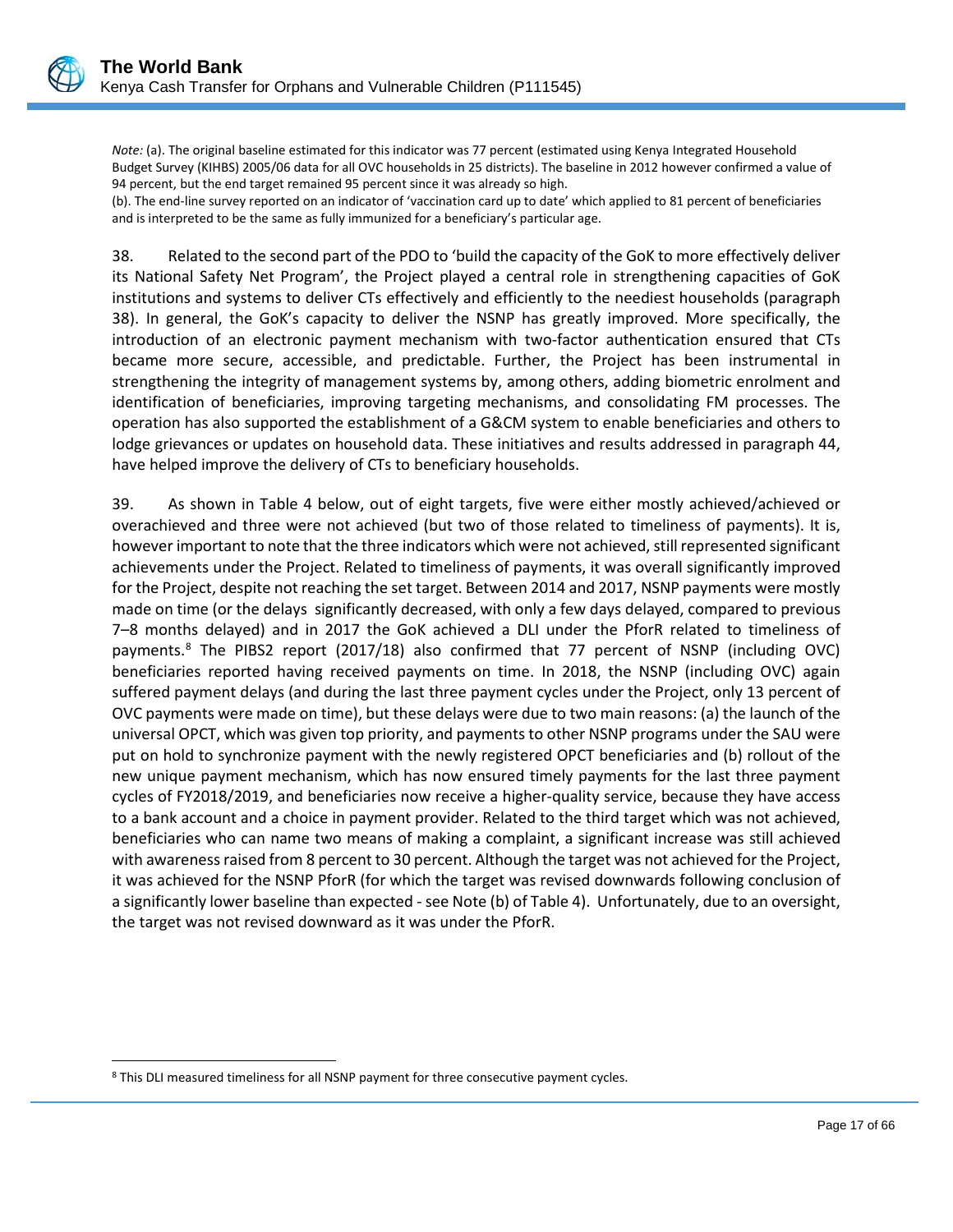

| <b>PDO</b><br>Objective    | <b>Indicators</b>                                              | <b>Target</b> | <b>Results</b><br><b>Achieved</b> | <b>Comment</b>                                                           |
|----------------------------|----------------------------------------------------------------|---------------|-----------------------------------|--------------------------------------------------------------------------|
| <b>Objective</b>           | PDO2. Percent of all NSNP                                      | 70            | 13                                | <b>Not achieved</b>                                                      |
| 2: To build                | payments disbursed to payment                                  |               |                                   |                                                                          |
| the                        | service providers on time                                      |               |                                   |                                                                          |
| capacity of                | PDO3. Percent of NSNP                                          | 85            | 82                                | <b>Mostly achieved</b>                                                   |
| the GoK to                 | beneficiaries who conform to the                               |               |                                   |                                                                          |
| more                       | Program targeting criteria <sup>a</sup>                        |               |                                   |                                                                          |
| effectively<br>deliver the | IOI1. Social Protection Strategy                               | SP            | New SP                            | Partially achieved. An SP Policy                                         |
| National                   | and policy framework established                               | Strategy      | Policy                            | Framework was adopted in June                                            |
| Safety Net                 |                                                                | adopted       | Framework<br>and                  | 2011. The SPS is currently updating<br>the framework and is preparing an |
| Program                    |                                                                |               | Strategy in                       | SP strategy. A workshop on the                                           |
|                            |                                                                |               | process                           | draft SP Policy took place in                                            |
|                            |                                                                |               |                                   | September 2018.                                                          |
|                            | IOI2. Percent of NSNP                                          | 90            | 100                               | Overachieved                                                             |
|                            | beneficiaries for whom payments                                |               |                                   |                                                                          |
|                            | are made electronically through                                |               |                                   |                                                                          |
|                            | payment services providers using                               |               |                                   |                                                                          |
|                            | two-factor authentication.                                     |               |                                   |                                                                          |
|                            | IOI3. Percent of NSNP                                          | 47            | 30.4                              | Not achieved. Achieved as per the                                        |
|                            | beneficiaries who can name two                                 |               |                                   | formally revised PforR target                                            |
|                            | means of making a complaint <sup>b</sup>                       |               |                                   | (30%), but the Project's target                                          |
|                            |                                                                |               |                                   | (47%) was not revised because no                                         |
|                            |                                                                |               |                                   | restructuring was made just before                                       |
|                            |                                                                |               |                                   | the closing date.                                                        |
|                            | IOI4. Percent of NSNP                                          | 60            | 89.4                              | Overachieved                                                             |
|                            | beneficiaries who know program                                 |               |                                   |                                                                          |
|                            | objectives and entitlements <sup>c</sup>                       |               | 100                               | Achieved. Biannual and annual                                            |
|                            | IOI5. Percent of NSNP progress<br>reports produced by the MIS, | 100           |                                   | reports have been produced by the                                        |
|                            | according to agreed reporting                                  |               |                                   | MIS.                                                                     |
|                            | standards                                                      |               |                                   |                                                                          |
|                            | IOI8. Percent of OVC payments                                  | 60            | 13                                | Not achieved. During the last three                                      |
|                            | disbursed to payment service                                   |               |                                   | payment cycles, only 13 percent of                                       |
|                            | providers on time                                              |               |                                   | OVC payments were made on time.                                          |

| Table 4. Achievement of Targets for Part 2 of the PDO |  |  |
|-------------------------------------------------------|--|--|
|                                                       |  |  |

*Note:* (a). This indicator was dropped as part of the AF for the PforR due to complications in calculating targeting and difficulties in interpreting improvements in conforming to targeting at least related to poverty. Instead it was changed to establishing and implementing a recertification process. Nonetheless in PIBS2, it is estimated that 82.4 percent of beneficiaries conform to the targeting criteria.

(b). The target value was changed under the PforR from 47 percent to 30 percent (due to the unexpectedly low 8 percent baseline value); however, it was not formally revised under the Project.

(c). This indicator is measured using the average of two indicators from the PIBS2: (i) percent of beneficiaries who know one program objective (71.7) and (i) percent of beneficiaries who know the correct value of payment (85.9). The average value was 78.8 percent, which exceeds the target.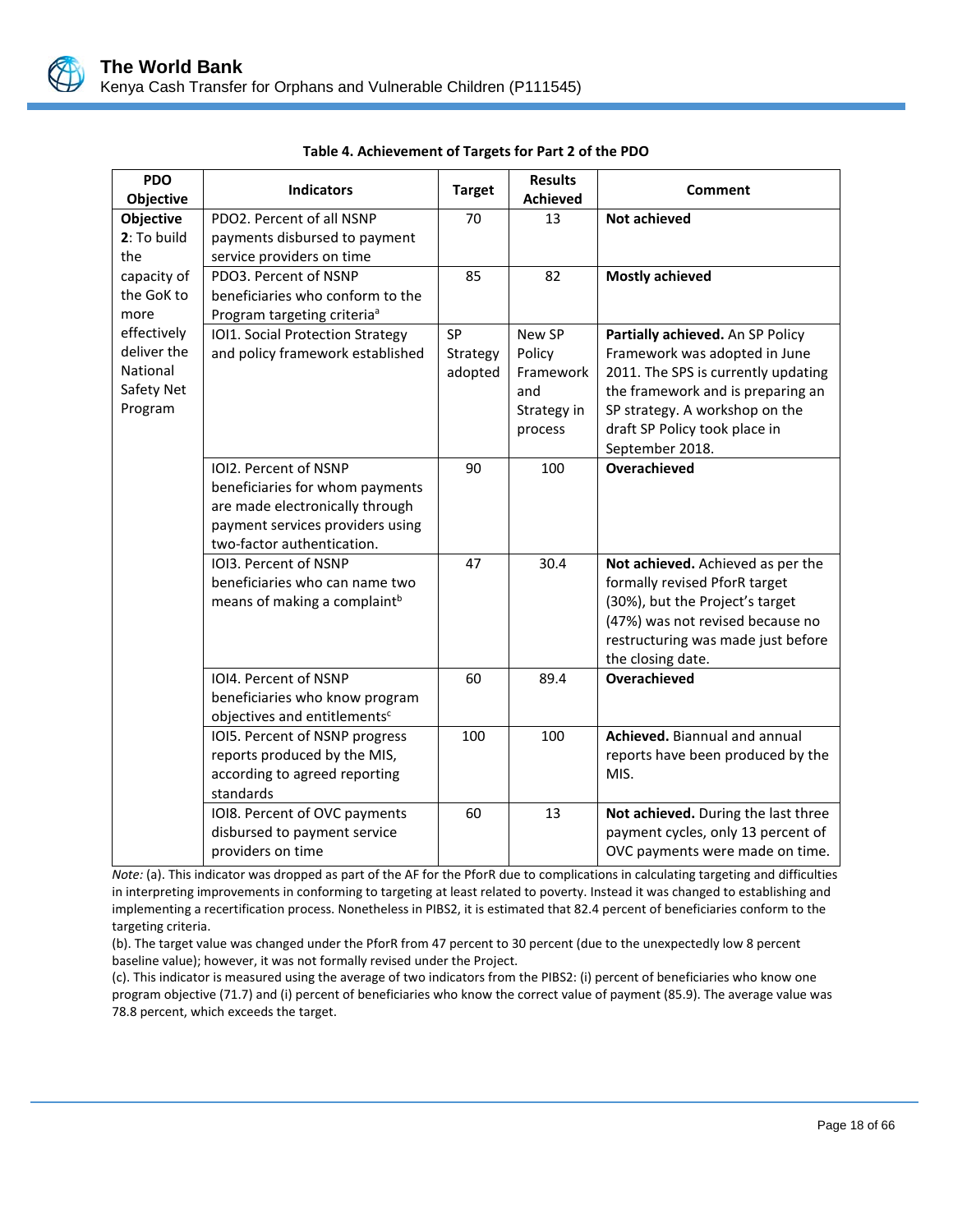

### **Justification of Overall Efficacy Rating**

40. **The overall efficacy is rated Substantial.** Tables 3 and 4 outline and map the project attribution. Further details are included in Annex 1: Results Framework.

### <span id="page-22-0"></span>**C. EFFICIENCY**

### **Assessment of Efficiency and Rating**

41. **Efficiency is rated Substantial.** This ICR analysis of the Project's efficiency draws on the Economic and Financial Analyses (EFA) for the original Project and the AF. The two EFAs relied largely on global accumulated experience with CTs around the world and their success in reducing poverty and boosting human capital development. The AF further noted results from the CT-OVC impact evaluation which had demonstrated impacts on poverty reduction, increased quality of household consumption, and spillover effects such as increased activity in local economies (see details in annex 4).

42. Because of the broadened focus of the GoK's SP initiatives, the consolidation of the CT programs under the NSNP, the parallel support from the World Bank-financed PforR, and limitations in the Project's original EFA, it was not possible to report on some traditional measures of efficiency. The efficiency analysis therefore examines the Project's cost effectiveness through briefly reevaluating the global experience with CTs; examining results generated by the Project's investments; and assesses aspects of design and implementation that contributed to efficient or inefficient use of resources.

43. **While the original project specifically targeted objectives attributable to the CT-OVC program, the IDA AF (US\$10 million) helped harmonize and unify the NSNP as a whole and facilitated additional outcomes/results which exceeded the additional resources allocated to the Project.** Specifically, the AF improved efficiency of the NSNP over the course of implementation by fostering the use of cost effective, streamlined and innovative measures, and strengthening the capacity of institutions and systems to utilize these measures. Interventions financed by the AF further contributed to meeting high-quality results related to the DLIs under the PforR operation.

44. **Under the AF, the Project financed an expansion of TA to strengthen GoK's coordination, management, and delivery of the NSNP, of which the CT-OVC program is a part.** With the expanded scope, project benefits exceeded beyond the CT-OVC program and original project expectations to the GoK's harmonized portfolio of CT programs. With this in mind, the efficiency analysis examines the Project's costs and investments, in relation to the benefits and results generated for the CT-OVC program and the NSNP as a whole.

45. **As noted above, under the AF, the original Project scope was significantly expanded and delivered outcomes and benefits beyond the costs and service fees associated with the restructurings, thereby having a positive impact on the Project's efficiency** (paragraph 13 of Annex 4). The AF strengthened the capacity of institutions and systems and has contributed to meeting high quality results related to the DLIs under the PforR. Under Component 1, the AF has been instrumental to foster efficiency gains by setting up a systems approach for the NSNP, adopting technology-based processes, and improving beneficiary selection. This includes the creation of an SR for all NSNP programs, development of an integrated MIS for the three programs under the MLSP and harmonized targeting across all NSNP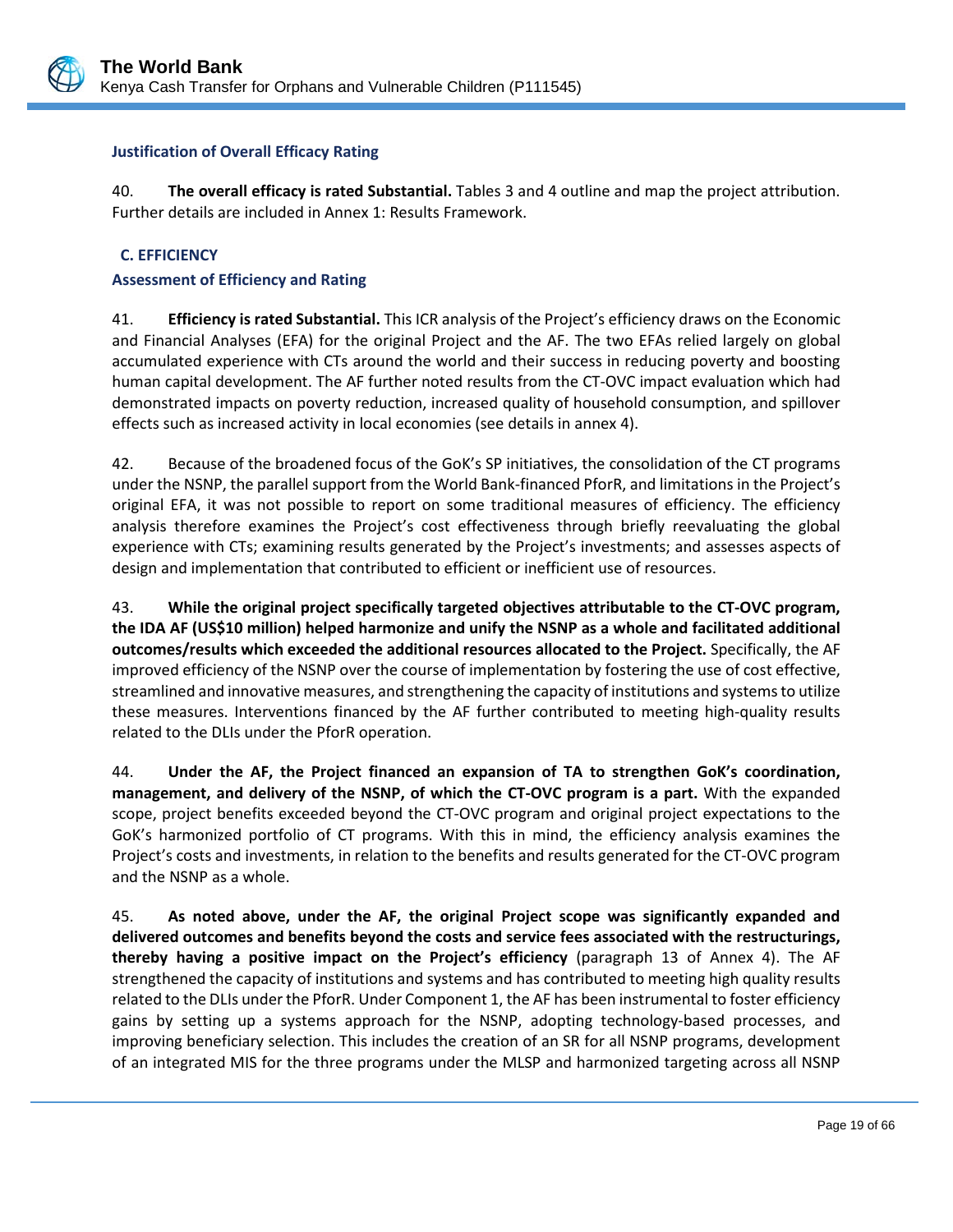programs, contributing to substantial savings in the identification and enrolment of beneficiaries. The GoK also established a G&CM system to enable beneficiaries and others to submit grievances or updates on household data. Along with the introduction of two-factor electronic payments, these initiatives ensured that CTs became more secure, accessible, and predictable.

46. **The economic rationale, as determined in the original EFA, remained strong.** There are an estimated 2 million OVCs in Kenya, out of 18.6 million children ages between 0 and 14. OVCs therefore, constitute 10.8 percent of all children or 4.4 of the total population. Poverty rates for OVCs are slightly, but significantly, above the average child, with the poverty headcount rate for OVCs at 47 percent compared to 41 percent for all children ages 0-14 years. In addition, poor OVCs are in general poorer than the overall population of poor children with 12.5 percent living in extreme poverty, compared to 10.2 percent of overall children.[9](#page-23-0)

47. **In relation to the estimated caseload, the CT-OVC Program currently covers 340,000 households – approximately 17 percent of all OVCs in Kenya**. About 81.4 percent of OVC beneficiary households, surveyed for PIBS2, are within the harmonized PMT range indicating that beneficiaries are poor and deserving of support.<sup>[10](#page-23-1)</sup> The surveys have also shown that the beneficiary benefit ratio (the proportion of the target population receiving transfer payments) increased from 70 percent before the Project in 2007/08 to 94 percent in 2016/17. The Project, therefore, demonstrates allocative efficiency in relation to its reach to the targeted population.

48. **In terms of estimated Program impacts, the Project's inputs converted into tangible and significant results.** Under the original Project, a portion of IDA funds covered CTs of KSh 1,500 for 60,000 households. IDA support generated additional DP's resources for CTs and allowed greater fiscal space for Program financing from the GoK, helping finance around 150,000 households up to FY2012/13. Under the AF, co-financing from DfID (US\$56.4 million) supported 40,000 additional households with stipends of KSh 2,000 per household and leveraged enhanced GoK financing to the NSNP overall, with a cumulative number of 340,000 OVC households supported by Project closure. The Project's investments in systems and institutional strengthening also enabled the GoK to increase coverage and financing of the CT-OVC and the NSNP overall. From 2007/08 (before the Project) until 2017/18 (the last year of the DIFD-financed TF), funding for the CT-OVC transfers increased from KSh 249 million to KSh 8,654 million. Of this, the GoK's contribution increased from KSh 150 million to KSh 7,694 million (representing an almost staggering 5,000 percent increase).

49. **Increased school enrolment and completion of basic education enhanced coverage translating into measurable results with limited additional costs, since penalties for non-compliance with the conditions related to school enrollment were not implemented across the program.** Based on PIBS2, almost 93 percent of beneficiaries reported positive impact on school attendance and performance for school-going children. Equally, the Kenya Poverty and PGA 2015/16 found that, overall, the NSNP programs had a significant and positive impact on child enrolment. More positive concrete impacts of the Program, range of welfare indicators and perceptions of the CT-OVC Program impact are discussed in

 $\overline{a}$ <sup>9</sup> World Bank estimates, using KIHBS 2015/16 data.

<span id="page-23-1"></span><span id="page-23-0"></span><sup>&</sup>lt;sup>10</sup> PIBS2, October 2018. Estimated derived using the proposed new PMT formula; the computation of the percentage of beneficiaries who are within the harmonized PMT range used the Scoring Coefficients for the Harmonized PMT. The cut-off for the harmonized PMT yet to be decided.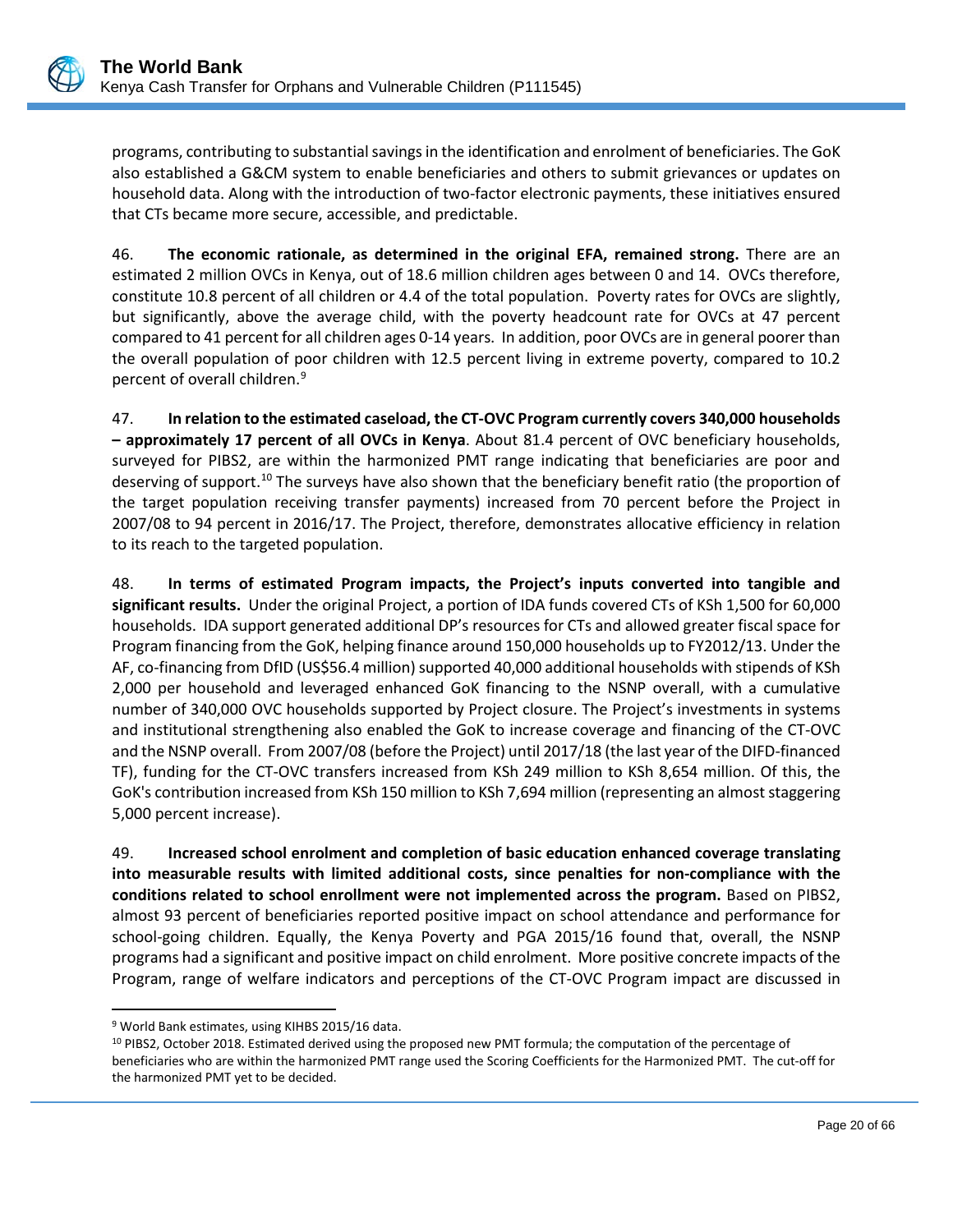more detail in paragraphs 8-9 of Annex 4. These indicators of reduced poverty and inequality substantiate the argument that the Project's investments, together with the support of the GoK and DPs, has generated positive social and economic results commensurate with the Project cost/inputs. These results are expected to further yield numerous generational dividends and highlight the Project's efficiency in relation to the conversion of IDA investments into substantial and tangible benefits.

50. **It is also clear that the Project contributed significant economic benefits and value for money in relation to program implementation and administration.** Administrative costs for running the Program were steadily reduced from 30 percent in FY07–08 (before the Project) to 2 percent during the last year of the Project<sup>11</sup>. This decline is consistent with the potential cost savings generated by the Project's investments in systems and processes. However, while administrative costs generally declined as safety net programs scaled up, the program's allocation toward administrative expenditures need a substantial boost for the GoK to adequately implement the Program. In Africa, for example, administrative costs represent an average 17 percent of program spending.<sup>[12](#page-24-3)</sup>

## <span id="page-24-0"></span>**D. JUSTIFICATION OF OVERALL OUTCOME RATING**

### 51. **The overall outcome rating is Satisfactory for the following reasons:**

• **The relevance of the project objectives is rated High** as it was and is well aligned with the country and World Bank strategies (paragraph 35).

• **Efficacy is rated Substantial** because the majority of the targets set out in the PDO-level indicators both under the original Project and the AF as well as the intermediate indicators were achieved (paragraphs 36-40).

• **Efficiency is rated Substantial** given that: (a) the number of beneficiaries and counties supported well exceeded original targets; (b) the strengthened technical skills under Component 1 improved efficiency through both improved processes and procedures across all the NSNP CT programs, through a strategy of consolidation and harmonization among the various programs; and (c) the Project contributed significant economic benefits and value for money as the administration costs for running the Program were steadily reduced from 30 percent in FY07–08 (before the Project) to 2 percent during the last year of the Project (see also paragraphs 42-51, 63 , 73 and Annex 4).

### <span id="page-24-1"></span>**E. OTHER OUTCOMES AND IMPACTS (IF ANY)**

#### **Gender**

 $\overline{a}$ 

52. **Although the Project and the AF were not gender tagged, the Project benefited a large number of women and generated positive gender impacts.** According to project data, about 870,000 of project beneficiaries are women (calculated by dividing the total number of beneficiaries—1.7 million—by two)

<span id="page-24-2"></span><sup>&</sup>lt;sup>11</sup> World Bank estimates based on information provided by the SAU during the ICR mission.

<span id="page-24-3"></span><sup>&</sup>lt;sup>12</sup> Beegle, Kathleen, Aline Coudouel, and Emma Monsalve. 2018 "Realizing the Full Potential of Social Safety Nets in Africa". Africa Development Forum. Washington, DC: World Bank.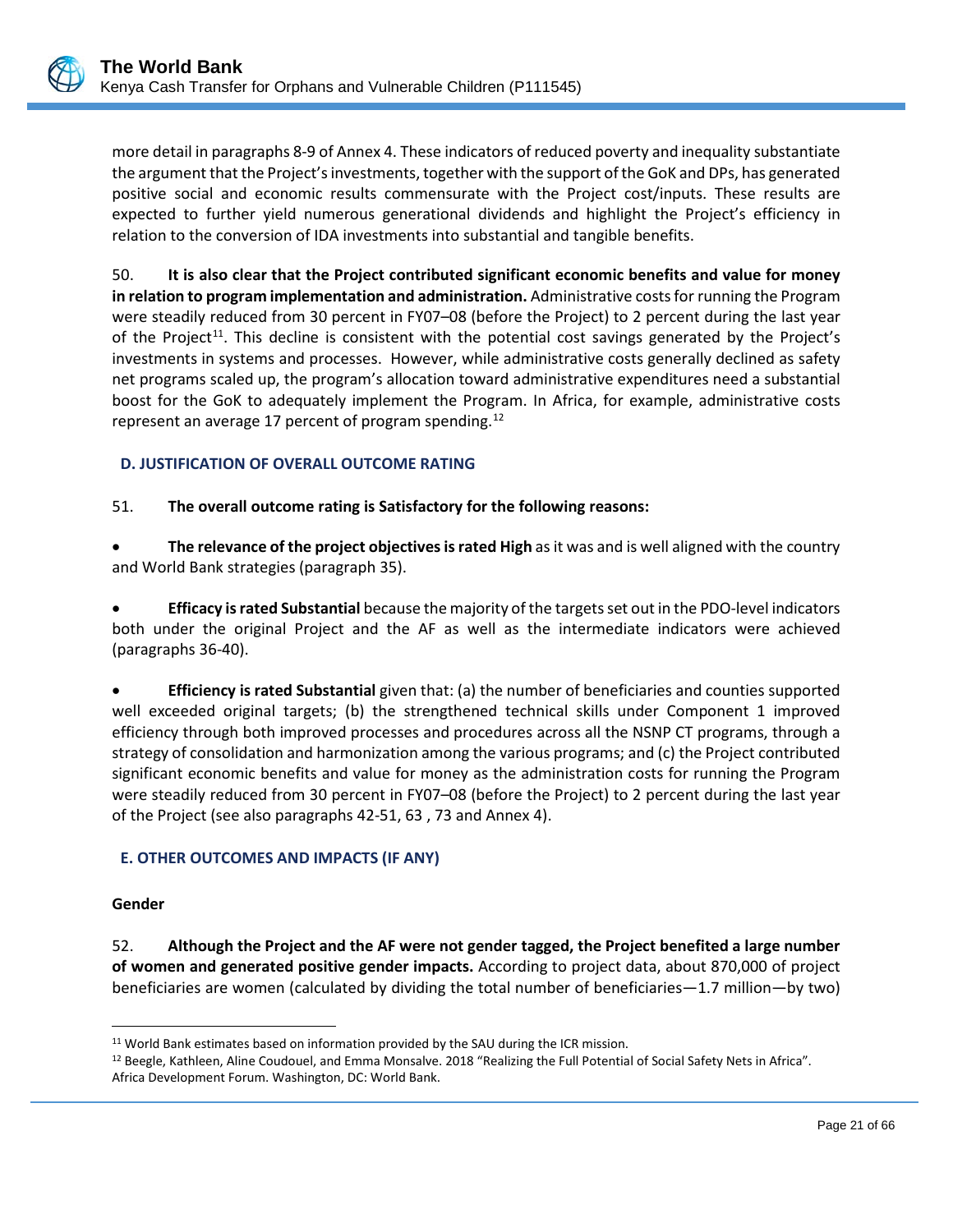although they are not directly targeted as main beneficiaries in any targeting criteria. It should be noted that other sources mention that two-thirds of caregivers are women, indicating that a large proportion of the OVC Programs' 340,000 beneficiary households are headed by women. The latter number seems appropriate given the role of women in society and their strong child-caring responsibilities. Implementation support visits to the field confirmed that overall, women are actively involved in the NSNP, both as household caregivers and as members of Beneficiary Welfare Committees (BWCs). This has been reported to enable women to increase control of household budgets and participation in incomegenerating activities. Evaluations have found that the CT programs reduced the likelihood of young women becoming pregnant and improved mental health outcomes, such as lower rates of depression, greater belief in self-agency and self-efficacy, and more positive views of the future. The HSNP impact evaluation further found positive impacts on purchasing power of women and their visibility as economic actors, and improved standing and status in their households.<sup>[13](#page-25-0)</sup>

53. **Operational monitoring, [14](#page-25-1) however, identified certain groups of women as potentially being excluded across the CT programs**. These groups included single mothers in North Eastern Kenya, sex workers, who are regarded as social outcasts and therefore considered not deserving of assistance. OVCs whose parents have separated were provided as an example of not being eligible: "*In instances where women from poor backgrounds have separated from their husbands or are single parents on other grounds, their children's vulnerability is heightened. However, because both parents are still alive, they are not seen to meet the criteria for CT-OVC, because program officers place more emphasis on orphans than on vulnerable children*".[15](#page-25-2) Although the CT-OVC Program has a well-defined criterion spelled out in the OM, such findings should continue to be monitored as the Program moves forward to inform future program adjustments as relevant.

# **Institutional Strengthening**

54. **The technical assessment carried out for the PforR found that while the five CT programs[16](#page-25-3) that constituted the NSNP were generally well designed**, the CT-OVC delivered more efficient and effective support to households because of the level of resources dedicated to building programs systems (see paragraph 48, ensuring adequate staffing levels, improving M&E, introducing clear targeting mechanism, and so on. The AF contributed to ensuring that all the CT programs benefited from similar levels of support and facilitated harmonization among all NSNP programs.

55. **The Project has been instrumental in strengthening the GoK's capacity in the various institutions to formulate and implement policies.** It has supported systems' strengthening, by among others, biometric enrolment and targeting mechanisms. It also supported the preparation of framework to combat error, fraud, and corruption, as well as a comprehensive FM action plan. Strengthened FM system has introduced improved controls and reduced overall fiduciary risk of the NSNP. It has supported the development and implementation of and a consolidation strategy as well as the development of an

 $\overline{a}$ 

<span id="page-25-1"></span><span id="page-25-0"></span><sup>13</sup> Oxford Policy Management. 2016. *Impact Evaluation of the Kenya Hunger Safety Program Phase 2*.

<sup>&</sup>lt;sup>14</sup> PricewaterhouseCoopers, Operational Monitoring Report 4 for the National Safety Net Program, 2017.

<span id="page-25-2"></span><sup>15</sup> PricewaterhouseCoopers, 2017.

<span id="page-25-3"></span><sup>16</sup> At the time of the assessment there was a fifth CT program – the Urban Food Subsidy Cash Transfer Program. It was however discontinued and the NSNP currently includes only four CT programs.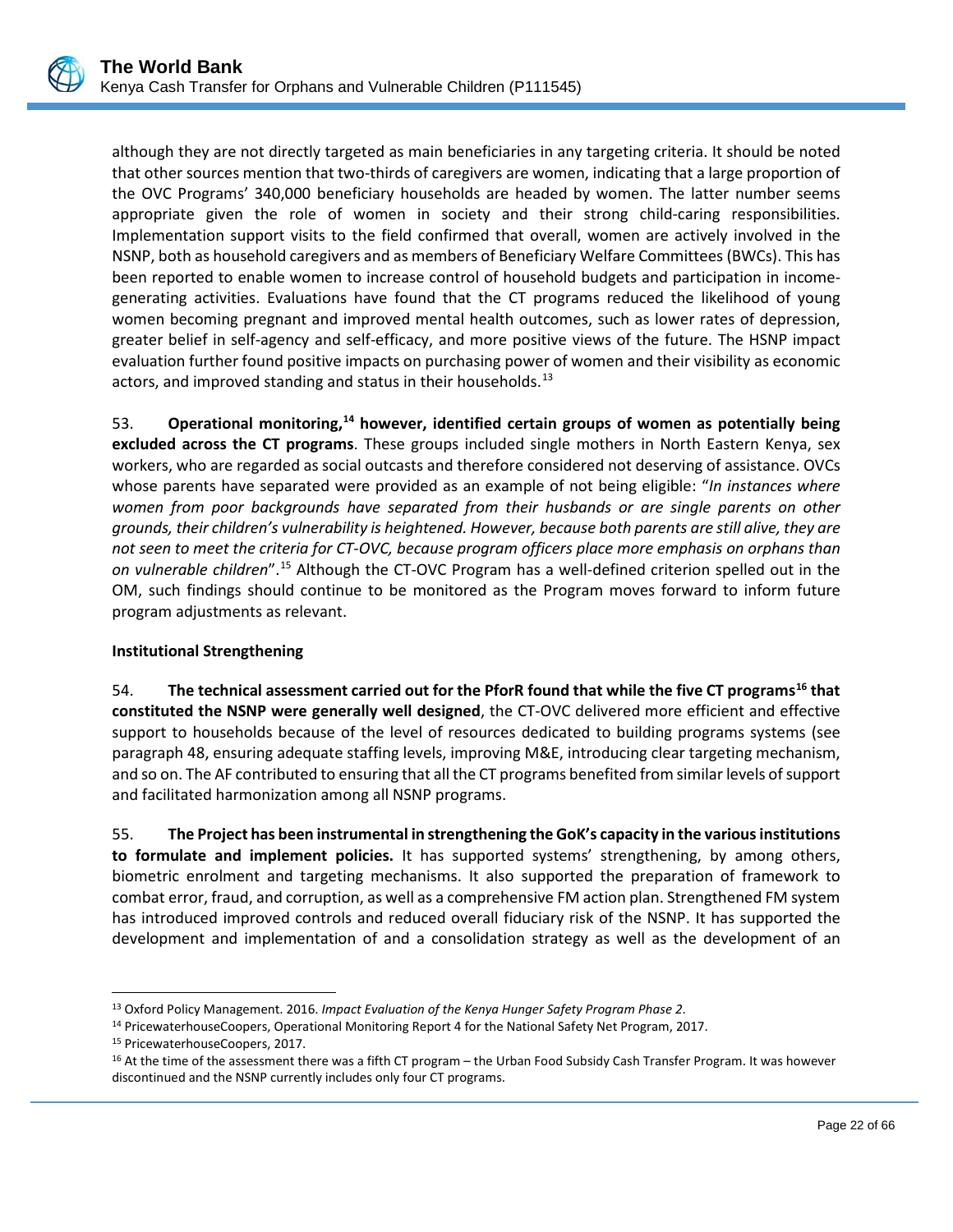

integrated MIS. Further, it supported a strategy of refining and harmonizing processes and procedures across all NSNP CT programs.

56. **The Project brought about significant institutional strengthening through processes changes, as discussed in other parts of this report.** The Project also provided extensive training in various aspects of the Program, including M&E, MIS, procurement, FM, and awareness sessions for beneficiaries on, among others, immunization, nutrition, and HIV/AIDs prevention.

## **Poverty Reduction and Shared Prosperity**

57. **According to the Kenya Poverty and Gender Assessment (KPGA) 2018**[17](#page-26-1)**, Kenya saw a steady reduction in the poverty rate between 2005/06 and 2015/16, but progress is Modest.** Over that period and consistent with the overall robust economic growth observed, the country has been able to reduce the national poverty headcount rate by more than 10 percentage points from 46.8 percent in 2005/06 to 36.1 percent in 2015/16. Despite this reduction in the incidence of poverty, the absolute number of poor people declined only marginally, from 16.6 million in 2005/06 to 16.4 million 10 years later. A look at the absolute number of the poor reveals that the number of people living below the poverty line increased in urban and NEDI counties, from 2.3 million to 3.8 million and from 2.4 million to 3.2 million, respectively, whereas it decreased in rural and non-NEDI counties.

58. **The CT-OVC Project reached the poorest and most vulnerable households in 47 counties,** greatly exceeding the number of households and counties planned for at appraisal. About 81.4 percent of OVC beneficiary households surveyed for the PIBS2 are within the harmonized Proxy Means Test (PMT) range, indicating that beneficiaries are poor and deserving of support. The PIBS1 and PIBS2 found strong positive impacts of the NSNP on overall well-being of beneficiaries, including consumption, household dietary diversity, school attendance and performance, and household health.

# <span id="page-26-0"></span>**III. KEY FACTORS THAT AFFECTED IMPLEMENTATION AND OUTCOME**

### **A. KEY FACTORS DURING PREPARATION**

 $\overline{a}$ 

59. **Project preparation was undertaken smoothly with no major issues. GoK's commitment was evident from its level of involvement during the design/preparation stage**. The original and revised objectives were clear and achievable. The design was simple and straightforward because it built upon an existing program with clear operational procedures spelled out in a comprehensive OM. An MIS had already been put in place for targeting, enrolment, complaints mechanisms, and updates on beneficiary households. Further, an in-depth review of the CT-OVC pilot had been conducted and the recommended adjustments were to be supported under the Project. The targeting mechanism had been evaluated and found to be functioning reasonably well while improvements were to be supported under the Project. Finally, an efficient payment system was necessary to provide regular payments to beneficiary households. While it was found that the arrangements with the Postal Corporation of Kenya (PCK) had been successful, other payments mechanisms were also to be tested under the Project. The Results Framework for the Project was well-designed and included indicators that were aligned with the

<span id="page-26-1"></span><sup>17</sup> World Bank Group. 2018. *Kenya Poverty and Gender Assessment 2015/16, A Decade of Progress and the Challenges Ahead.* Report No: AUS0000466.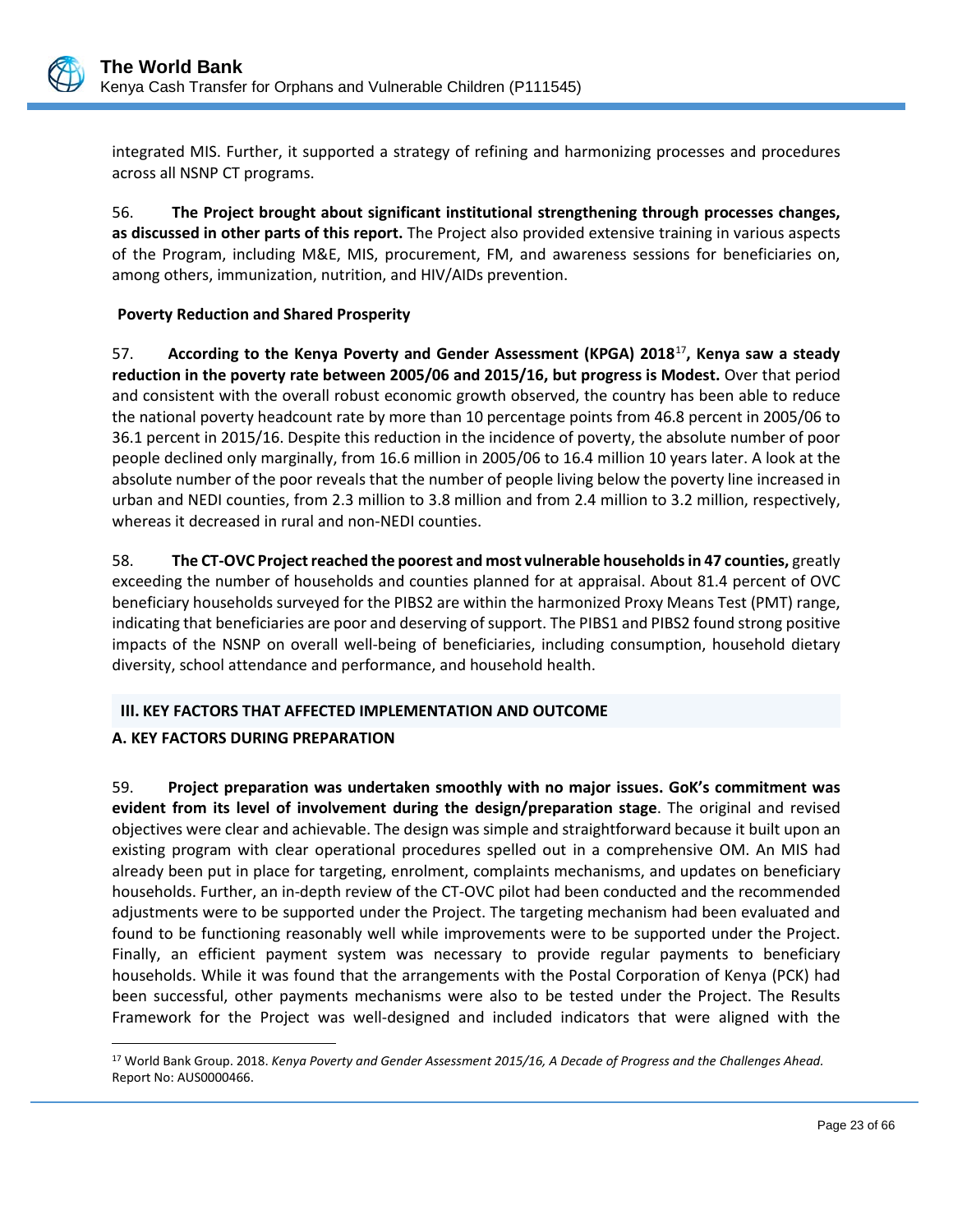development objective. However, some of the indicators did not have real baseline values but were estimated using the most recent KIHBS data (2005/6), which caused some challenges during implementation when the real baseline values in some cases were higher or lower than expected and targets therefore had to be amended. The Project was prepared in close collaboration with a number of DPs actively supporting OVCs. UNICEF, which had been active from the pre-pilot phase, collaborated closely in the design, as did DFID, and SIDA. In the pre-pilot phase, support from DPs was already reasonably well coordinated.

60. **Although program implementation had been successful at the time of project preparation, it was correctly acknowledged that the scale-up would be complex and demanding.** The PAD included a table with identified risks and mitigation measures. Risks related to: (a) challenging technical and design issues (Substantial); (b) inadequate governance environment, including fiduciary risks (High); (c) limited implementation capacity and poor sustainability (Substantial); and (d) difficulties with DP coordination/harmonization (Substantial). The overall risk rating was correctly noted as High.

# <span id="page-27-0"></span>**B. KEY FACTORS DURING IMPLEMENTATION**

61. **The Project was designed as a CT operation. Nonetheless, the Project included some intermediate targets which were also relevant to a conditional cash transfer (CCT) type operations.** An agreement was reached with the GoK during implementation to test the introduction of penalties to determine their effect on the impact of the Program. Because there was no conclusive research on the impact of penalties on improvement of key health and education indicators, it was agreed that the impact evaluation for the Project would aim to measure such impact. The pilot was implemented for about 18 months (2015/16, but faced challenges related to data collection, accurate implementation of penalties, and timely payments. Additional TA was engaged to support implementation, but after 18 months a review indicated that the pilot should start a fresh or be discontinued. A decision was made to discontinue it and focus resources on other aspects of the Program as the GoK had more pressing priorities and did not consider penalties as one of them.

62. **It wasimportant to place the implementation of the Project in the context of the broader NSNP agenda and make adjustments to the Project accordingly.** The NSNP was established to realize key objectives of the National Social Protection Policy (NSPP) with regards to social assistance. In 2013, the main objective of the NSNP was (and continues to be) to improve the well-being of and increase resilience among specific vulnerable groups to reduce poverty and vulnerability. It was therefore important to make adjustments to the Project, including the PDO to better reflect this broader development in the SP sector and ensure relevant support to the broader NSNP. DP support to the NSNP included the: (a) World Bankfinanced PforR; (b) World Bank and DFID financing for the CT-OVC Project; (c) Swedish support to other CT-OVC programs (provided through UNICEF); (d) direct support from UNICEF to the CT-OVC Program; and (e) DFID and Australian Aid financing for the HSNP.

63. **The Project provided capacity building for implementation across the NSNP and implementation delays could negatively affect the NSNP as a whole.** Any delays in the procurement of TA under the Project had a material impact on the wider NSNP and, at times, were a cause of slow progress toward achieving the DLIs under the PforR. At times, the GoK also faced implementation challenges operating the four programs, but additional support was brought on board, including employment of 210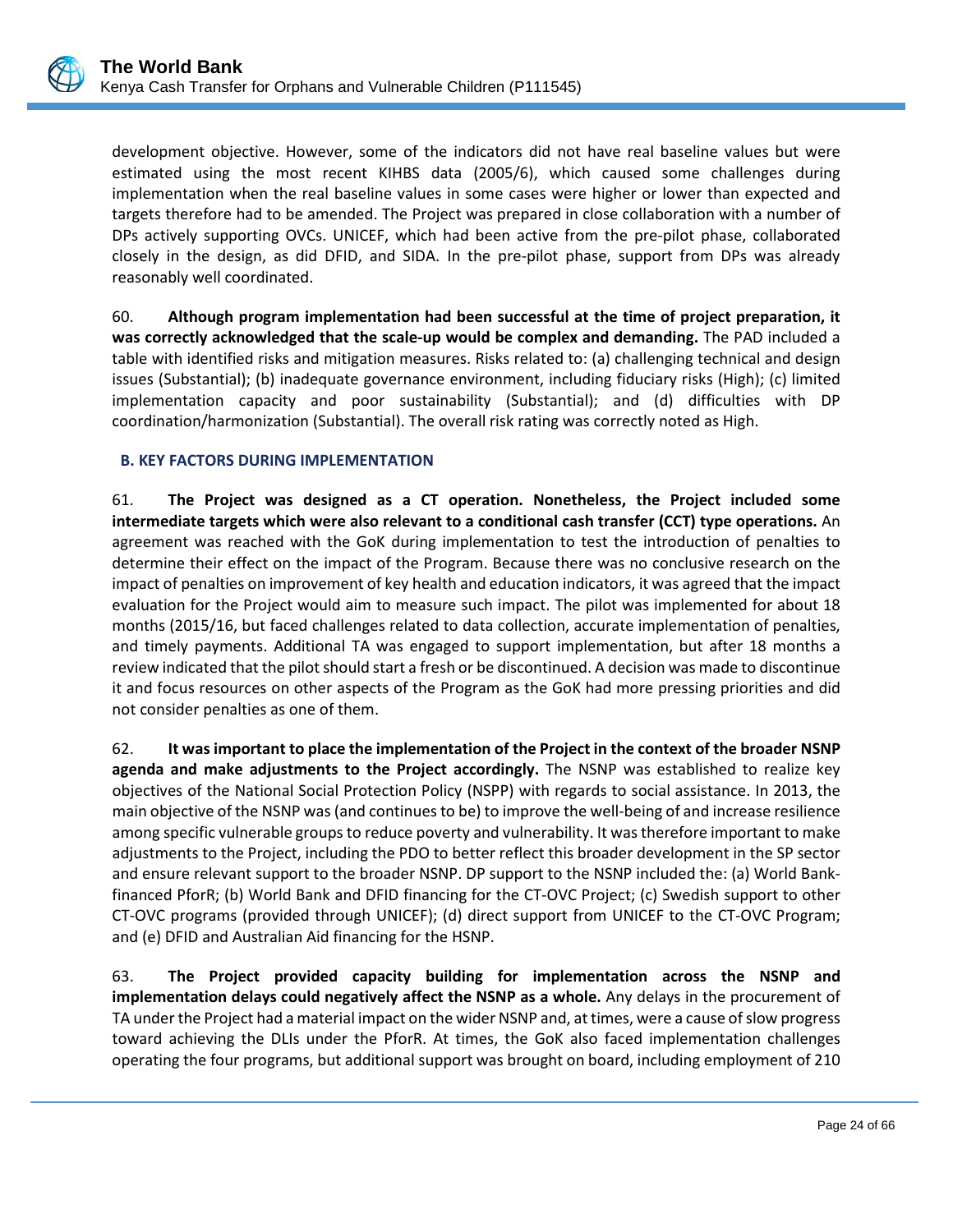temporary officers to further support NSNP implementation. Additionally, external consultants were brought on board and hands-on support by the World Bank was provided. Support for capacity building under the AF has gone a long way to ensure that activities under the NSNP were carried out effectively despite delays in the CTs discussed elsewhere in this document. Delayed and unpredictable transfers created challenges for beneficiaries and reduced potential program impact. The main implementation challenges were, however, reduced significantly once the SAU was established and greater harmonization of the NSNP implementation and operational procedures was realized. The SAU was responsible for overall implementation and the technical support provided under the Project strengthened capacities directly to the SAU and thereby the Ministry. The performance of the SAU was overall impressive. High level of ownership and commitment ensured smooth implementation of a complex operation with various sources of funds within the Project itself and other projects financed by the World Bank/DFID and other DPs.

64. **Implementation was closely monitored by the World Bank together with other DPs.** Since preparation of the PforR, design and implementation support from the World Bank has been carried out for both operations and reported together in Aide Memoires. This 'joint approach' of reporting was positive because it ensured harmonized dialogue and implementation of the two operations. However, at times, the Aide Memoires did not sufficiently distinguish between the two operations, but this was corrected during implementation and the Implementation Status and Results Report (ISR) reporting is considered adequate, highlighting key issues throughout implementation.

65. **As discussed in other parts of this report, one issue that prevailed throughout implementation was the challenge to deliver timeliness of payments to beneficiaries.** Both the GoK and DPs recognized that timeliness of payments was critical for the success of the Project and the NSNP. It was acknowledged that Ministry of Labor and East Africa Community (Ministry implementing the CT-OVC Project at the time) and MDP (Ministry implementing the HSNP at the time) needed to work more closely with the National Treasury to achieve timely payments. Key challenges were identified, and a number of agreements were reached to address the issue. Payment procedures were streamlined, the SAU was created (preparing one consolidated payroll for all programs), changes were made in the budget planning and requisition of funds from the National Treasury, and in 2017 the SAU finally met the performance standards for timely payment to beneficiaries for three consecutive payment cycles for the first time since the inception of the NSNP. More recently, PIBS2 reported that 80 percent of beneficiaries surveyed reported that payments had arrived on time. The timely payments were also a result of more bank agents being made available closer to households, thereby reducing the time and costs of transport.

66. **The GoK also made efforts to address low awareness among beneficiaries and establish a sound G&CM.** Based on PIBS1, it became evident that awareness among beneficiaries of program objectives was really low. The Project therefore supported the development and implementation of the Inua Jamii's BOS. The BOS intends to guide how to effectively reach out and communicate with NSNP beneficiaries, especially at the county and sub-county levels. The Project also supported the establishment of a G&CM system at the national level and commencement of decentralization of the same to enable smoother resolution and reporting of cases at the county level. The G&CM system helps the GoK better respond to beneficiaries with enhanced transparency and accountability. Beneficiaries may pursue various avenues: (a) a toll-free helpline; (b) talk to a member of BWC; (c) talk to a Chief or Assistant Chief; (d) contact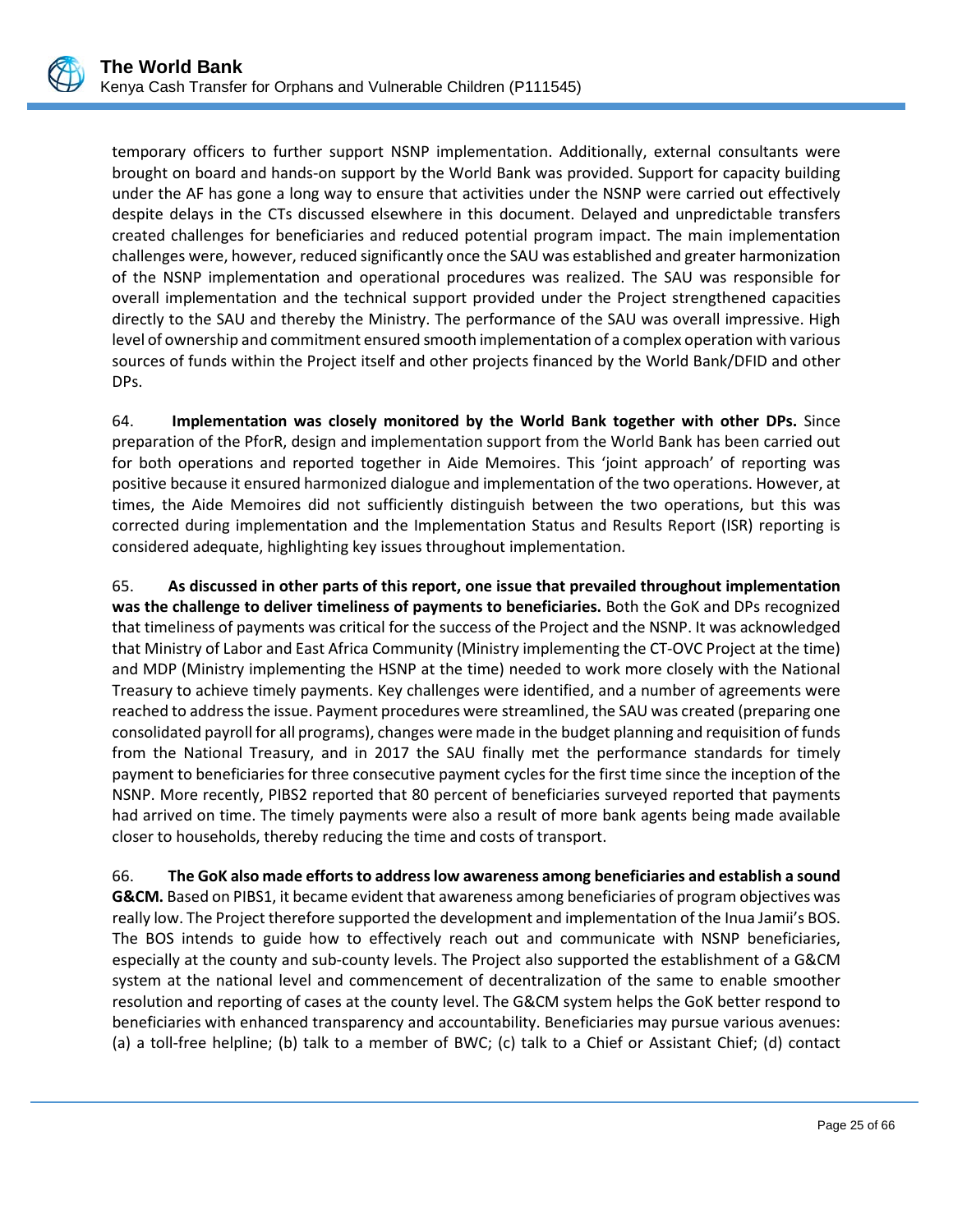

subcounty officers (SCO); (e) contact a county coordinator (CC); (f) use a drop box to submit a complaint, update, or feedback (available in CC and subcounty offices); (g) send an e-mail; or (h) write to the SAU.

### <span id="page-29-0"></span>**IV.WORLD BANK PERFORMANCE, COMPLIANCE ISSUES, AND RISK TO DEVELOPMENT OUTCOME**

## <span id="page-29-1"></span>**A. QUALITY OF MONITORING AND EVALUATION (M&E)**

### **M&E Design**

67. **The theory of change for the Project is clear and straightforward and adequate and measurable indicators were identified to monitor progress toward achieving the PDO and to enable adequate M&E throughout implementation.** As discussed earlier, changes had to be made to some of the indicators during implementation due to indicators being too difficult to measure (such as the targeting efficiency) or due to indicators combining several aspects into one (for example, the indicator measuring coverage and timeliness in one and which was later split into two). Effective M&E arrangements were put in place to regularly collect data and to enable easy analysis to inform program management and necessary changes throughout implementation. The combination of the GoK's own internal monitoring system and the external monitoring arrangements, including regular operational monitoring reports, an impact evaluation, and the PIBS, are also considered adequate. As part of the AF and the restructuring in 2013, the Results Framework was also adequately amended to reflect and align with the GoK's aims for the NSNP (see paragraph 28). The overall M&E design was comprehensive and strongly focused on generating impact results, which would inform decision making and guide program modification as needed. Over US\$5 million or 25 percent of the costs of Component 1 were allocated to M&E activities under the original project and the AF. The Central Program Unit and, later, the SAU were tasked with the overall M&E coordination/implementation role. In retrospect, the Results Framework should have been revised when some indicators were changed for the PforR since it created inconsistency in one of the targets.

#### **M&E Implementation**

68. **The GoK was faced with a number of challenges related to M&E implementation but brought on board TA to support the resolution and key surveys reported important results.** The M&E implementation was monitored systematically through continuous dialogue with GoK counterparts and both the GoK and World Bank brought on board TA to resolve challenges, mainly related to the impact evaluation and the PIBS. For both surveys, the procurement processes to bring on board the service providers were delayed. The baseline for the impact evaluation was not completed until 2015 and the impact evaluation end line and the second PIBS survey were barely finalized before project closure. Despite the challenges, the impact evaluation and PIBS reported important results.<sup>[18](#page-29-2)</sup> The PIBS provided valuable data on beneficiary satisfaction and other relevant indicators with an overall high satisfaction level from beneficiaries. The engagement of an external firm to undertake the PIBS enabled provision of independent and rigorous data for monitoring performance on the implementation of the NSNP and the beneficiaries' satisfaction with the services provided by the CT programs, including OVC. Results from the PIBS2 are discussed in detail under Efficiency (paragraph 49-50). The external monitoring reports and operational monitoring also provided important data to report success on meeting program objectives,

<span id="page-29-2"></span> $\overline{a}$ 18 Two rounds of surveys were undertaken for the PIBS: the baseline survey (PIBS1), carried out in 2015/16, and the follow-up survey (PIBS2), carried out in 2017/2018.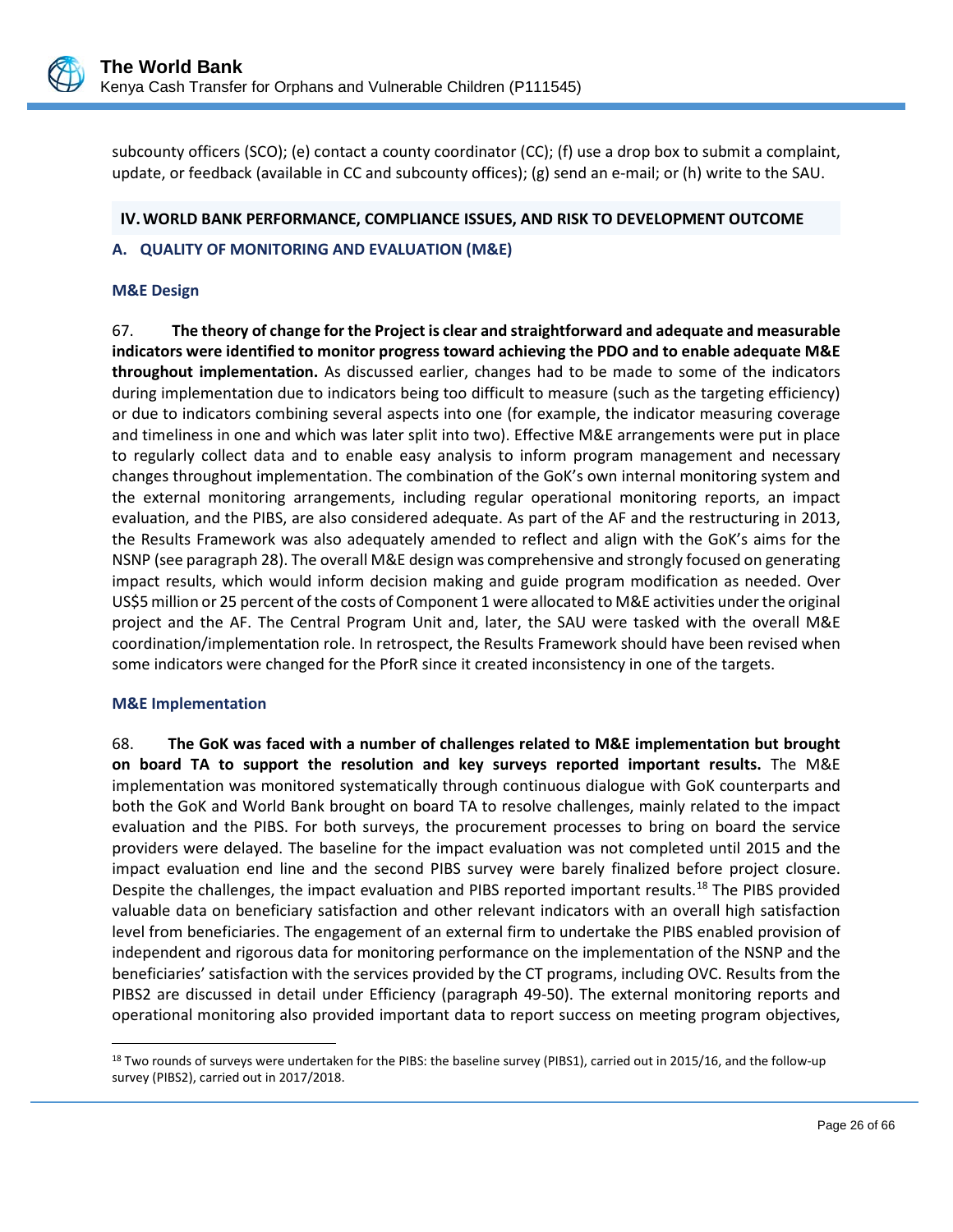identify key challenges and inform necessary program adjustments. The GoK has regularly engaged external firms for operational monitoring on program implementation over the duration of the Project. During the past two years, in particular, regular external operational monitoring of the NSNP has taken place. Each report has focused on pre-identified key areas of interest including program harmonization, payments, G&CM systems, targeting, communication, and MIS, among other topics. These reports have been reviewed carefully by the GoK and have provided support for changes in program implementation addressing identified challenges.

# **M&E Utilization**

69. **Monitoring and progress reporting of each indicator was used to inform project management and decision making** and was included in Aide Memoires and ISRs. M&E under the Project for example informed decisions on design and DLIs included under the PforR. The fact that both projects were closely monitored ensured that results under this Project played a key role in the implementation of the PforR. Monitoring facilitated discussions with the GoK regarding outcomes. Since Component 1 supported the implementation of the PforR, monitoring of compliance with each target was closely followed and reported. The SAU was successful in developing an integrated MIS for the NSNP. These efforts should not be underestimated. A great deal of efforts was displayed to make changes to the systems to ensure that various information systems that had been in operation for the different CT programs were put under one single umbrella. In the past, the various systems "did not talk to each other", therefore, assessment and results of performance of the various programs could not be fully compared.

## **Justification of Overall Rating of Quality of M&E**

70. **The overall rating for M&E is Substantial and the M&E design both for the original project and the AF was sound.** Implementation had some shortcomings as there were problems with data quality and the analysis conducted by the two firms engaged to implement the impact evaluation surveys. Nonetheless, with the help of the World Bank, the SAU moved quickly to engage additional TA to help improve the quality of the analysis. Utilization is rated Substantial, as the data collected were used to inform program management and decision making and influenced the choice of DLIs under the PforR. M&E ratings fluctuated between Moderately Satisfactory and Satisfactory. The main reason for the Moderately Satisfactory rating was the delay in the impact evaluation survey and the PIBS survey and the challenges faced with the contract management of the survey firms. The SAU, however, worked closely with additional TA and was able to conclude the two surveys before project closure. The M&E rating was upgraded to Satisfactory in the last ISR of December 2018.

### **Follow-up Operation**

71. **Following the overall success of the CT-OVC, the GoK prepared the KSEIP with support from the World Bank.** The KSEIP's PDO is to strengthen delivery systems for enhanced access to social and economic inclusion services and shock-responsive safety nets for poor and vulnerable households. It supports the GoK to build upon the achievements made under the NSNP and CT-OVC through putting in place credible delivery systems for SP services. It supports results in three areas: (a) enhancing institutional capacity and further strengthening of SP delivery systems, particularly the coverage and functionality of the existing SR as well as to continue improving the efficiency of the payment and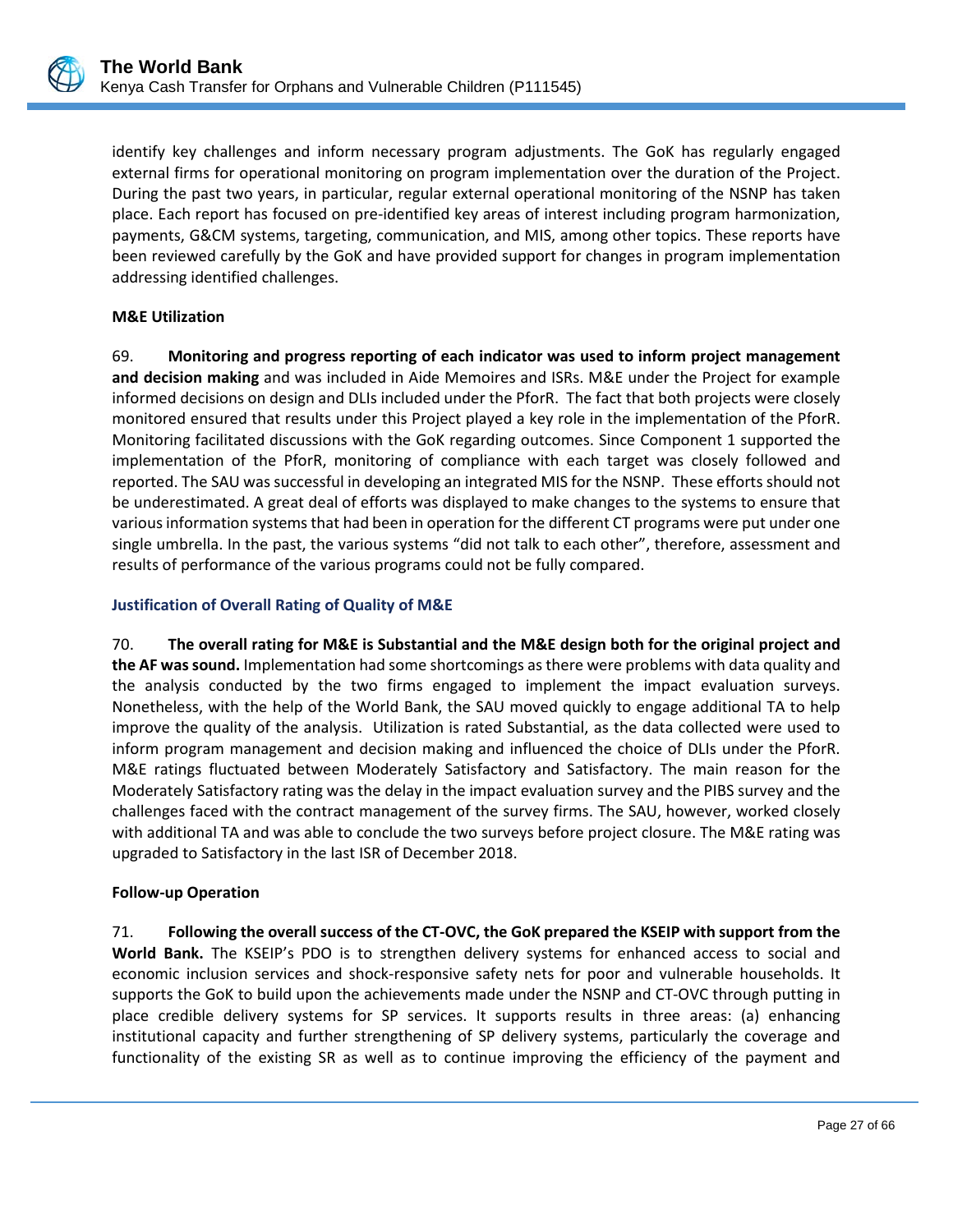grievance management system; (b) investing in the scale-up of existing nutrition-sensitive safety net and testing of customized economic inclusion models as a complement to the regular CTs to improve human capital and self-sufficiency of the poor and vulnerable households; and (c) improving shock responsiveness of the safety net system by expanding its coverage as well as strengthening financing arrangements for timely support to the affected households to improve their resilience and coping with recurrent climateinduced droughts. It is an IDA-financed investment project with DLIs in an amount of US\$250 million. DFID is also co-financing the Project with a grant of GBP 66 million through a World Bank-managed TF.

## <span id="page-31-0"></span>**B. ENVIRONMENTAL, SOCIAL, AND FIDUCIARY COMPLIANCE**

72. **The Environmental Assessment rated the original project as Category 'C' as it was expected to have no environmental effects.** The Social Assessment for the original project did not trigger any safeguards, but the AF credit approved in 2013 did. The Social Assessment of the original project concluded that a well-designed CT program could effectively reach the poorest households, redistribute income for the poor and thus raise their consumption levels. It also noted the strong evidence from countries worldwide showing that CTs could improve school enrolment and attendance rates and similarly may contribute to positive health outcomes. The AF triggered OP 4.10 (Indigenous Peoples) as the Environmental and Social Systems Assessment carried out for the PforR operation found that that CT programs sometimes create tension within communities because of the small number of households that benefit in the context of widespread need. It also identified the need to strengthen the participation and voice of poor and vulnerable groups in the NSNP. Thus, a Vulnerable and Marginalized Group (VMG) Framework was prepared by the GoK in accordance with the requirements of OP 4.10.

73. **A Social Safeguards Review was carried out in July 2016 for the NSNP, including the CT-OVC Program.** The review found no evidence that minority groups were being systematically excluded. Also, the revised consolidated OM included the core principle of non-exclusion and equity. Some dissemination workshops were carried out for the OM, at the time. Awareness raising was not carried out specifically for VMGs (although in 2018 awareness creation was carried out as part of BOS implementation). Round 4 of the operational monitoring looked at VMG inclusion and concluded that there was no systematic exclusion of VMGs, but more attention was needed to create awareness on barriers and ways to overcome them. VMGs may be excluded due to lack of awareness, or not being regarded as 'deserving' by their communities. The third and fifth operational monitoring reported no broad negative social impacts on the program, for example, conflict, negative attitudes/violence against beneficiaries, tensions with families, disincentives to productive work, or traditional support systems. The reports identified the need to strengthen communications and feedback on the complaints mechanism and to carry out more awareness in some counties on eligibility criteria for CTs. As the OVC Program will continue beyond the closing date, it is hoped that the remaining recommendations will be implemented, including the following: (a) the onepager will be widely distributed to the rest of the VMG counties, (b) awareness sessions for COs on VMG inclusion will be carried out during BOS workshops, and (c) safeguards counterparts are identified in the State Department for Social Protection (SDSP) to ensure that all departments are aware of and follow up social inclusion issues. The rating for safeguards fluctuated between Moderately Satisfactory and Satisfactory. It was upgraded to Satisfactory in the December 2018 ISR.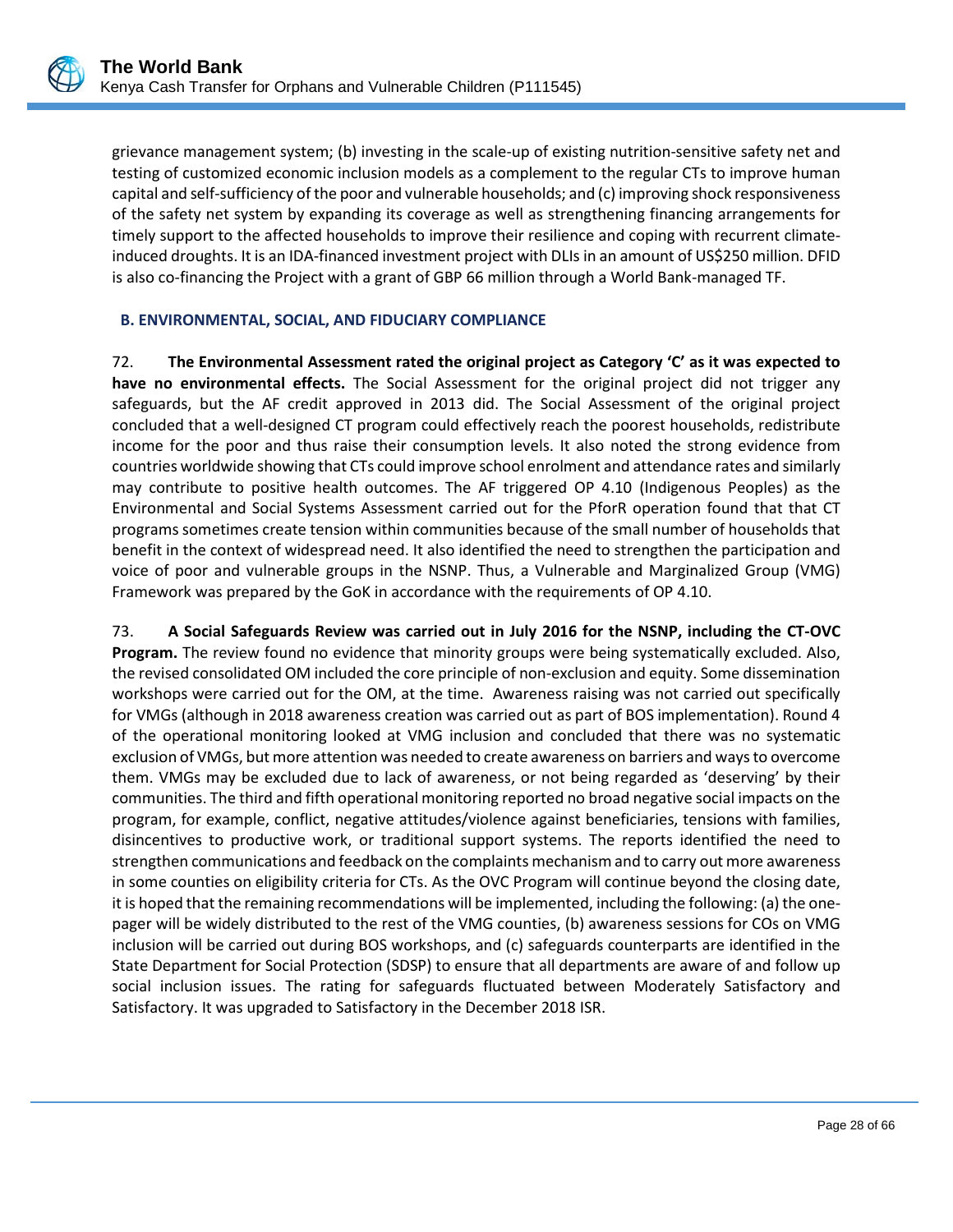

### **Procurement**

74. **Procurement under the Project was carried out in accordance with World Bank Guidelines and Procurement Plans were updates at least annually.** All contracts other than those procured on the basis of International Competitive Bidding and consulting services followed the procedures under the GoK's Public Procurement and Disposal Act of 2005. Procurement was initially the responsibility of the DCS and later the SAU, because the SAU took over the management of the NSNP, including the CT-OVC Project. The SAU managed procurement well. Procurement was rated Satisfactory during most of the project life with a short period during 2010/11 when it was rated Moderately Satisfactory. There was, however, a problem with the selection of firms to design and implement the surveys, as noted elsewhere in this report. Aide Memoires in 2017 and 2018 noted that there were no major concerns with procurement. Delays in procurement often related to insufficient funds included in the GoK's budget or supplementary budgets. By late September 2018, several procurement packages for vehicles were still pending, because the National Treasury had not yet provided the SDSP with the authority to incur expenditures. Once the approval was given, an extension of the closing date of the TF to December 31, 2018, was processed to enable the SAU to complete the procurement of these packages. Nevertheless, due to the short time left until closing date, some vehicles could not be delivered on time and a balance of US\$ 76,644 has been refunded to the World Bank.

### **Financial Management**

75. **FM of the Project used country FM systems.** The use of country FM systems is a positive achievement under the Project as the Project worked and strengthened country systems rather than use a parallel system that in many cases could be more "efficient", but it leaves a vacuum once the financing of a project is concluded. IDA and DFID funds were disbursed under existing country systems. Funds were factored into the national budget and flowed through the GoK's National Treasury and Exchequer systems. Planning and budgeting followed the GoK procedures, including the budget calendar. The CT-OVC Program resources allocated by the GoK and DPs provided the framework for the annual work plans and budgets. Budgeting implementation was monitored monthly through the GoK's Integrated Financial Management Information System, bimonthly beneficiary payment cycle reports and reconciliations, and through quarterly interim financial reports. The overall budget was made up of capital transfers to households and administrative costs, including program operational costs, commission to PSPs, at the national, county, and sub-county levels and TA. In terms of CT, the budget was based on the estimated number of beneficiaries to be covered or enrolled in a particular year and associated operational costs per county and sub-county. The budget was harmonized and compiled by the SAU for inclusion in the ministry's annual budget by March 31 every year.

76. **Several reviews were conducted on the CT-OVC MIS and payroll.** These identified anomalies, including irregularities in the beneficiary enrolment and payment system, culminated in payment of beneficiaries without names and ID numbers. According to the World Bank's FM implementation support and supervision report of September 2018, these weaknesses were addressed through the development and implementation of an action plan developed jointly by the SAU and the World Bank. Fiduciary systems are also being strengthened as part of a specific DLI focusing on the implementation of critical FM actions under the AF of the PforR. In addition, the new PSP solution requires all beneficiaries to have bank accounts. During the rollout process, beneficiaries are required to provide proof of life and a significant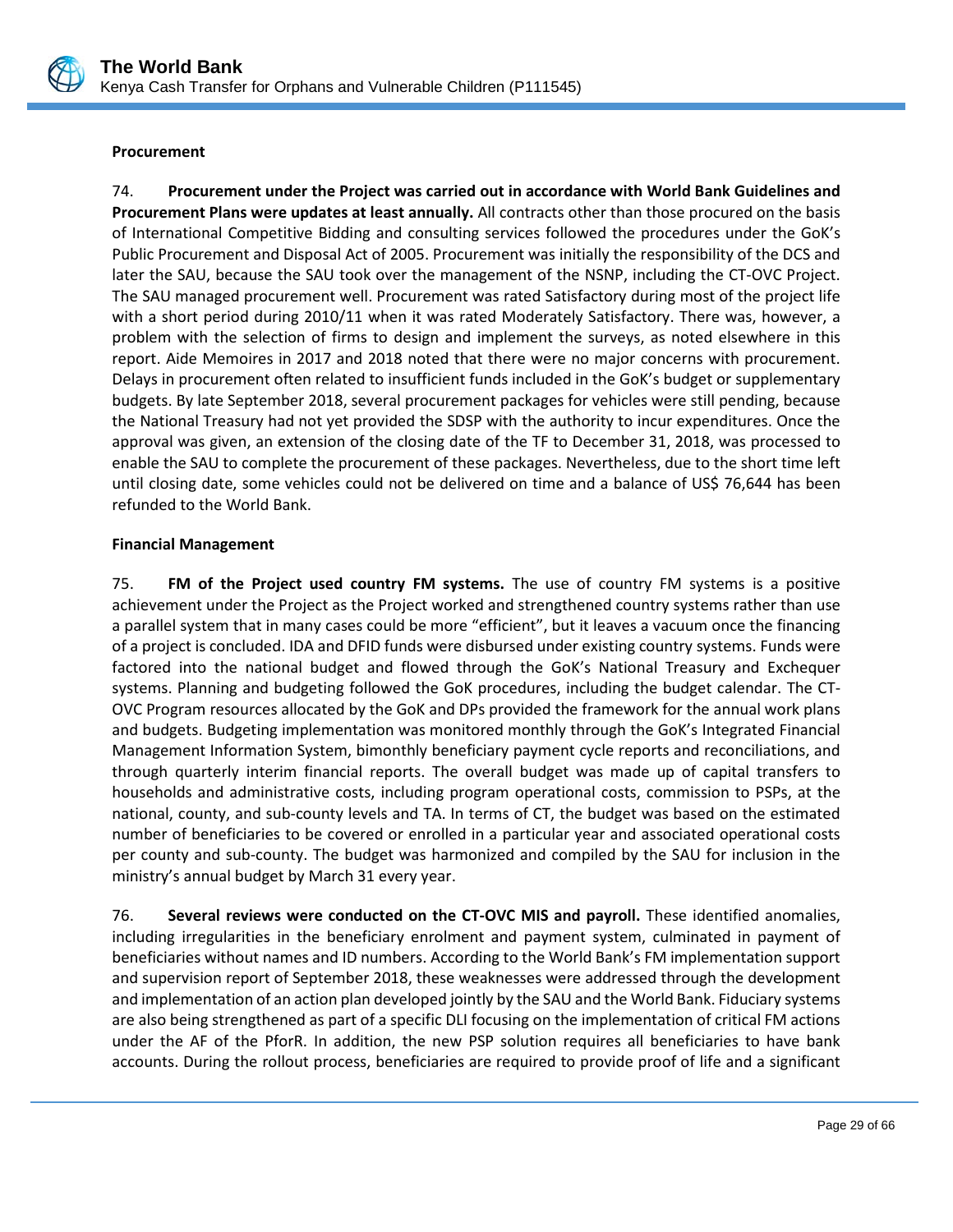number of households are being removed from the payroll since the beneficiary is no longer alive. The new solution will also remove the need for extensive reconciliation at the end of each payment cycle, since funds are delivered to an account and will not be refunded to the ministry (which was previously the case if a beneficiary did not collect their payment). A more robust FM Policies and Procedures Manual was also developed as part of a DLI, introducing more comprehensive internal control procedures.

77. **The Office of the Auditor General audited the project financial statements for the year ended June 30, 2017.** The audit expressed a qualified opinion on the accounts for both the IDA Credit and the Grant. The qualification related to, among others, unsupported county expenditures and lack of explanation of some expenditures. These audit issues were however subsequently addressed. The audit for the year ended June 30, 2018, was also finalized. The audit expressed a qualified opinion on the financial statements and the Special Account Statement. The basis of qualified audit opinion included, among others: (a) non-financial assets procured during the year and lack of a complete fixed asset register on asset management; (b) funds transferred from the closed IDA counterpart project account and some assets procured in its lifetime not disclosed; (c) failure to provide CT reconciliation reports by the PSPs; (d) continuation of payments for some deceased beneficiaries; (e) delays by PSPs to submit reports on transfers to beneficiaries; and (f) overpayment of bank commission to Kenya Commercial Bank. Based on these and other audit findings an FM action plan was agreed upon with the World Bank and 80 percent of the priority FM actions have been implemented to date with the remaining 20 percent expected to be achieved by end of June 2019. In September 2017, the GoK took over financing of the 40,000 CT-OVC households which had been financed by DFID. This was a major achievement, which meant that 100 percent of the CTs for the CT-OVC Project were financed by the GoK. It demonstrates the GoK's commitment and ensures sustainability of the Project. The GOK's takeover of funding of CTs resulted in DFID needing to cancel the remaining amount of funds for CTs. It was agreed that instead of restructuring the Project at the time, the balance would be canceled at the time of Project closure. Subsequently around US\$4.3 million was cancelled.

# <span id="page-33-0"></span>**C. WORLD BANK PERFORMANCE Quality at Entry**

78. **This evaluation rates the quality at entry as Satisfactory.** The project design was consistent with the GoK's strategy and the objectives of the Country Assistance Strategy 2004–08, which emphasized investing in people and governance. The World Bank team worked closely with the GoK to design a project addressing long-standing and new challenges facing the country since the post-election violence of 2008. The strategy for the Project was based on analytical and operational work carried out by the World Bank, which addressed poverty issues and inequality. It was recognized by the GoK, DPs, and the World Bank team that the World Bank could add value to the program due to its operational expertise on CTs in Latin America, Asia, and elsewhere in the world. The team ensured a participatory approach during project preparation at different levels of government, as well as with DPs.

# **Quality of Supervision**

79. **The World Bank's performance in ensuring quality of supervision is rated Satisfactory.** A fieldbased World Bank team, supported by consultants, provided regular monitoring. The team provided timely and effective advice to counterparts. The task team leader (TTL) was changed four times because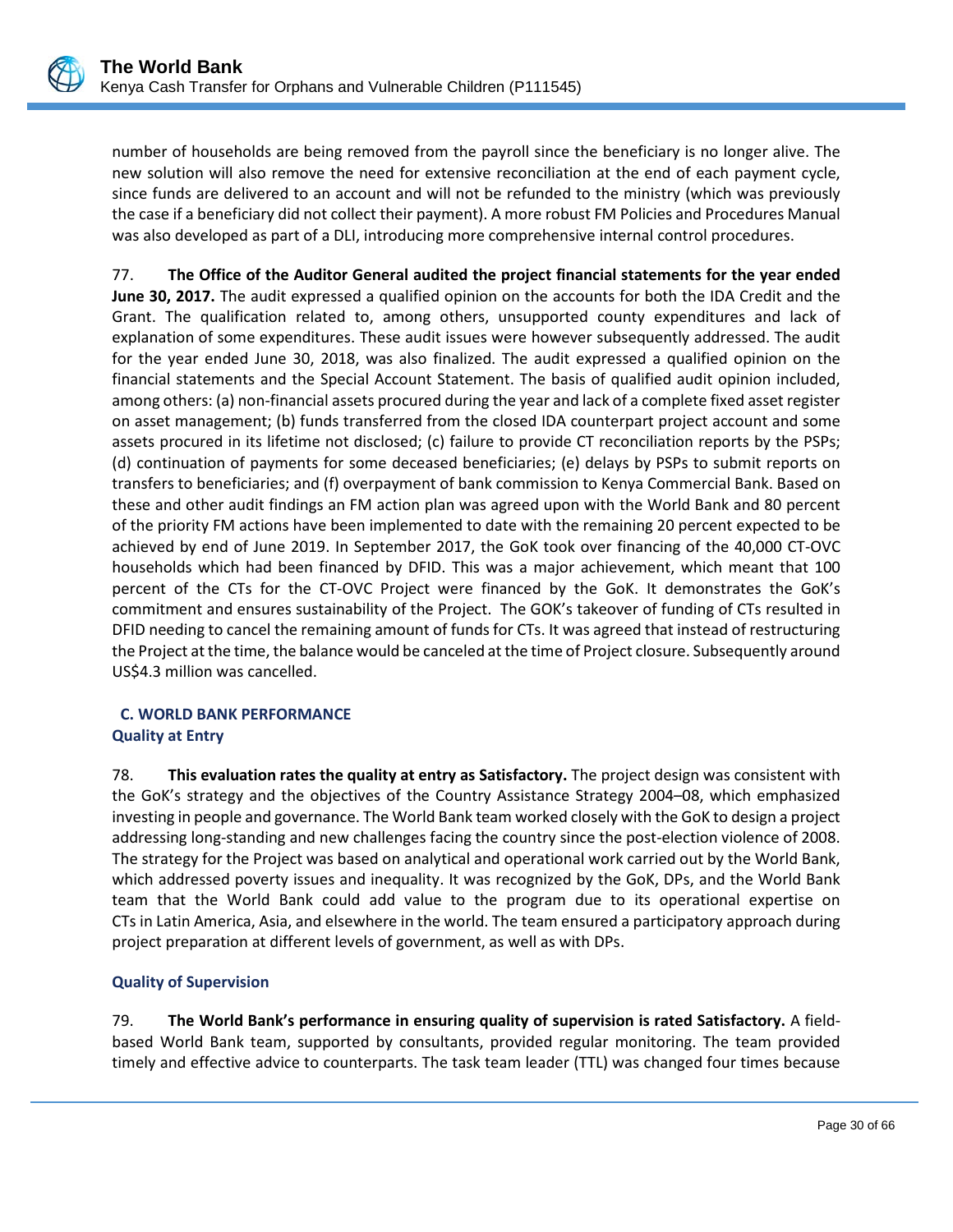

of staff movement. All four TTLs were based in the field and the final TTL-shift was to a staff who had been involved with project preparation and supervision, which ensured continuity. TTLs maintained regular communication with the GoK and ensured that issues that arose were dealt with promptly and systematically. The project team responded quickly to the country's request for AF to provide continuation and expansion of the TA necessary to support implementation of DLIs under the PforR. Supervision was carried out jointly with the PforR, ensuring consistency of approach and overall economies of scale. During implementation, the World Bank had 20 implementation support missions and several shorter technical missions. The team also maintained a productive working relationship with DPs and conducted joint supervision missions. The quality of the Aide Memoires was good, and the skill mix in the team was appropriate. The ICR mission held meetings with all the DPs involved in the Project, as well as being active in other CT activities. DPs expressed their appreciation of the World Bank team. They recognized the participatory approach of the World Bank which ensured that all were informed of developments and included in decision making when appropriate.

80. **Procurement and FM were monitored regularly throughout the life of the Project.** Both FM and procurement issues were identified by the World Bank team on time. The team provided assistance to the counterparts on ways to resolve issues or by encouraging the hiring of additional procurement staff/consultants to ensure that procurement issues were handled on time. In the case of FM, and on the basis of a number of audit observations, which highlighted fiduciary risks of the programs, TA was engaged to support the GoK in the development of a time-bound FM action plan (Aide Memoire of June 2017). The FM actions formed part of the evidence for one of the DLIs and focuses on overall system strengthening for long-term sustainability of strengthened fiduciary controls. Over 80 percent of the agreed FM actions had been achieved at the time of this writing (with 100 percent expected by June 2019 - ahead of the set target of December 2019 for NSNP). The World Bank team has monitored compliance with the steps and provided guidance when required.

# **Justification of Overall Rating of World Bank Performance**

# 81. **Overall rating of the World Bank's performance is Satisfactory for the above-mentioned reasons.**

# <span id="page-34-0"></span>**D. RISK TO DEVELOPMENT OUTCOME**

82. **Risk to the development outcome is rated Negligible.** The GoK has shown its commitment to maintaining and expanding the NSNP. This has been demonstrated in two ways. First, the commitment to expand the program and ensure consistency among new SP interventions. For example, the PforR built on achievements under the Project and in parallel, the AF supported the implementation of DLIs under the PForR. Similarly, the KSEIP expands approaches under the Project to ensure better returns. Second, GoK's increased budget allocated to the various programs. Earlier difficulties with delayed CTs to beneficiaries have improved considerably and the new payment mechanism has been rolled out and enables timely payments of the CTs for the final three payment cycles of 2018/2019. However, there is still a critical need for the National Treasury to ensure timely transfer of funds to SDSP to enable timeliness of payments once the new payment solution is up and running. The November 2017 Aide Memoire reported that the GoK has successfully taken over the financing of (a) 40,000 CT-OVC households previously financed by DFID (disbursement-linked result [DLR] 1c) and (b) 11,000 households under the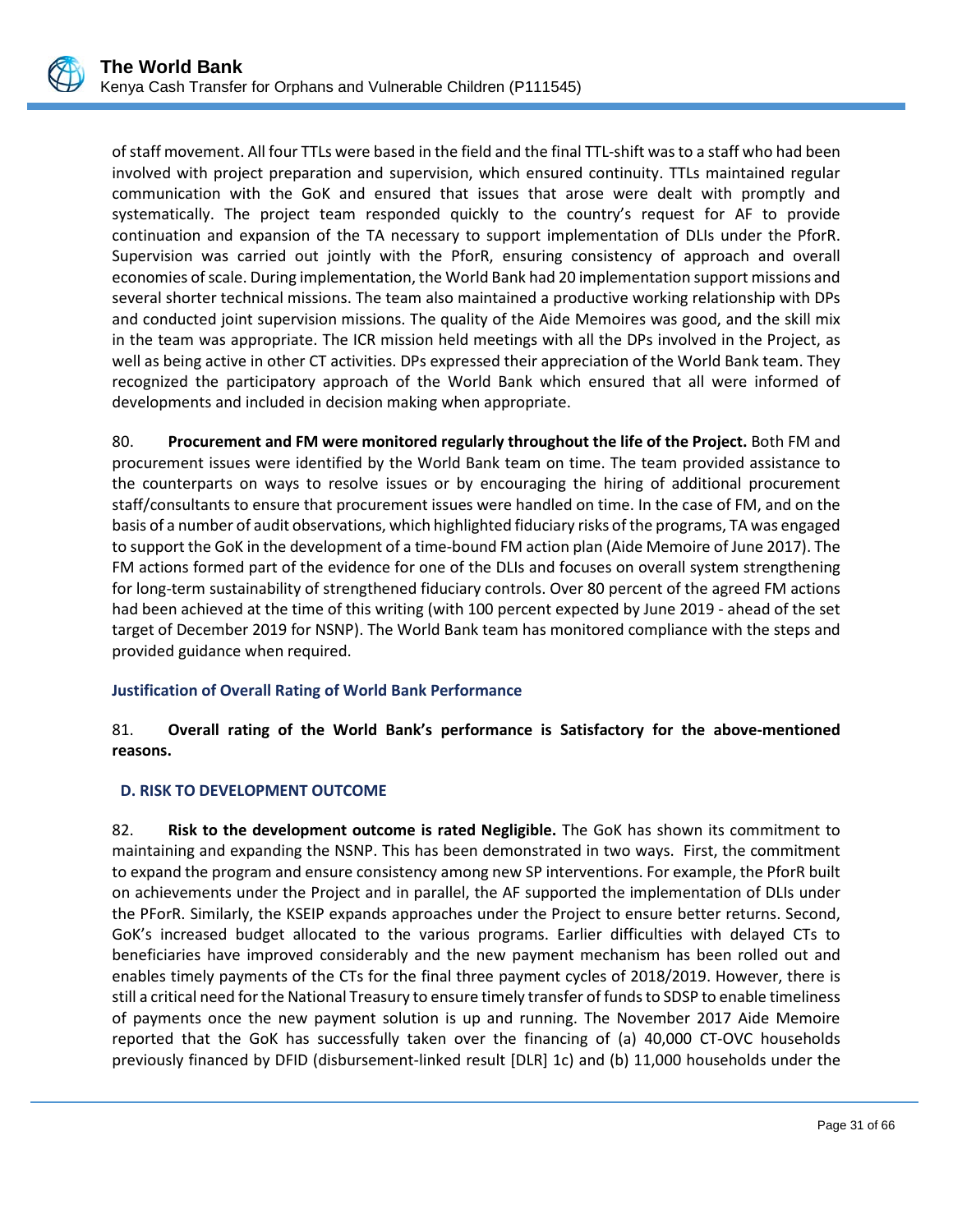

HSNP previously financed by DFID (DLR 1e), demonstrating the GoK's strong commitment to sustain the Program.

83. **As recognized in the PAD for the KSEIP, the GoK has made significant progress in strengthening its social safety net system and establishing sound procedures through the NSNP.** The NSNP seeks to improve the welfare of and increase resilience among specific groups to reduce poverty and vulnerability in Kenya by creating a framework around which the four main CT programs can be better coordinated and harmonized.

84. Further, as discussed in annex 4, there also continues to be strong DP commitment to SP in Kenya, which has translated into financial commitments from the GoK. Coverage of the NSNP has increased exponentially. The NSNP now reaches around 1.2 million households (almost 5 million people) from around 240,00 households in 2013. And the GoK finances almost 90 percent of program beneficiaries (compared to 38 percent in FY13). The GoK has further committed to take over 74 percent of the HSNP CT costs (currently at 64 percent) by FY20, such that the GoK would finance about 96 percent (about K Sh 25 billion) of the total NSNP cost. Under the KSEIP, this will be further increased to the GoK taking over 100 percent of the total NSNP cash payments to beneficiaries by July 2019.

## <span id="page-35-0"></span>**V. LESSONS AND RECOMMENDATIONS**

85. The following are the key lessons learned.

86. **A good design at preparation that takes into account lessons from other similar operations inside and outside the country is important. However, continuous investments in upgrading and improving delivery systems is equally critical to ensure effective implementation.** For example, the original project design envisioned support to pilot an alternative payment mechanism to the PCK. At the time of project closure, the GoK was rolling out the third payment solution, which has advanced to a competitive model offering beneficiaries a choice in service provider between four different banks and providing them with a bank account. In 2019, 77 percent of beneficiaries reported having received payments on time compared to 51.5 percent in  $2016^{19}$  $2016^{19}$  $2016^{19}$  and the newly introduced two-factor authentication system has improved service to the beneficiaries, ensuring that CTs reached the intended beneficiary and the distance they had to travel to collect their payment reduced. The distance traveled by beneficiaries to the nearest pay point reduced with 61 percent of beneficiaries reporting that they traveled more than 6 km in 2016 compared to 15 percent in 2019.

87. **Involving community representatives in the targeting processes for CTs increases ownership and community buy-in.** Involving community representatives at different levels has increased community ownership and understanding of the targeting process, although more needs to be done to increase such understanding among the communities. For example, the HSNP experienced complaints and concerns raised by the communities related to the targeting process. The National Drought Management Authority therefore placed more emphasis on its communication strategy and involved community representatives in the targeting process, which reduced the level of distrust and complaints from communities. The

 $\overline{a}$ 

<span id="page-35-1"></span><sup>19</sup> PIBS1 (2016) and PIBS2 (2019).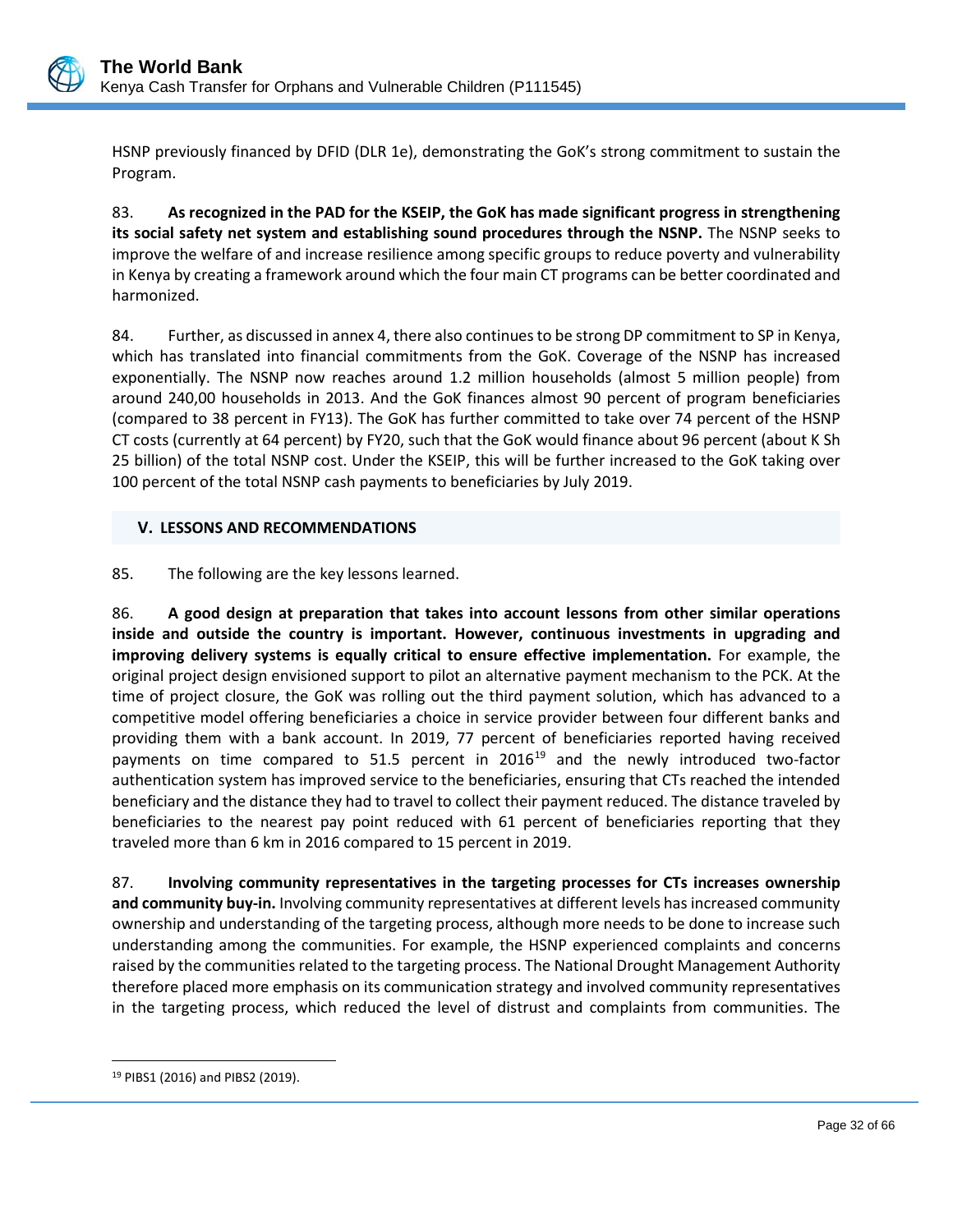

ongoing rollout of the BOS aims to increase community and beneficiary awareness, including around key program objectives and targeting.

88. **Adequate targeting and recertification are essential to ensure maximum impact.** Audit observations and external and internal monitoring have highlighted concerns about ineligible households enrolled in the NSNP. For example, there were reports about households continuing in the program despite their OVC turning 18 years, households who were reported to not actually have an OVC, or a severely disabled person or household remaining in the OPCT despite the older person having deceased. In any CT program, there is a certain degree of inclusion and exclusion errors and the status of the households keep changing, which is why there is a need to regularly recertify beneficiary households. The GoK has made commitments to address these issues. The rollout of the new payment mechanism requires proof of life and IDs for registration and this has demonstrated that some households should have been exited due to the older person passing away. The SDSP is also in the process of updating the Harmonized Targeting Tool, using the new KIHBS data (2015/16) and is finalizing a recertification strategy with rollout planned to commence next fiscal year.<sup>[20](#page-36-0)</sup> In addition, under the KSEIP, the GoK is committed to rolling out a social registry which will be used for identification of beneficiaries for all future targeted programs and facilitating regular updates.

89. **Strong government ownership and leadership is key to successful implementation.** An important result under the PforR has been for the GoK to advance the agenda on harmonizing the CT programs. Progress in this area was only possible once there was strong ownership and commitment from the leadership in the SDSP taking on the harmonization agenda and making effective changes. Among others, the creation of the SAU, with the core mandate to manage the NSNP (as opposed to DCS which had several other mandates) has played a critical role in the success of the NSNP. Specifically, the provision of dedicated staff for the NSNP has enabled higher capacity as officers can focus on one specific area and undertake their tasks efficiently. Fully deployed payment officers enable swifter preparation of payrolls and separate MIS officers enable disaggregation of duties minimizing fiduciary risks. Specific officers fully deployed to key functions of MIS, G&CM, M&E and targeting has enabled important progress on results achieved. Lastly, strongly engaged and dedicated senior leadership including the Cabinet Secretary and Principal Secretary raises the visibility and profile of the program and increases ownership at the highest level and likelihood of continued future financing and commitment from the National Treasury.

90. **Finding a streamlined and systematic solution to ensure timely payments to beneficiaries is critical.** In 2016, an analysis of the steps required to complete a payment cycle found that 24 internal steps were required with a total of 90 days, making it practically impossible to make timely payments every two months. These steps were streamlined, reducing the time to 54 days. Subsequently in May 2017 for the first time since the establishment of the NSNP, the GoK managed to meet performance standard for timely payments for three consecutive payment cycles. However, payments became a challenge again when National Treasury did not prioritize disbursements to the SDSP (although challenges during the last year were more related to operational issues and not lack of priority from National Treasury). Therefore, there is a need to find a more sustainable solution and the National Treasury has agreed to include all CTs

 $\overline{a}$ 

<span id="page-36-0"></span><sup>20</sup> This is also a DLI under the PforR.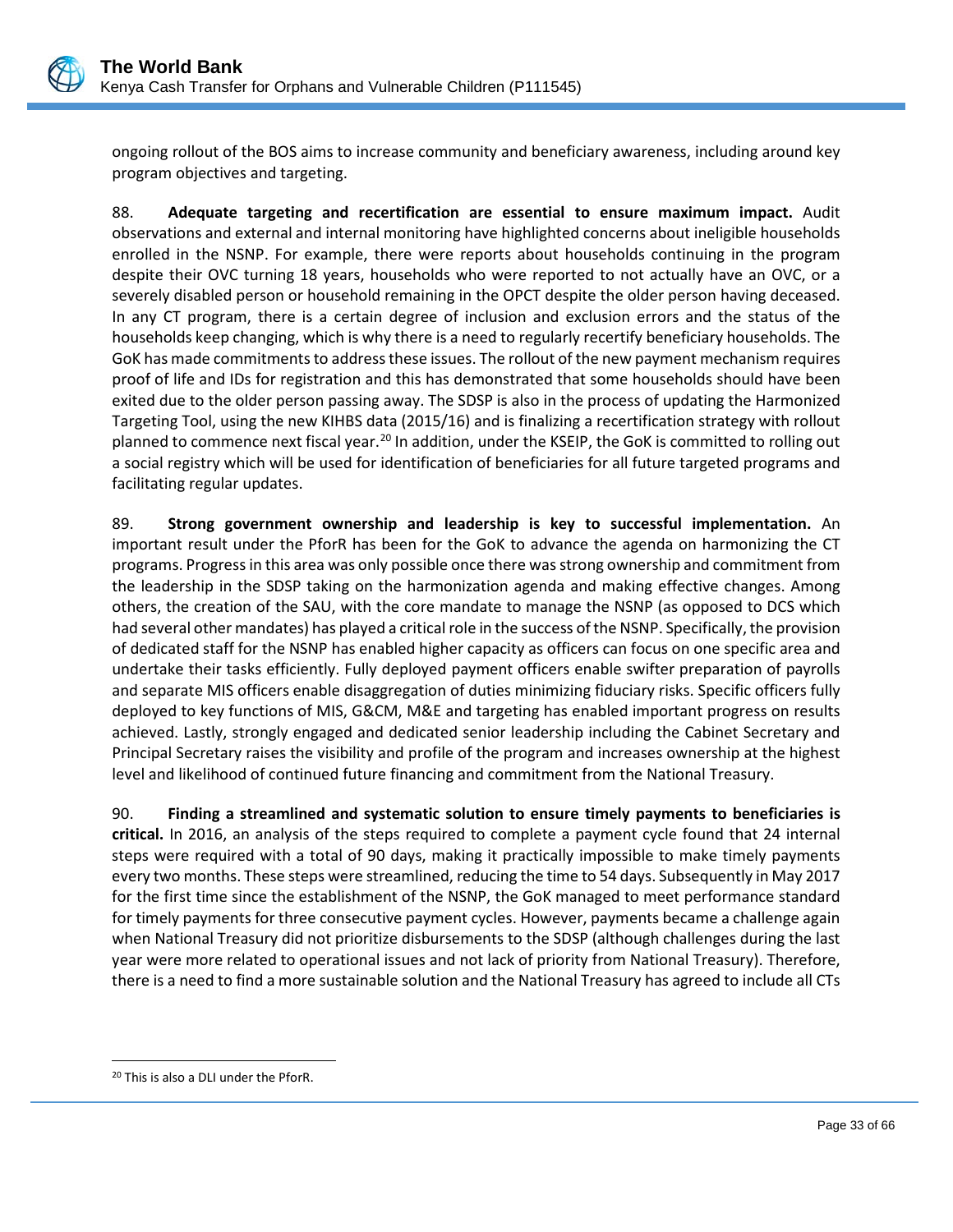

on the recurrent budget instead of development budget, thus increasing the likelihood of timely payments because there are development financing budget cuts in times of budgetary constraints.

91. **Improving or introducing new delivery systems may temporarily disrupt program implementation but has important benefits in the long run.** The introduction of the new two-factor authentication payment mechanism in late 2015, disrupted program implementation because the SDSP faced several challenges with the two PSPs selected to undertake payments. Various challenges with collecting the biometric data were encountered (including fingerprints that could not be read or biometric machines malfunctioning). Once the new mechanism was rolled out, however, the logistical challenges decreased, and officers could focus more on other aspects of implementation, including internal M&E and G&CM cases. Once again in late 2018, when the new PSP solution was rolled out, implementation was disrupted, because all officers had to fully focus on migrating the over 800,000 households into the new mechanism across four different banks. Introducing competition across banks and enabling beneficiaries a choice of provider is however expected to significantly improve services. Evidence from field visits already indicates that beneficiaries have been able to choose a provider who is much closer in proximity than previous providers, thereby reducing the cost and time to access the pay point.

92. **Strong institutional setup, including MIS and fiduciary systemsis essential to improve efficiency and reduce risks related to implementation.** Since the establishment of the SAU, implementation of the Project improved significantly. For example, 80 percent of the agreed priority FM actions have been implemented and therefore, the SAU is now doing regular reconciliations on time, something which had not happened since inception of the new payment mechanism in 2015. The new consolidated MIS is able to generate one single payroll compared to four different payrolls previously. This significantly reduced the time spent on payroll generation and reduced the risk of errors in the process.

93. **Co-responsibilities with penalties should only be introduced if there is sufficient government ownership and commitment and sufficient human and budget resources to monitor compliance and implement supply-side interventions.** Penalties were introduced twice into the program to test its impact, but it did not work because the DCS (and later the SAU) were not convinced that it would work and therefore did not fully commit themselves to follow up with county and subcounty officers to monitor compliance and enforcing penalties. Delays in payments also further challenged implementation, and there was insufficient capacity on the ground to undertake regular compliance checks with health clinics and schools.

94. **Close collaboration with DPs played a critical role to the success of the Project.** Working together with DPs not only contributed greatly to additional resources for the program but ensured that all collaborated to strengthening the GoK's SP system as a whole and particularly the NSNP. Apart from monetary contributions, collaboration with DPs ensured a joint approach to supporting the GoK SP system and joint support from DPs also enabled timely response to requests from the GoK for necessary TA for project implementation. Any TA provided was aligned with support from other DPs. For example, UNICEF participated actively on project design and preparation. DFID was fully involved in supporting implementation and participating on joint implementation-support missions. WFP participated in discussions to ensure that their potential financial support was aligned with the Project and the PforR.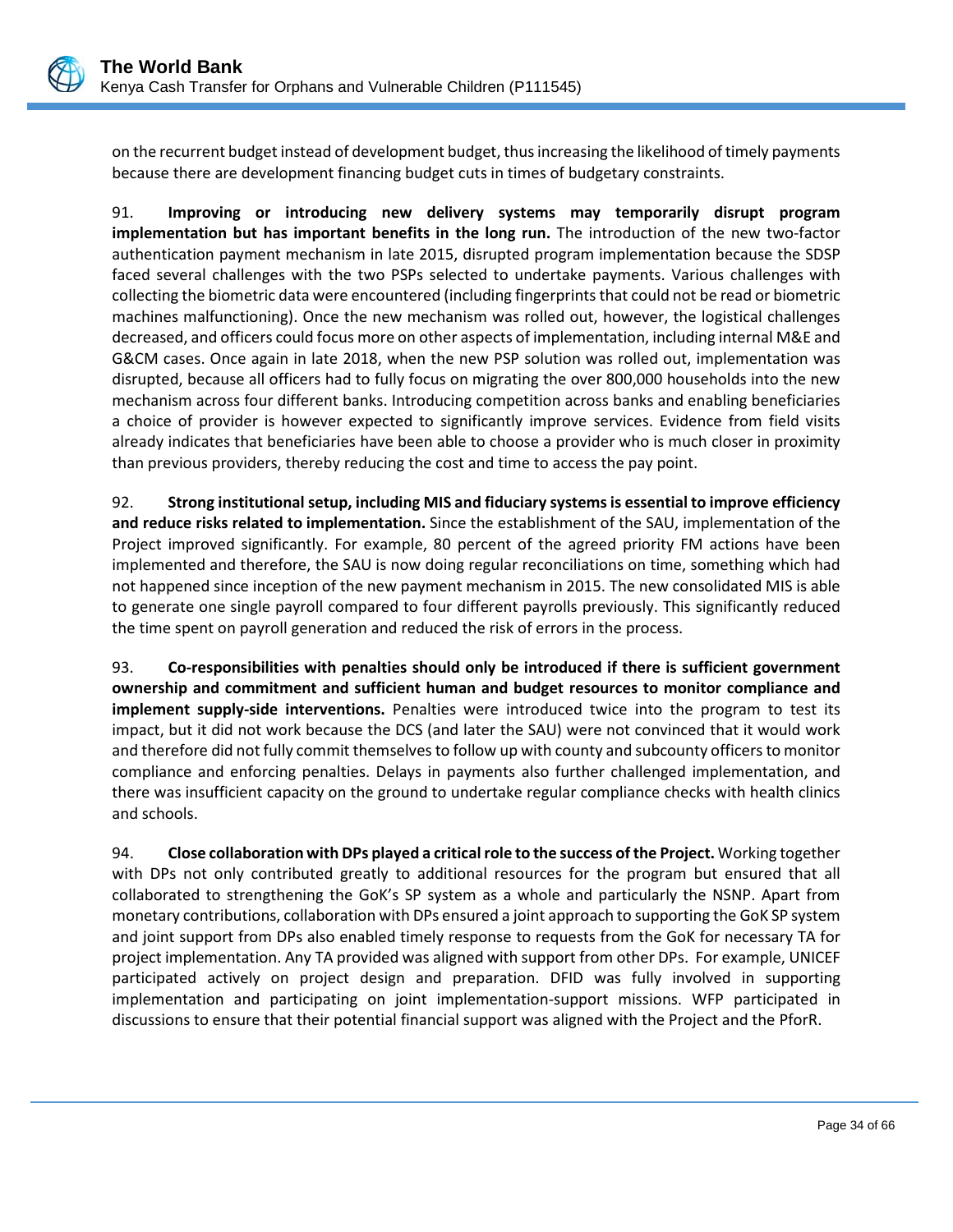

95. **Designing interventions that complement one another generate higher benefits.** Since the PforR operation was designed in close collaboration with the AF to the Project, resources under the Project could be used to ensure high-quality results achieved under the PforR, which would otherwise have been challenging because it was a pure PforR with no Investment Project Financing resources. Specifically, the AF under the Project provided the technical assistance and overall institutional strengthening to support the implementation of DLIs under the PForR. For the Project, it was also beneficial to be aligned with the PforR because higher outcomes than originally expected could be achieved (including higher coverage of beneficiaries and important results in system development as mentioned elsewhere in this report). The new IDA-financed KSEIP includes interventions that expand on benefits generated by the Project and enables the SDSP to continue to ensure further progress in results areas related to the PforR and the Project. Moreover, having one World Bank team responsible for SP support to the GoK ensures consistency of approach and ongoing communications with the GoK as well as alignment of objectives and results**.**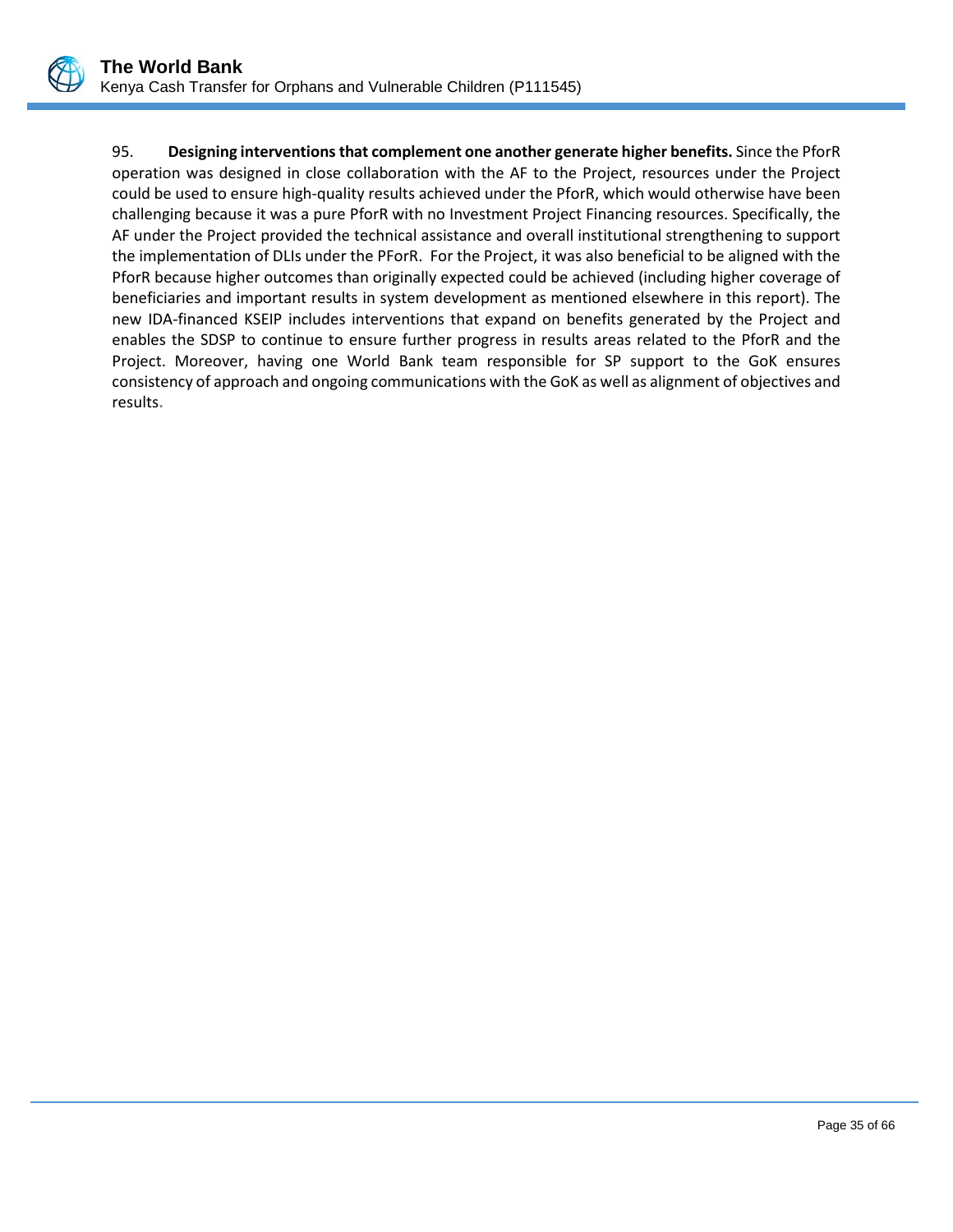

### **ANNEX 1. RESULTS FRAMEWORK AND KEY OUTPUTS**

### **A. RESULTS INDICATORS**

### **A.1 PDO Indicators**

**Objective/Outcome:** To increase social safety net access for extremely poor OVC households

| <b>Indicator Name</b>                                                          | Unit of Measure Baseline |                      | <b>Original Target</b> | <b>Formally Revised</b><br><b>Target</b> | <b>Actual Achieved at</b><br><b>Completion</b> |
|--------------------------------------------------------------------------------|--------------------------|----------------------|------------------------|------------------------------------------|------------------------------------------------|
| Additional number of OVC<br>beneficiary households<br>receiving cash transfers | Text                     | 30000<br>31-Mar-2009 | 50000<br>31-Dec-2013   | 365000<br>30-Dec-2018                    | 350,000<br>31-Dec-2018                         |

<span id="page-39-0"></span>**Comments (achievements against targets):** The original target of the Project was 50,000 households, which was overachieved by far, given that the program currently has around 350,000 households registered in the MIS. The end target of the Project was however revised as part of the restructuring of the Project in December 2016 to 365,000. This target was therefore not fully achieved, mainly because some households have been exited from the program and no resources have been allocated for further expansion. The indicator is therefore considered mostly achieved, although it is worth highlighting that the program reaches more than six times the original target.

| <b>Indicator Name</b>                                                                                                         | Unit of Measure Baseline |                   | <b>Original Target</b> | <b>Formally Revised</b><br><b>Target</b> | <b>Actual Achieved at</b><br>Completion |
|-------------------------------------------------------------------------------------------------------------------------------|--------------------------|-------------------|------------------------|------------------------------------------|-----------------------------------------|
| Proportion of OVC in<br>beneficiary households aged<br>6-17 years who have<br>completed or are enrolled in<br>basic education | Text                     | 78<br>27-Feb-2009 | 90<br>31-Dec-2013      | 95<br>31-Dec-2018                        | 95<br>30-Nov-2018                       |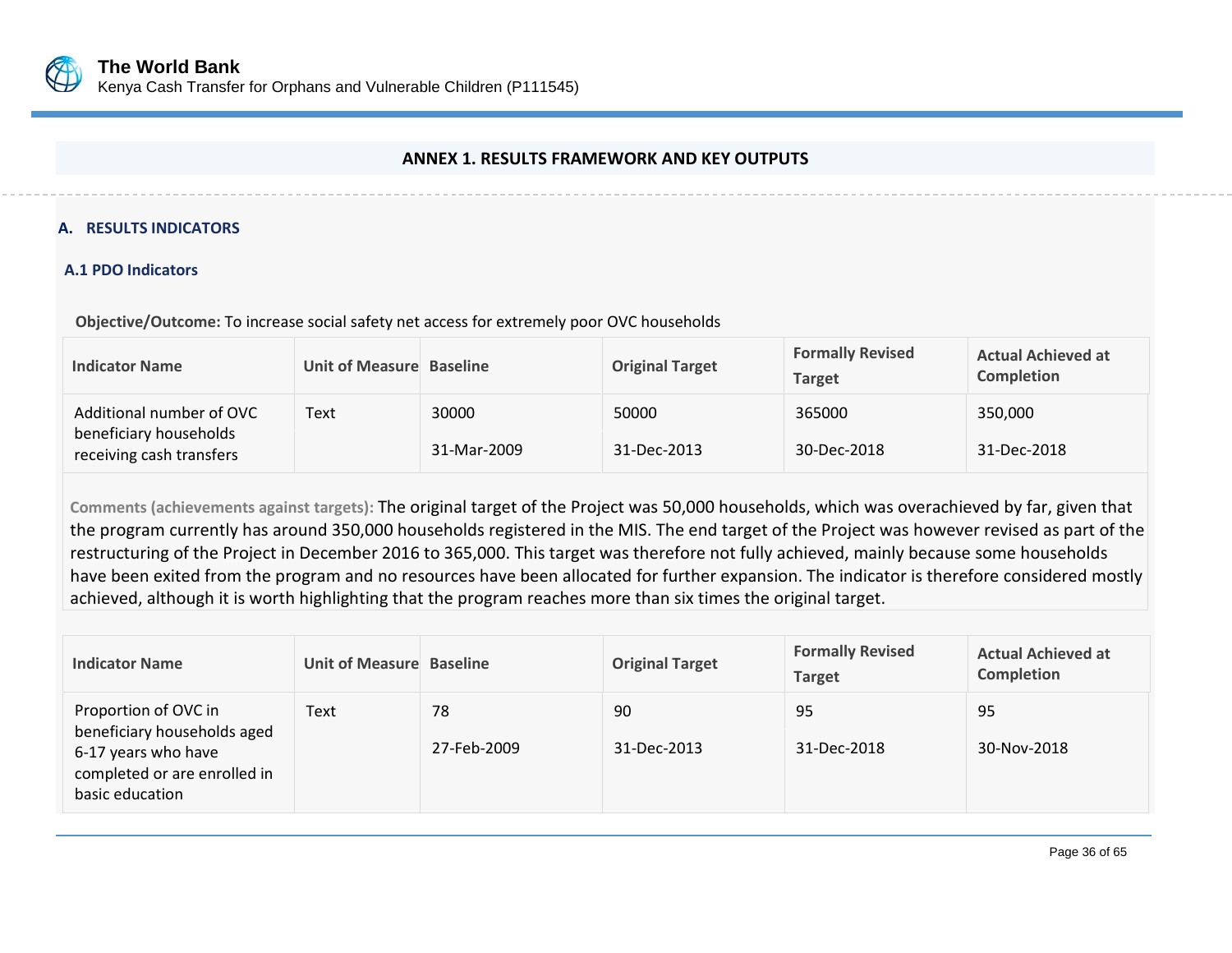

**Comments (achievements against targets):** The 78% baseline refers to an estimate from the KIHBS data. The actual baseline value from the 2012 baseline impact evaluation is 94%. The draft end-line survey data confirms that the achieved value is 95% (and ongoing TA is in the process of reconfirming this value). At this stage the indicator is therefore considered achieved, but will be revised if TA confirms otherwise.

| <b>Indicator Name</b> | Unit of Measure Baseline |             | <b>Original Target</b> | <b>Formally Revised</b><br><b>Target</b> | <b>Actual Achieved at</b><br>Completion |
|-----------------------|--------------------------|-------------|------------------------|------------------------------------------|-----------------------------------------|
| Project beneficiaries | <b>Number</b>            | 0.00        | 478950.00              | 1825000.00                               | 1750000.00                              |
|                       |                          | 08-Oct-2009 | 30-Dec-2016            | 31-Dec-2018                              | 30-Nov-2018                             |
| of which female       | Number                   | 0.00        | 239475.00              | 912500.00                                | 875000.00                               |
|                       |                          | 08-Oct-2009 | 30-Dec-2016            | 31-Dec-2018                              | 30-Nov-2018                             |

**Comments (achievements against targets):** This number refers to the total number of CT-OVC beneficiaries (calculated as 350,000 households multiplied by 5). The number of female beneficiaries is calculated by dividing total beneficiaries by 2.

**Objective/Outcome:** To build the capacity of the government to more effectively deliver the National Safety Net Program.

| <b>Indicator Name</b>                                                             | Unit of Measure Baseline |                      | <b>Original Target</b> | <b>Formally Revised</b><br><b>Target</b> | <b>Actual Achieved at</b><br><b>Completion</b> |
|-----------------------------------------------------------------------------------|--------------------------|----------------------|------------------------|------------------------------------------|------------------------------------------------|
| Percent of all NSNP payments<br>disbursed to payment service<br>providers on time | Percentage               | 26.00<br>30-Oct-2013 | 70.00<br>31-Dec-2018   | 70.00<br>31-Dec-2018                     | 13.00<br>30-Nov-2018                           |

**Comments (achievements against targets):** PIBSII confirms that 80% of beneficiaries reported that they received payments on time. The program has however experienced delay in payments during the last year and only 13% were made on time during the last three payment cycles before project closure. The delays are however still much less than earlier in program implementation and the main reason for the current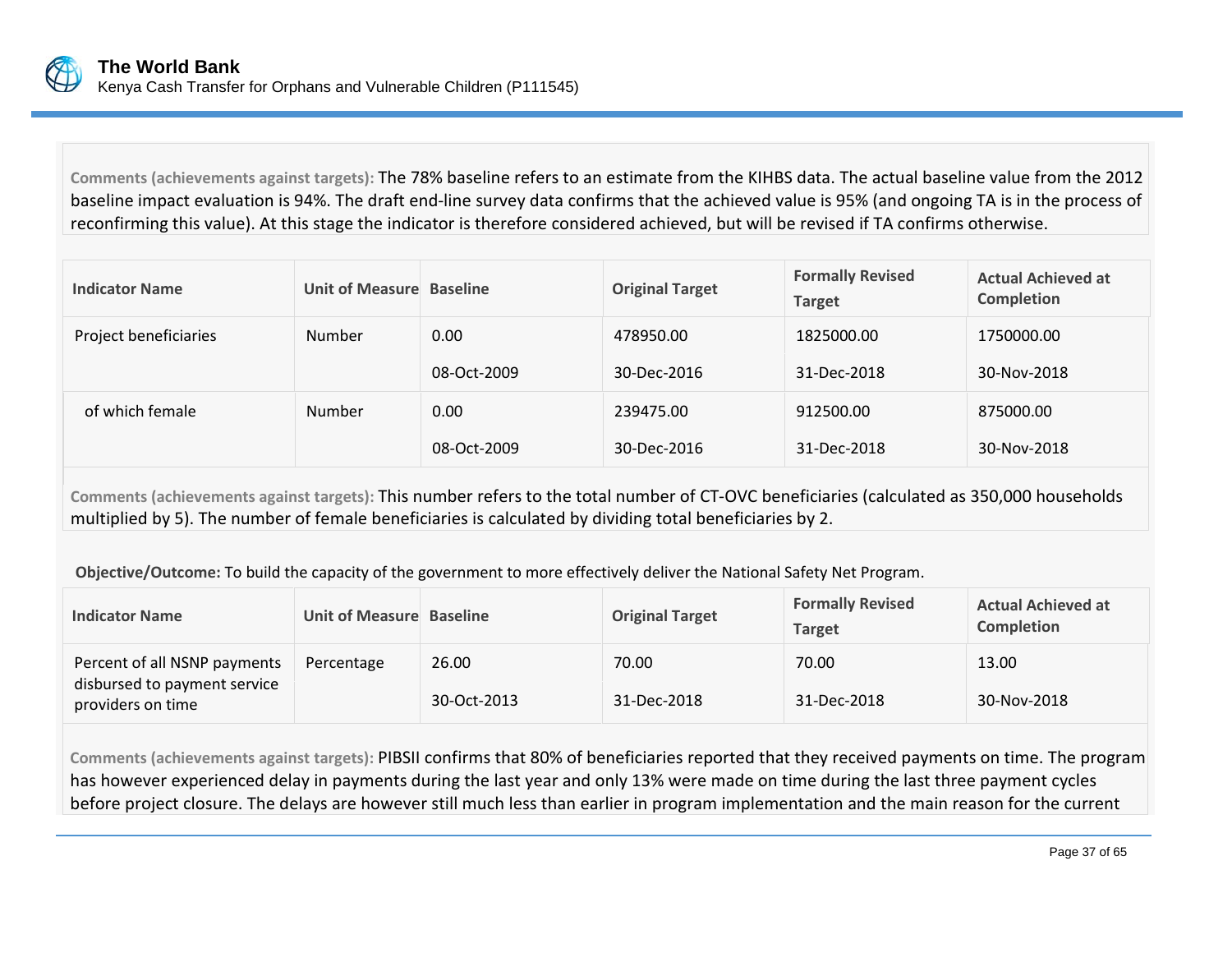

delay is the ongoing rollout of the new payment mechanism. Once the mechanism is fully rolled out it is expected that the payments will be timely and beneficiaries will enjoy a higher quality service since they have a choice in payment provider and are able to switch provider once a year. The indicator is however not considered achieved since the majority of the payments during the Project were not made on time and the end target was not achieved.

| <b>Indicator Name</b>                                                             | Unit of Measure Baseline |                   | <b>Original Target</b> | <b>Formally Revised</b><br><b>Target</b> | <b>Actual Achieved at</b><br><b>Completion</b> |
|-----------------------------------------------------------------------------------|--------------------------|-------------------|------------------------|------------------------------------------|------------------------------------------------|
| Percent of NSNP Beneficiaries<br>who conform to the program<br>targeting criteria | Text                     | 30<br>31-Mar-2009 | 50<br>31-Dec-2013      | 85<br>31-Dec-2018                        | 82.00<br>31-Oct-2018                           |

**Comments (achievements against targets):** The PIBS I survey reported this number to be 60.8%. The PIBS II survey reported this number as 82.4%, but it should be noted that there were several challenges with measuring this value. This is one of the reasons it was decided, as part of the AF for the PforR in April 2017, that this indicator in the NSNP PforR framework would be replaced by an indicator related to recertification (due to the technical challenges with accurately measuring targeting conformity through PIBS). Further the PIBS II survey does not seem to provide comparable information to the baseline. SAU has prepared a recertification strategy which is ready for sign off and roll out of the same is expected to commence second half of 2019. The indicator is therefore considered mostly achieved.

### **A.2 Intermediate Results Indicators**

**Component:** Component 1: Policy Development and Institutional Strengthening

| <b>Indicator Name</b>                                             | Unit of Measure Baseline |                                             | <b>Original Target</b>       | <b>Formally Revised</b><br><b>Target</b> | <b>Actual Achieved at</b><br><b>Completion</b>            |
|-------------------------------------------------------------------|--------------------------|---------------------------------------------|------------------------------|------------------------------------------|-----------------------------------------------------------|
| Social Protection strategy<br>and policy framework<br>established | Text                     | Social Protection<br>strategy in draft form | Framework fully<br>developed | Social Protection<br>Strategy adopted    | New SP Policy<br>framework and SP<br>Strategy in process. |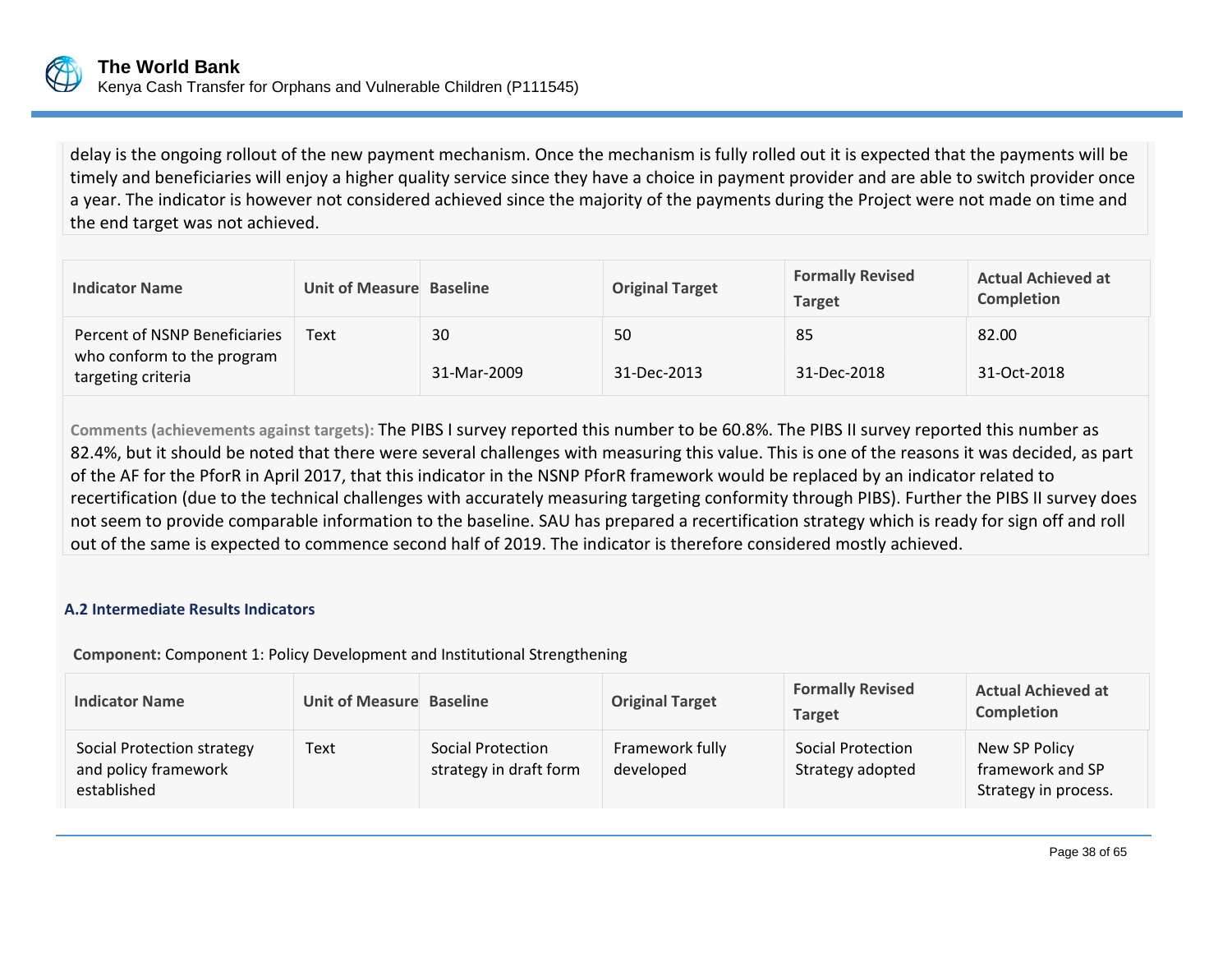

|                                                                                                                                                                                                                                                                                                                 |                          | 31-Mar-2009        | 30-Dec-2011            | 31-Dec-2018                              | 30-Nov-2018                                    |  |  |
|-----------------------------------------------------------------------------------------------------------------------------------------------------------------------------------------------------------------------------------------------------------------------------------------------------------------|--------------------------|--------------------|------------------------|------------------------------------------|------------------------------------------------|--|--|
| Comments (achievements against targets): A Social Protection policy framework was adopted in June 2011. The Social Protection Secretariat is<br>currently updating the policy framework and is preparing a Social Protection strategy. A workshop on the draft SP policy was undertaken<br>September 5-7, 2018. |                          |                    |                        |                                          |                                                |  |  |
| <b>Indicator Name</b>                                                                                                                                                                                                                                                                                           | Unit of Measure Baseline |                    | <b>Original Target</b> | <b>Formally Revised</b><br><b>Target</b> | <b>Actual Achieved at</b><br><b>Completion</b> |  |  |
| Percent of NSNP progress<br>reports produced by the MIS,<br>according to agreed<br>reporting standards                                                                                                                                                                                                          | Text                     | N/A<br>31-Mar-2009 | 100<br>31-Dec-2013     | 100<br>31-Dec-2018                       | 100<br>30-Jun-2018                             |  |  |
| <b>Comments (achievements against targets):</b>                                                                                                                                                                                                                                                                 |                          |                    |                        |                                          |                                                |  |  |

| <b>Indicator Name</b>                                                                                                                                        | Unit of Measure Baseline |                      | <b>Original Target</b> | <b>Formally Revised</b><br><b>Target</b> | <b>Actual Achieved at</b><br><b>Completion</b> |
|--------------------------------------------------------------------------------------------------------------------------------------------------------------|--------------------------|----------------------|------------------------|------------------------------------------|------------------------------------------------|
| Percent of NSNP<br>beneficiaries for whom<br>payments are made<br>electronically through<br>payment services providers<br>using two factor<br>authentication | Percentage               | 40.00<br>30-Jun-2013 | 75.00<br>30-Dec-2016   | 90.00<br>31-Dec-2018                     | 100.00<br>30-Apr-2018                          |

**Comments (achievements against targets):** The DLI has been achieved, but is still tracked. In the past three payment cycles, 100% of payments have been made using two-factor authentication.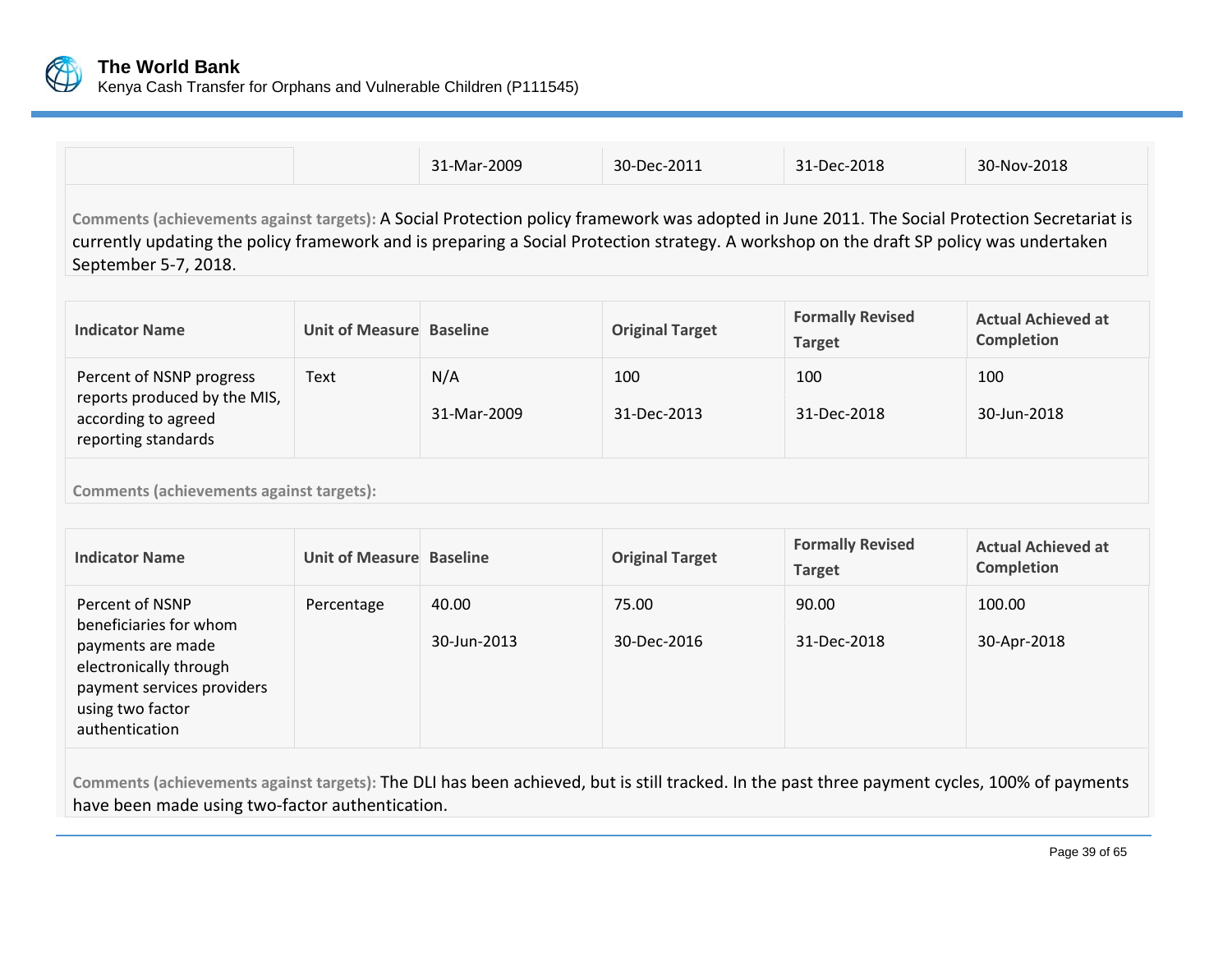

| <b>Indicator Name</b>                                                        | Unit of Measure Baseline |                      | <b>Original Target</b> | <b>Formally Revised</b><br><b>Target</b> | <b>Actual Achieved at</b><br><b>Completion</b> |
|------------------------------------------------------------------------------|--------------------------|----------------------|------------------------|------------------------------------------|------------------------------------------------|
| Percent of OVC payments<br>disbursed to payment service<br>providers on time | Percentage               | 26.00<br>30-Jun-2013 | 60.00<br>30-Dec-2016   | 60.00<br>31-Dec-2018                     | 0.00<br>30-Nov-2018                            |

**Comments (achievements against targets):** For the last three payment cycles prior to Project closure 0% of the CT-OVC payments were made on time.

**Component:** Component 2: Program Implementation in Selected sub-counties

| <b>Indicator Name</b>                                                                  | Unit of Measure Baseline |                   | <b>Original Target</b> | <b>Formally Revised</b><br>Target | <b>Actual Achieved at</b><br><b>Completion</b> |
|----------------------------------------------------------------------------------------|--------------------------|-------------------|------------------------|-----------------------------------|------------------------------------------------|
| Percentage of NSNP<br>beneficiaries who know<br>program objectives and<br>entitlements | Text                     | 37<br>28-Feb-2013 | 60<br>30-Dec-2016      | 60<br>31-Dec-2018                 | 89.35<br>30-Nov-2018                           |

**Comments (achievements against targets):** There are two different indicators in PIBSII used to measure this indicator; (i) knowledge of payment value (86%); and (ii) knowledge of at least 1 objective for the program in which a household is enrolled (92.7%). A simple average is therefore 89.35% and the indicator is considered overachieved.

| <b>Indicator Name</b>       | Unit of Measure Baseline |    | <b>Original Target</b> | <b>Formally Revised</b><br>Target | <b>Actual Achieved at</b><br><b>Completion</b> |
|-----------------------------|--------------------------|----|------------------------|-----------------------------------|------------------------------------------------|
| Proportion of OVC living in | Text                     | 19 | 50                     | 60                                | 67                                             |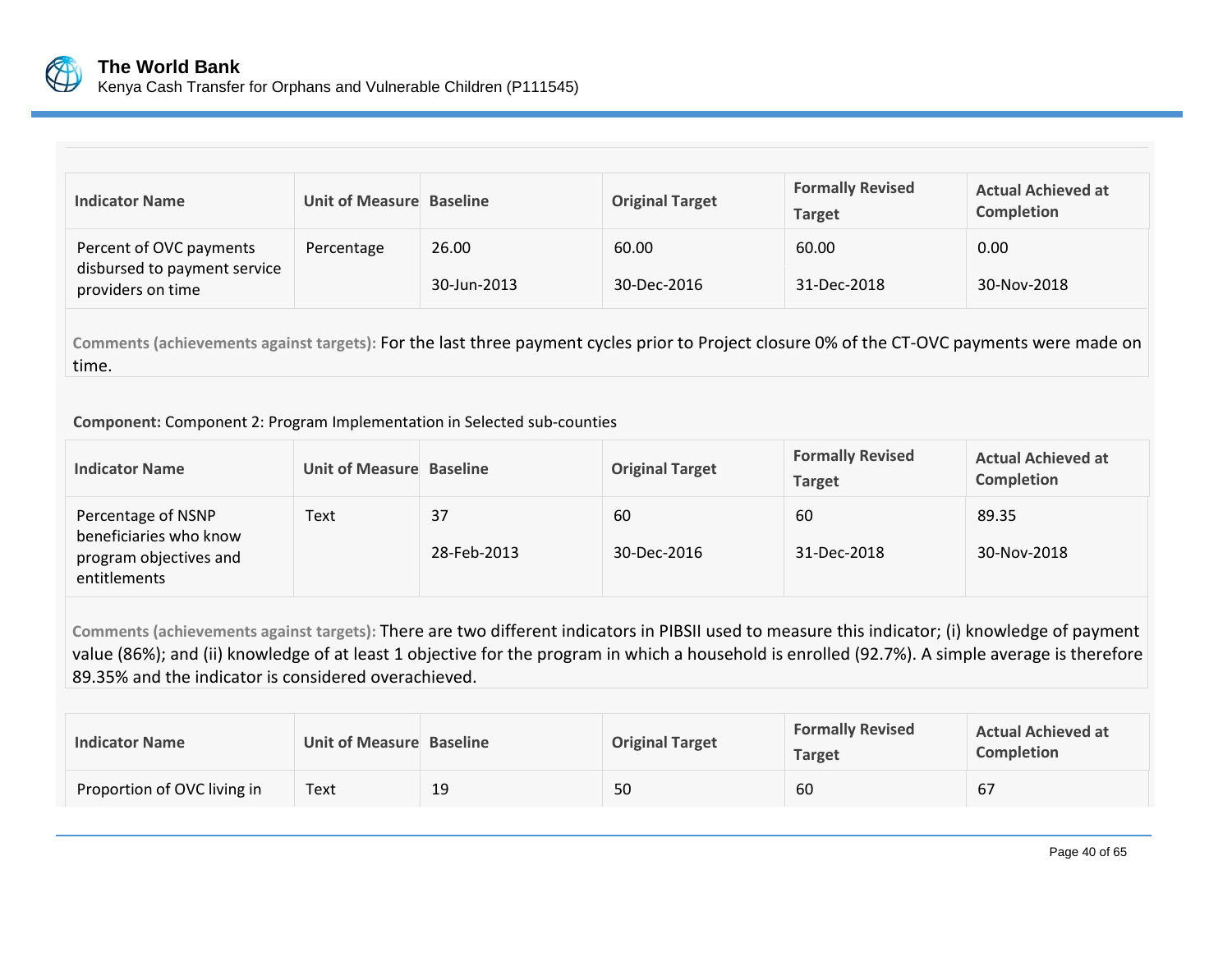

| beneficiary households 0-17<br>years holding birth<br>certificates | 27-Feb-2009 | 31-Dec-2013 | 31-Dec-2018 | 30-Nov-2018 |
|--------------------------------------------------------------------|-------------|-------------|-------------|-------------|
|--------------------------------------------------------------------|-------------|-------------|-------------|-------------|

**Comments (achievements against targets):** The baseline estimate comes from the CT-OVC pilot districts in 2009. The actual baseline value from the 2012 impact evaluation was however 40%. The end-line survey has confirmed a final achieved 67% and the indicator was therefore overachieved.

| <b>Indicator Name</b>                                                            | Unit of Measure Baseline |                   | <b>Original Target</b> | <b>Formally Revised</b><br><b>Target</b> | <b>Actual Achieved at</b><br><b>Completion</b> |
|----------------------------------------------------------------------------------|--------------------------|-------------------|------------------------|------------------------------------------|------------------------------------------------|
| Proportion of OVC in<br>beneficiary households aged<br>0-5 years fully immunized | Text                     | 66<br>27-Feb-2009 | 80<br>31-Dec-2013      | 70<br>31-Dec-2018                        | 81.00<br>30-Nov-2018                           |

**Comments (achievements against targets):** The baseline estimate comes from the CT-OVC pilot districts in 2009. The actual baseline value from the 2012 impact evaluation was however 51.4%. The endline survey reported on an indicator of "vaccination card up to date" which applied to 81% of beneficiaries which is interpreted to be the same as fully immunized for a beneficiary's particular age. The indicator is therefore overachieved.

| <b>Indicator Name</b>                                                               | Unit of Measure Baseline |                      | <b>Original Target</b> | <b>Formally Revised</b><br><b>Target</b> | <b>Actual Achieved at</b><br>Completion |
|-------------------------------------------------------------------------------------|--------------------------|----------------------|------------------------|------------------------------------------|-----------------------------------------|
| Percent of NSNP<br>beneficiaries who can name<br>two means of making a<br>complaint | Text                     | 15.00<br>31-May-2013 | 47<br>30-Dec-2016      | 47<br>31-Dec-2018                        | 30.40<br>30-Nov-2018                    |

**Comments (achievements against targets):** The PIBSII data shows that this indicator is 30.40% as an average for NSNP programs. This indicator is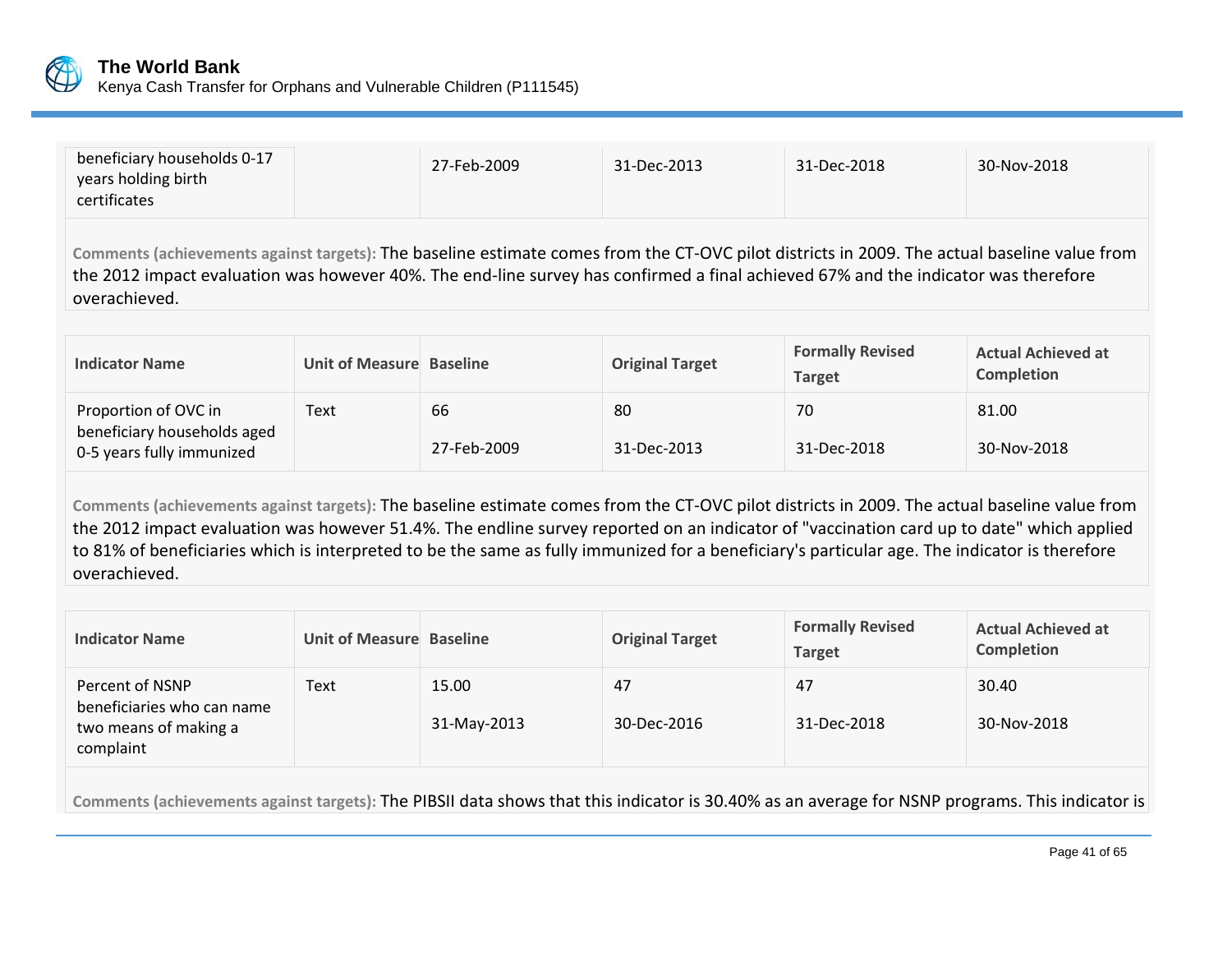

therefore achieved as per the formally revised target for NSNP PforR (which was revised to 30% in 2018 due to the 8% baseline value). The target for the Project was however not revised since no restructuring was made that close to project closing.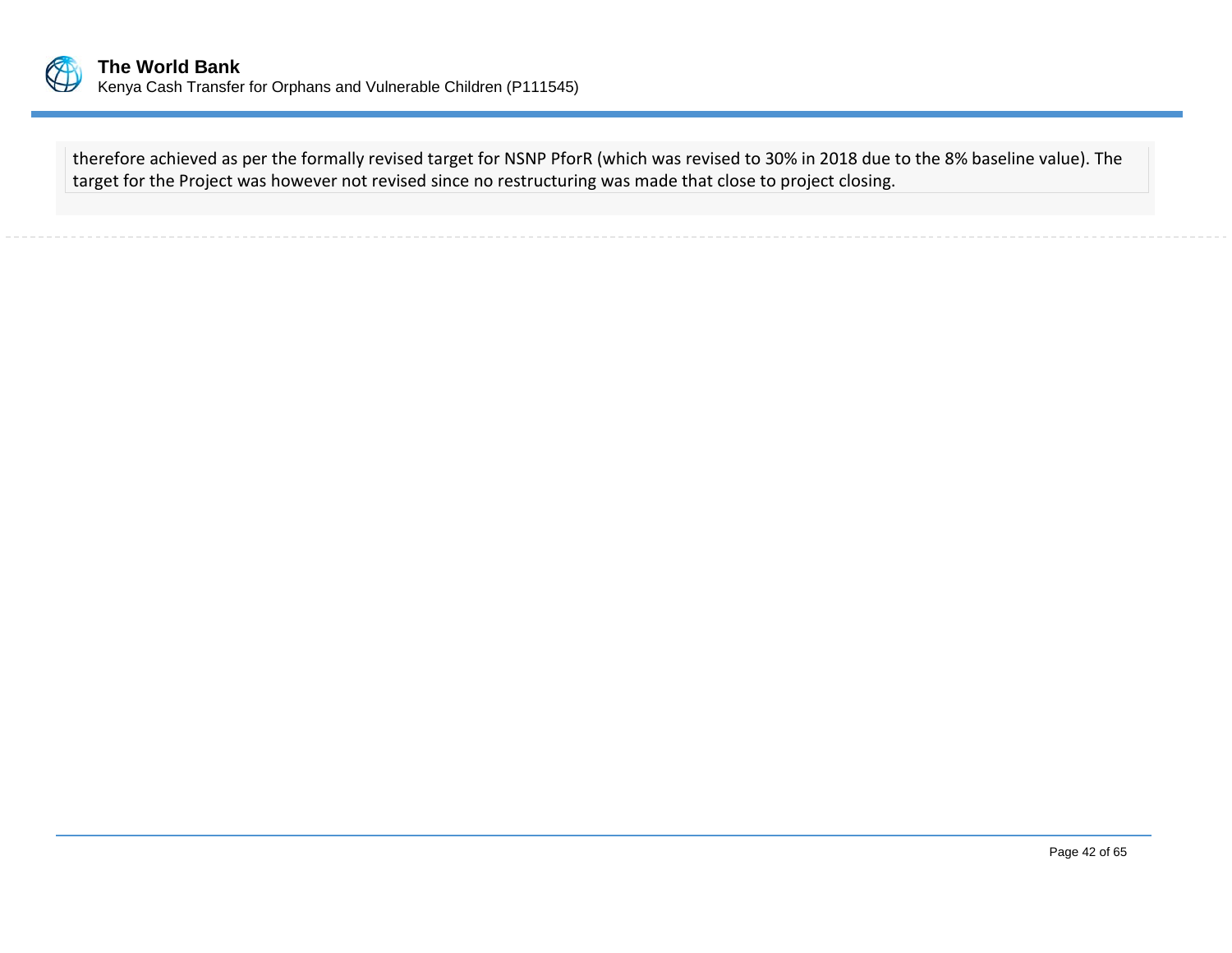

# **B. KEY OUTPUTS BY COMPONENT**

| Objective/Outcome 1: To increase social safety net access for extremely poor OVC households                       |                                                                                                                                                                                                                                                                                                                                                                                                                                                                                       |  |  |
|-------------------------------------------------------------------------------------------------------------------|---------------------------------------------------------------------------------------------------------------------------------------------------------------------------------------------------------------------------------------------------------------------------------------------------------------------------------------------------------------------------------------------------------------------------------------------------------------------------------------|--|--|
| <b>Outcome Indicators</b>                                                                                         | 1. Additional number of households receiving timely and predictable cash transfers<br>2. Proportion of OVC in beneficiary households aged 6-17 years who have completed or are enrolled<br>in basic education                                                                                                                                                                                                                                                                         |  |  |
| Intermediate Results Indicators                                                                                   | 1. Proportion of OVCs living in beneficiary households 0–17 years of age holding birth certificates<br>2. Proportion of OVC in beneficiary households age 0-5 years fully immunized<br>3. Percent of NSNP beneficiaries who know program objectives and entitlements                                                                                                                                                                                                                  |  |  |
| Key Outputs by Component<br>(linked to the achievement of the<br>Objective/Outcome 1)                             | 1. Scale-up of CT from 45,911 households in 25 districts in 2009 to 355,000 in 69 districts in 2018<br>2. Increase of budget for CT from K Sh 1.4 million in 2009 to K Sh 8.43 million in 2018<br>3. Support through a number of activities toward scaling up of CT-OVC<br>4. Funding of temporary staff to support enrolment at county and sub-county levels<br>5. Regular awareness sessions for beneficiaries on immunization, nutrition and HIV/AIDs prevention.                  |  |  |
| Objective/Outcome 2: To build the capacity of the GoK to more effectively deliver the National Safety Net Program |                                                                                                                                                                                                                                                                                                                                                                                                                                                                                       |  |  |
| <b>Outcome Indicators</b>                                                                                         | 1. Percent of all NSNP payments disbursed to payment service providers on time<br>2. Proportion of beneficiary households that meet targeting criteria                                                                                                                                                                                                                                                                                                                                |  |  |
| Intermediate Results Indicators                                                                                   | 1. Social Protection Strategy and policy framework established<br>2. Percent of NSNP beneficiaries for whom payments are made electronically through payment<br>services providers using two factor authentication.<br>3. Percent of OVC payments disbursed to payment service providers on time<br>4. Percent of NSNP beneficiaries who can name two means of making a complaint<br>5. Percent of NSNP progress reports produced by the MIS, according to agreed reporting standards |  |  |
| Key Outputs by Component<br>(linked to the achievement of the<br>Objective/Outcome 2)                             | 1. National Social Protection Policy developed with support of TA<br>2. Social Protection Secretariat was established<br>3. Alternative payments mechanisms for beneficiaries were developed with support of TA                                                                                                                                                                                                                                                                       |  |  |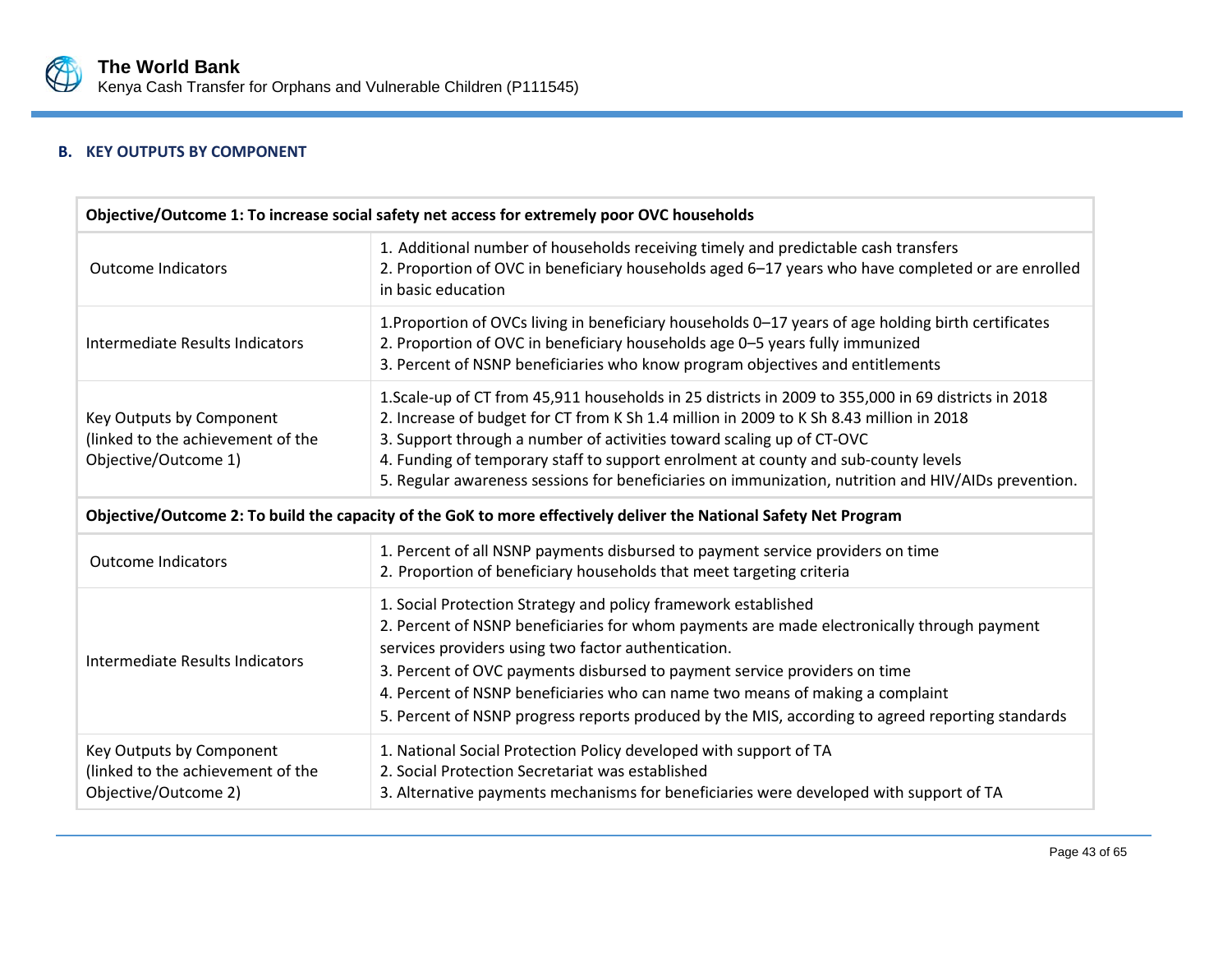

| 4. A great number of training took place related to M&E, MIS, enrolment, targeting, Beneficiary<br>Outreach Strategy geared to toward different officers at different level (nation and<br>county/subcounty levels)<br>5. Procurement System strengthened with TA<br>6. Harmonized Operations Manual for all CT programs under the NSNP was developed with TA<br>7. Procurement of vehicles, motorcycles, computers, printers, laptops, and accessories<br>8. Development of Communications Strategy and promotional materials with support of TA<br>9. Training of officers on implementation of strategy<br>10. Design of website for the ministry.<br>11. Design and implementation of PIBSs<br>12. Upgrade of MIS<br>13. Upgrade of targeting mechanism<br>14. Development of FM Module linked to payment service providers<br>15. Provision of alternative internet connectivity at national level<br>16. Design and implementation of Impact Evaluations<br>17. Expansion of biometric enrolment programs to facilitate payment authentication and pilot<br>alternative payment mechanisms<br>18. Refurbishment of offices to accommodate MIS<br>19. Improved targeting process for the NSNP. |
|-----------------------------------------------------------------------------------------------------------------------------------------------------------------------------------------------------------------------------------------------------------------------------------------------------------------------------------------------------------------------------------------------------------------------------------------------------------------------------------------------------------------------------------------------------------------------------------------------------------------------------------------------------------------------------------------------------------------------------------------------------------------------------------------------------------------------------------------------------------------------------------------------------------------------------------------------------------------------------------------------------------------------------------------------------------------------------------------------------------------------------------------------------------------------------------------------------|
| 20. Development of consolidation strategy for all CT programs                                                                                                                                                                                                                                                                                                                                                                                                                                                                                                                                                                                                                                                                                                                                                                                                                                                                                                                                                                                                                                                                                                                                       |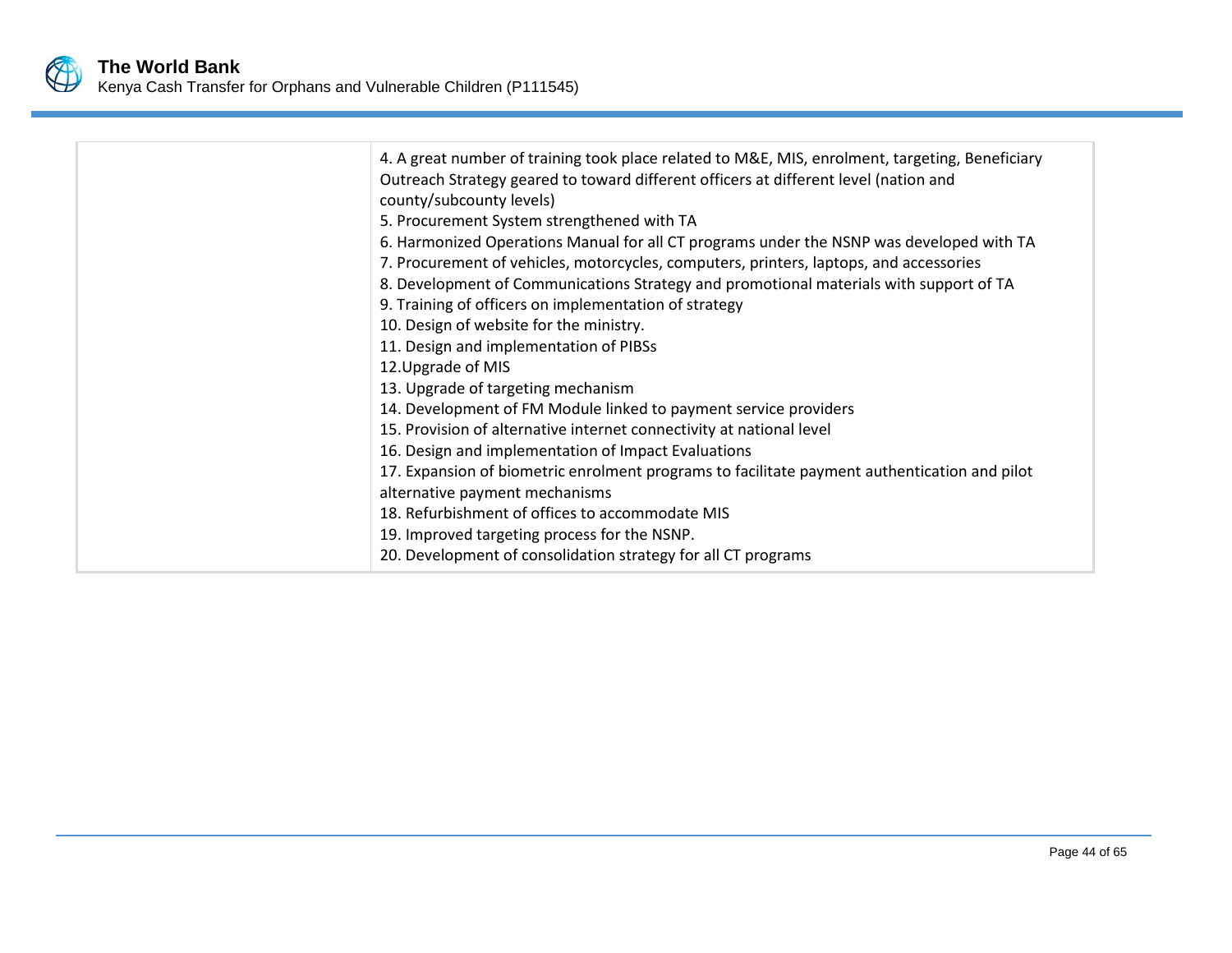

### **ANNEX 2. WORLD BANK LENDING AND IMPLEMENTATION SUPPORT/SUPERVISION**

# <span id="page-48-0"></span>**A. TASK TEAM MEMBERS**

| <b>Name</b>                                               | Role                                   |
|-----------------------------------------------------------|----------------------------------------|
| Preparation                                               |                                        |
| Supervision/ICR                                           |                                        |
| Emma S. Mistiaen                                          | <b>Task Team Leader</b>                |
| Joel Buku Munyori, Lucie Muchekehu, Dahir Elmi<br>Warsame | <b>Procurement Specialists</b>         |
| Henry Amena Amuguni                                       | <b>Financial Management Specialist</b> |
| <b>Banu Setlur</b>                                        | <b>Environmental Specialist</b>        |
| Sarah Coll-Black                                          | <b>Team Member</b>                     |
| Cornelia M. Tesliuc                                       | <b>Team Member</b>                     |
| Dorothy Morrow Akikoli                                    | <b>Team Member</b>                     |
| Nadia Selim                                               | <b>Team Member</b>                     |
| Josphine Kabura Kamau                                     | <b>Team Member</b>                     |
| Joyce Cheruto Bett                                        | <b>Team Member</b>                     |
| Michael Mutemi Munavu                                     | <b>Team Member</b>                     |
| Lilian Wambui Kahindo                                     | <b>Social Specialist</b>               |
| Kevin Sanya Heraniah                                      | <b>Team Member</b>                     |
| <b>Betty Hanan</b>                                        | <b>ICR Author</b>                      |
| Samia Ausaf                                               | <b>ICR Team Member</b>                 |
| Nancy Gamusa                                              | <b>ICR Team Member</b>                 |

## **B. STAFF TIME AND COST**

| <b>Stage of Project Cycle</b> | <b>Staff Time and Cost</b> |                                              |  |  |
|-------------------------------|----------------------------|----------------------------------------------|--|--|
|                               | No. of staff weeks         | US\$ (including travel and consultant costs) |  |  |
| Preparation                   |                            |                                              |  |  |
| <b>FY08</b>                   |                            | 205.00                                       |  |  |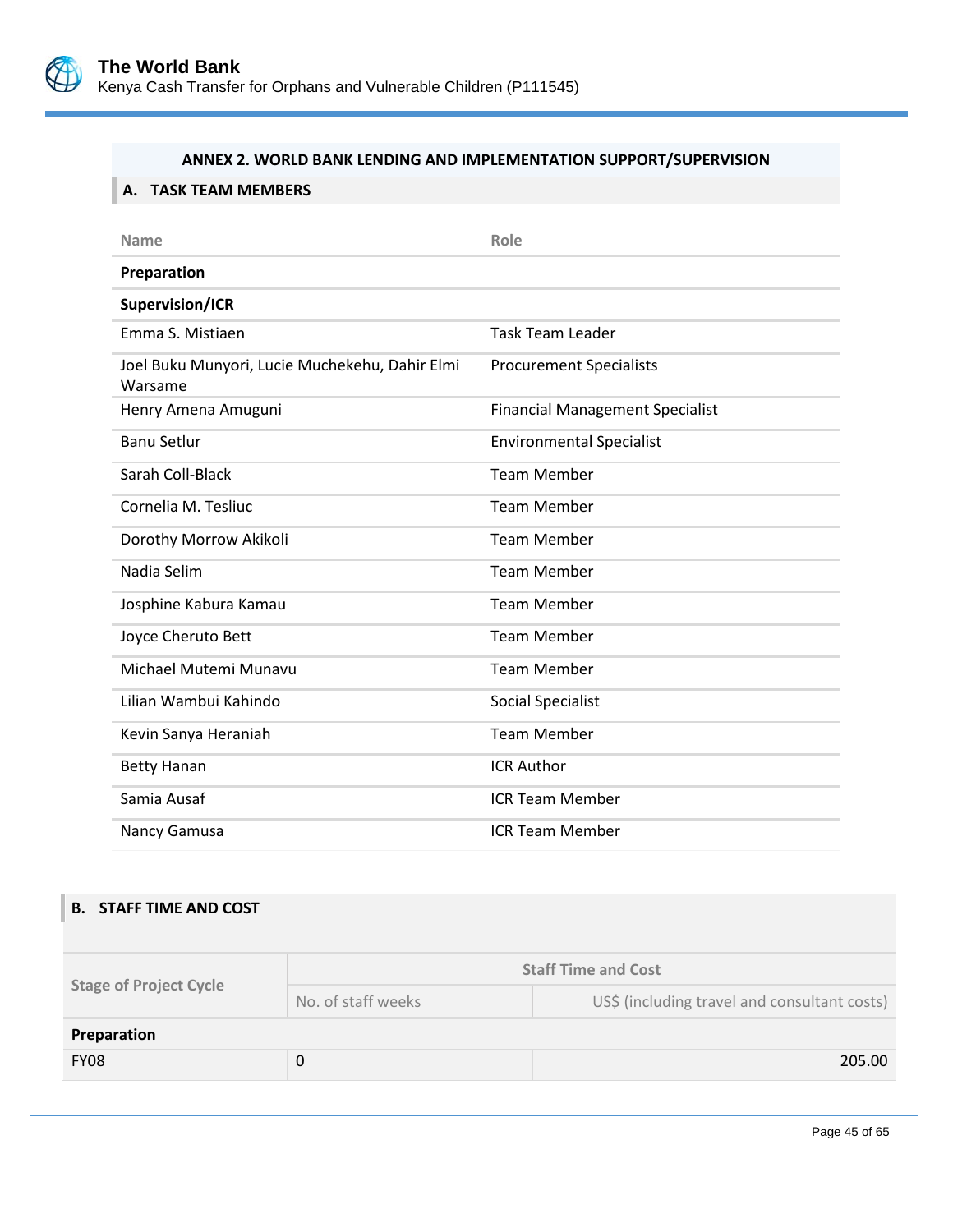

| <b>FY09</b>     | 55.828    | 247,330.20   |
|-----------------|-----------|--------------|
| <b>Total</b>    | 55.83     | 247,535.20   |
| Supervision/ICR |           |              |
| <b>FY09</b>     | $\pmb{0}$ | 2,908.51     |
| <b>FY10</b>     | 37.566    | 172,953.95   |
| FY11            | 43.985    | 194,892.47   |
| <b>FY12</b>     | 30.843    | 169,094.96   |
| <b>FY13</b>     | 43.014    | 260,547.27   |
| FY14            | 38.274    | 322,416.66   |
| <b>FY15</b>     | 52.130    | 332,887.91   |
| FY16            | 77.565    | 396,971.78   |
| <b>FY17</b>     | 31.346    | 241,861.93   |
| <b>FY18</b>     | 2.225     | 249,432.76   |
| FY19            | 8.696     | 275,140.90   |
| <b>Total</b>    | 365.64    | 2,619,109.10 |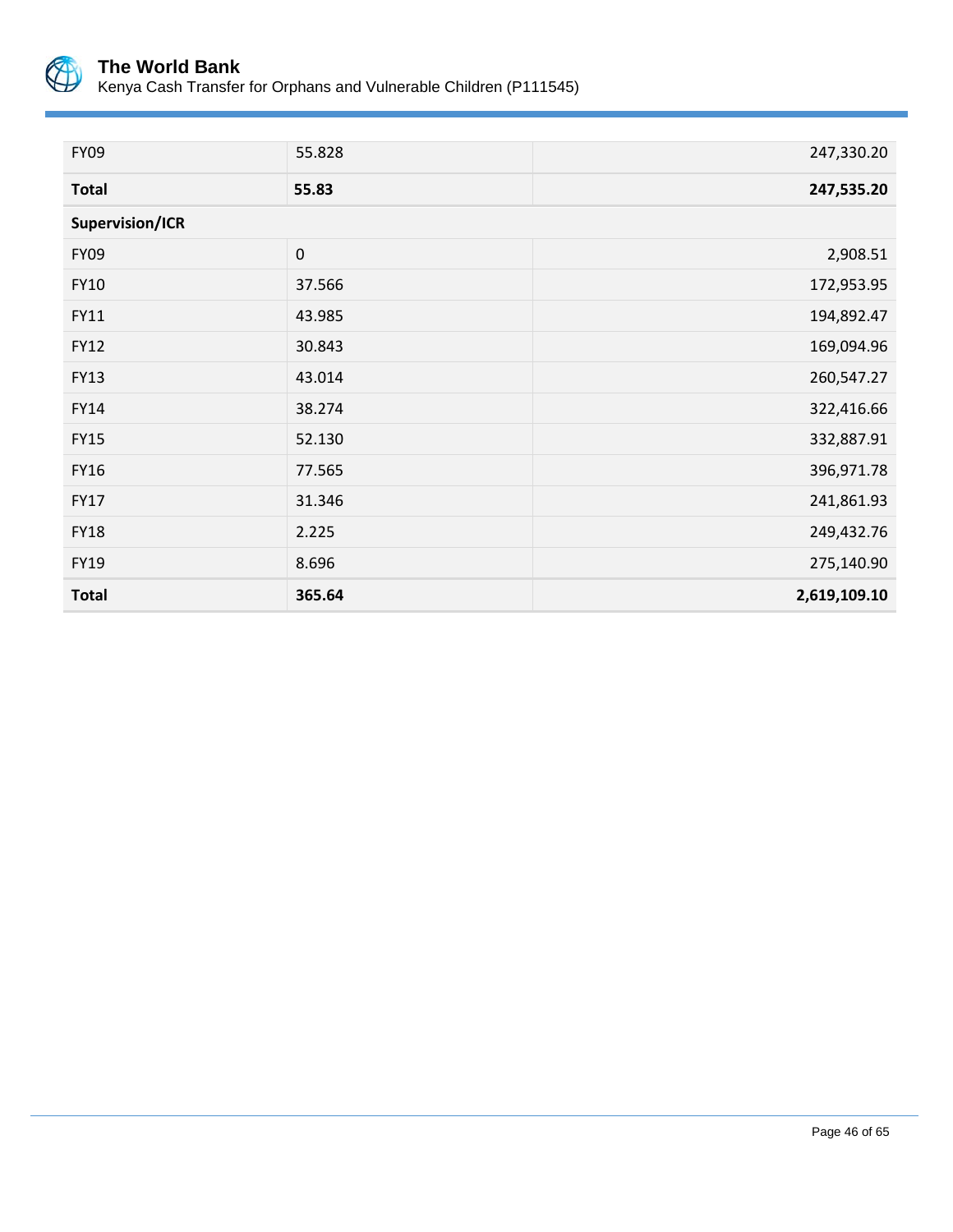

### **ANNEX 3. PROJECT COST BY COMPONENT**

<span id="page-50-0"></span>

| Component                                                      | Original<br>Project | AF   | Actual<br>Original<br>Project | Actual<br>AF<br>(US\$,<br>millions) | Percentage<br>of Original<br>Project | Percentage<br>of AF |
|----------------------------------------------------------------|---------------------|------|-------------------------------|-------------------------------------|--------------------------------------|---------------------|
| 1. Policy<br>Development and<br>Institutional<br>Strengthening | 10.0                | 10.0 | 7.0                           | 9.5                                 | 70                                   | 95                  |
| 2. Program<br>Implementation in<br>Selected Sub-<br>counties   | 40.0                | 0.0  | 37.9                          | 0.0                                 | 94.7                                 | 0                   |
| <b>Total project costs</b>                                     | 50.0                | 10.0 | 44.9                          | 9.5                                 | 90                                   | 95                  |

#### **Table 3.1. Project Costs by Component (IDA Financing, US\$ millions)**

**Table 3.2 Project Cost by Component (DFID Financing, US\$ millions)**

| Component                                                | <b>Original Project</b> | AF   | Actual | Percentage of<br><b>Total DFID</b><br><b>Financing</b> |
|----------------------------------------------------------|-------------------------|------|--------|--------------------------------------------------------|
| 1. Policy Development and Institutional<br>Strengthening | 2.5                     | 8.4  | 14.6   | 134                                                    |
| 2. Program Implementation in Selected<br>Sub-counties    | 28.7                    | 39.7 | 60.4   | 88                                                     |
| <b>Total project costs</b>                               | 31.2                    | 48.1 | 75.0   | 95                                                     |

### **Table 3.3. Sources of Funding (US\$ millions)**

| Organization  | Original | AF   | Actual |
|---------------|----------|------|--------|
| GoK           | 30.0     |      | 381.5  |
| <b>IDA</b>    | 50.0     | 10.0 | 54.4   |
| <b>DFID</b>   | 34.0     | 56.4 | 75.0   |
| <b>UNICEF</b> | 12.0     | 0.0  | 26.4   |
| <b>Total</b>  | 96.0     | 66.4 | 155.8  |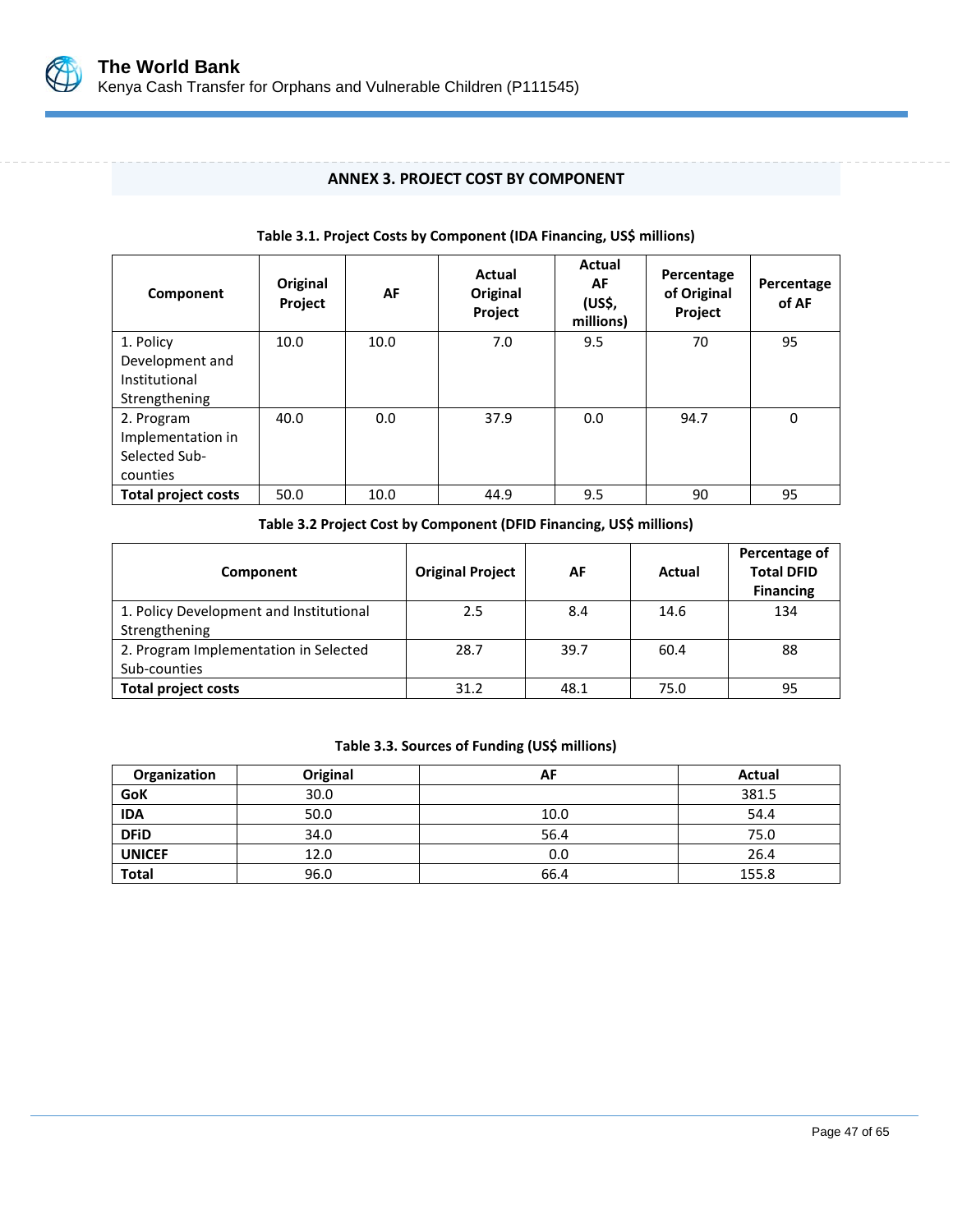

### **ANNEX 4. EFFICIENCY ANALYSIS**

#### <span id="page-51-0"></span>**Introduction**

1. This ICR analysis of the project's efficiency draws on the Economic and Financial Analyses (EFA) for the original Project and the AF. The two EFAs relied largely on global experience with CTs and their success in poverty reduction and boosting human capital development. The AF further cited results from the CT-OVC program impact evaluation, which had demonstrated impacts on poverty reduction, increased quality of household consumption, and spillover effects such as increased activity in local economies.

2. Under the AF, the Project financed an expansion of technical assistance to the GoK to strengthen its coordination, management, and delivery of the NSNP, of which the CT-OVC program was a part. With the expanded scope, project benefits exceeded beyond the CT-OVC program and original project expectations, to the GoK's harmonized portfolio of CT programs. With this in mind, the efficiency analysis examines the Project's costs and investments, in relation to the benefits and results generated, for the CT-OVC program and the NSNP as a whole.

3. As per the ICR guidelines, the efficiency analysis should examine if the costs involved in achieving project objectives were reasonable in comparison with both the benefits and with recognized norms ("value for money") and look at the extent to which the Project achieved the maximum possible benefits with the minimum possible costs. When applicable and practical, traditional measures of efficiency—such as net present value, economic rate of return or financial rate of return — should be used. However, because of the broadened focus of the GoK's Social Protection initiatives, which the Project supported, including the consolidation of the CT programs under the NSNP, and limitations in the Project's original EFA, it was not possible to report on some of these traditional measures of efficiency. The ICR efficiency analysis therefore examines the Project's cost effectiveness through briefly reevaluating the global experience with CTs; examining results generated by the Project's investments; and assessing aspects of design and implementation that contributed to efficient or inefficient use of resources.

4. While a parallel PforR operation was designed with financial support from the World Bank to incentivize the achievement of results related to the NSNP, critical investments were also required in implementation capacity to help ensure that the results under the PforR were achieved. This was one of the main justifications for processing the AF for the Project and despite the fact that it was not possible to disentangle the exact cost/inputs for each result and assess how it specifically led to a precise benefit/outcome, the efficiency analysis emphasizes critical results achieved with limited overall investments and concludes that the efficiency of the Project was substantial and that Project funds were used wisely and achieved good value for money. This is particularly based on the critical investments in the delivery systems compared to the significant results related to such investments focusing on: (i) strengthening program systems to ensure good governance; (ii) harmonizing CT programs to improve sector coherence; and (iii) capacity building for expanding CT programs to promote more comprehensive and equitable coverage.

#### **Background and Global Experience on CT Programs**

5. Since the preparation of the original project EFA, social safety programs have been prolifically evaluated. Positive empirical evidence on the welfare effects of safety net programs has helped spur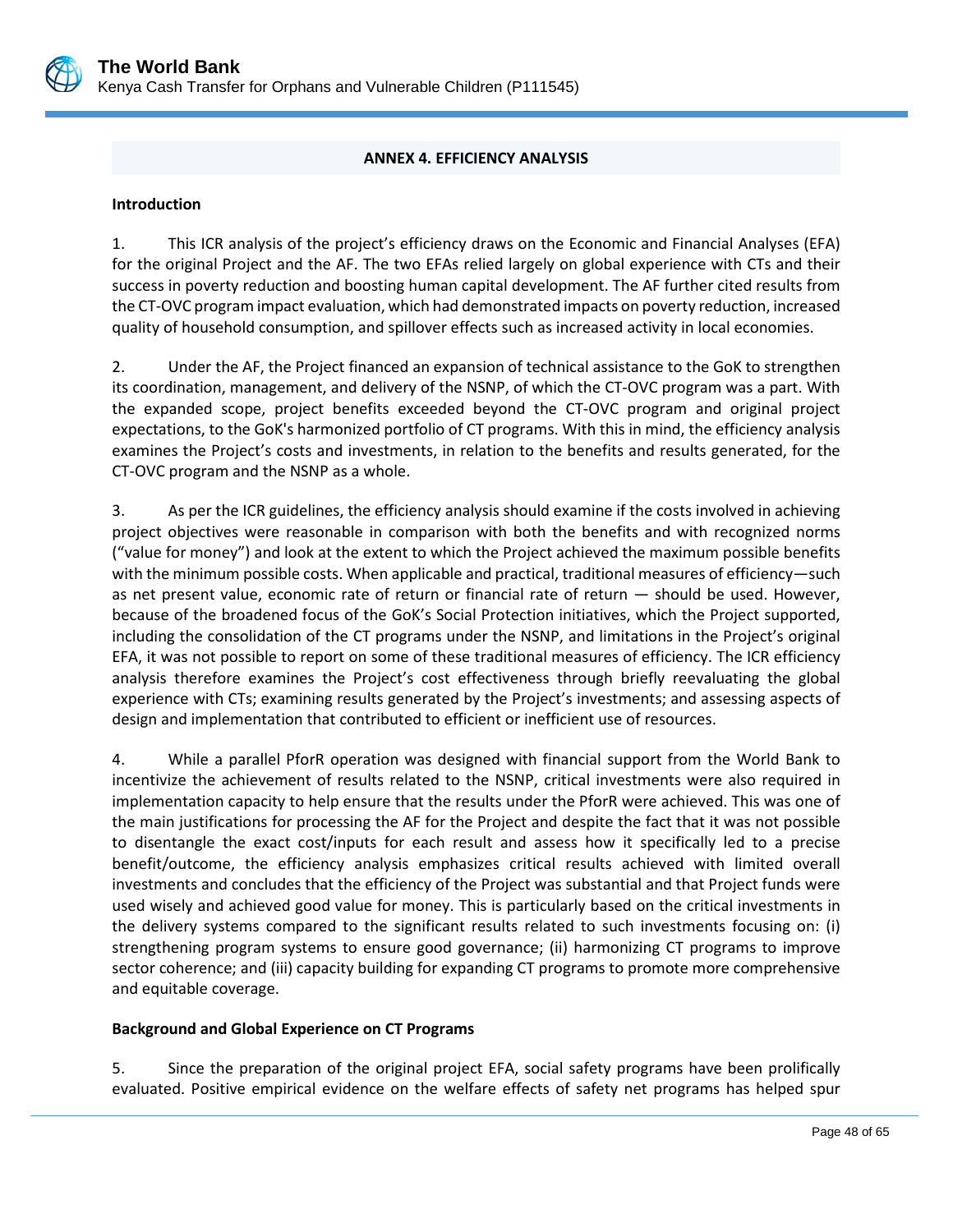substantial investment in these programs over the past decade. CTs have been estimated to reduce the incidence of absolute poverty (US\$1.90 purchasing power parity per day) by 36 percent, and relative poverty (the bottom 20 percent) by 8 percent.<sup>[21](#page-52-0)</sup> A meta-analysis conducted on impacts for seven African countries found that on average, household consumption increases by US\$0.74 for each US\$1 transferred.<sup>[22](#page-52-1)</sup> The magnitude of this impact varies across countries, with the largest impact experienced by programs targeted at the poor. Most recent evidence confirms the positive and significant impact of CTs on increased school enrolment and attendance. Results on health, nutrition, and food security also continue to be positive and significant. Safety net programs also tend to increase the consumption of calories in targeted poorer households, resulting in frequent direct health impacts on young children.<sup>[23](#page-52-2)</sup> Lastly, CTs have also proven to have major spillover effects on the local economy—for each US\$1 transferred to a beneficiary household, the total income of the local economy may increase by more than  $USS1.<sup>24</sup>$  $USS1.<sup>24</sup>$  $USS1.<sup>24</sup>$ 

### **Economic Rationale for Investing in the OVC Program**

6. The economic rationale, as determined in the original EFA, remained strong. There are an estimated 2 million OVCs in Kenya, out of 18.6 million children ages between 0 and 14. OVCs. Therefore, OVCs constitute 10.8 percent of all children, or 4.4 percent of the total population. Poverty rates for OVCs are slightly, but significantly, above the average child, with the poverty headcount rate for OVCs at 47 percent compared to 41 percent for all children ages 0–14 years. In addition, poor OVC are in general poorer than the overall population of poor children with 12.5 percent living in extreme poverty, compared to 10.2 percent of overall children.<sup>[25](#page-52-4)</sup>

7. In relation to the estimated caseload, the CT-OVC program currently covers 340,000 households —approximately 17 percent of all OVCs in Kenya. About 81.4 percent of OVC beneficiary households, surveyed for PIBS2, are within the harmonized PMT range indicating that beneficiaries are poor and deserving of support.<sup>[26](#page-52-5)</sup> The surveys have also shown that the beneficiary benefit ratio (the proportion of the target populations receiving transfer payments) increased from 70 percent before the Project in 2007/08 to 94 percent in 2016/17. The Project, therefore, demonstrates allocative efficiency in relation to its reach to the targeted population.

#### **Estimated Program Impacts**

8. The Project's inputs converted into tangible and significant results. Under the original Project, a portion of IDA funds covered CTs of KSh 1,500 for 60,000 households. IDA support generated additional development partner resources for CTs and allowed greater fiscal space for program financing from the GoK, helping finance up to around 150,000 total households by FY 2012/13. Under the AF, co-financing

<span id="page-52-0"></span> $\overline{a}$ <sup>21</sup> State of Social Safety Nets 2018, World Bank.

<span id="page-52-1"></span><sup>&</sup>lt;sup>22</sup> Ralston, Laura, Colin Andrews, and Allan Hsiao. 2017." The Impacts of Safety Nets in Africa: What Are We Learning?" Policy Research Working Paper No. 8255, World Bank, Washington, DC. <sup>23</sup> State of Social Safety Nets 2015, World Bank.

<span id="page-52-2"></span>

<span id="page-52-3"></span><sup>&</sup>lt;sup>24</sup> State of Social Safety Nets 2018.

<span id="page-52-4"></span><sup>25</sup> World Bank estimates, using KIHBS 2015/16 data.

<span id="page-52-5"></span><sup>&</sup>lt;sup>26</sup> PIBS2, October 2018. Estimate derived using the proposed new PMT formula; the computation of the percentage of beneficiaries who are within the harmonized PMT range used the Scoring Coefficients for the Harmonized PMT. The cut-off for the harmonized PMT yet to be decided.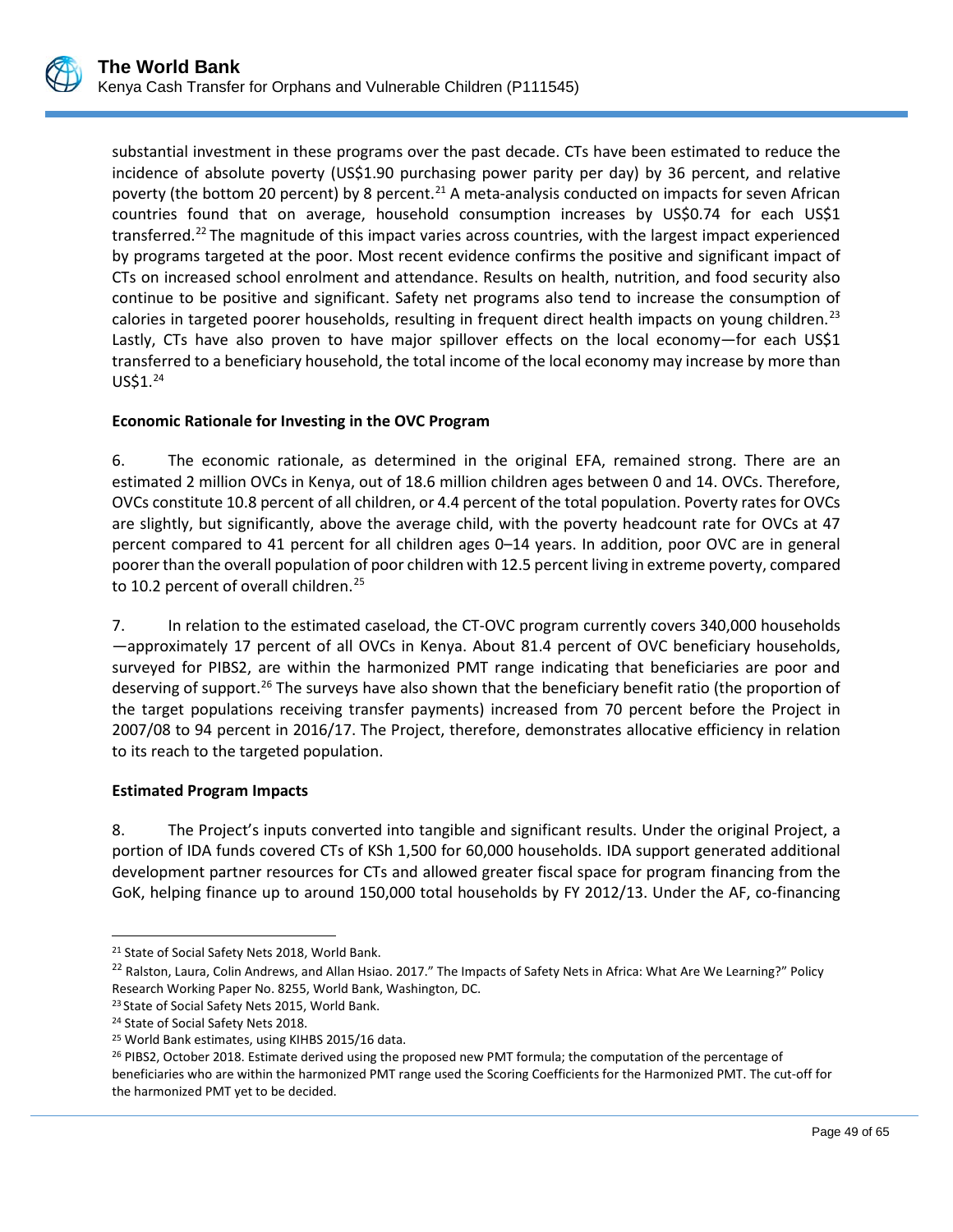from DFID (US\$56.4 million) supported continued financing of the 40,000 households with stipends of KSh 2,000 per household and leveraged enhanced GoK financing to the NSNP overall, with a cumulative number of 340,000 OVC households supported by Project closure. The Project's investments in systems and institutional strengthening also enabled the GoK to increase coverage and financing of the CT-OVC program and the NSNP overall. From 2007/08 (before the Project) until 2017/18 (the last year of the DFIDfinanced TF), funding for the CT-OVC CTs increased from KSh 249 million to KSh 8,654 million. Of this, the GoK's contribution increased from KSh 150 million to KSh 7,694 million (representing an almost staggering 5,000 percent increase).

9. In line with the Project's objective of increased school enrolment and completion of basic education, this enhanced coverage translated into measurable results with limited additional costs, since penalties for non-compliance with the conditions related to school enrollment were not implemented across the program (paragraph 94 of the main text). Based on PIBS2, almost 93 percent of beneficiaries reported positive impact on school attendance and performance for school-going children. The KPGA 2015/16 further found that, overall, the NSNP programs had a significant and positive impact on child enrolment. About 93.5 percent of NSNP beneficiary households containing school-age children had all those children enrolled in 2015/16. The program with the largest impact was the CT-OVC program; the impact of a household being an OVC beneficiary was an increase in the probability of all children being enrolled of about 3 percentage points. Further, the CT-OVC program had an almost 5 percentage point impact on the probability that no school-age child in the household was working.

10. In terms of perceptions of the CT-OVC program impact, the results were also positive. The PIBS2 acknowledged that the proportion of beneficiaries reporting positive impacts from the program on household welfare was very high for all the socioeconomic indicators measured: (a) 94.7 percent of beneficiaries reported positive impact on household consumption; (b) 92.6 percent of beneficiaries reported positive impact on household dietary diversity; (c) 96.5 percent of beneficiaries reported positive impact on school attendance and performance; and (d) 89.4 percent reported positive impacts on household health.

11. Using data from the KIHBS 2015/16, the KPGA further examines the impacts of the NSNP on a range of welfare indicators. Three main findings about the existing programs are that: (a) they are well targeted; (b) they have had positive effects on school enrolment, have reduced the probability of children working, and have reduced food insecurity; and (c) poor non-beneficiaries would benefit greatly from expanding such programs. The above indicators of reduced poverty and inequality substantiate the argument that the Project's investments, together with the support of the GoK and DPs, have generated positive social and economic results commensurate with the Project cost/inputs. The above results are expected to further yield numerous generational dividends and highlight the Project's efficiency in relation to the conversion of IDA investments into substantial and tangible benefits.

### **Design and Implementation Changes**

# *Project Restructurings*

12. As illustrated in Section B, the Project had three restructurings and they are all conisdered to have contributed positively to project efficiency. The Project's first restructiring enabled the provision of additional funding to the DFID-financed Multi Donor Trust Fund (MDTF) and provided additional IDA funds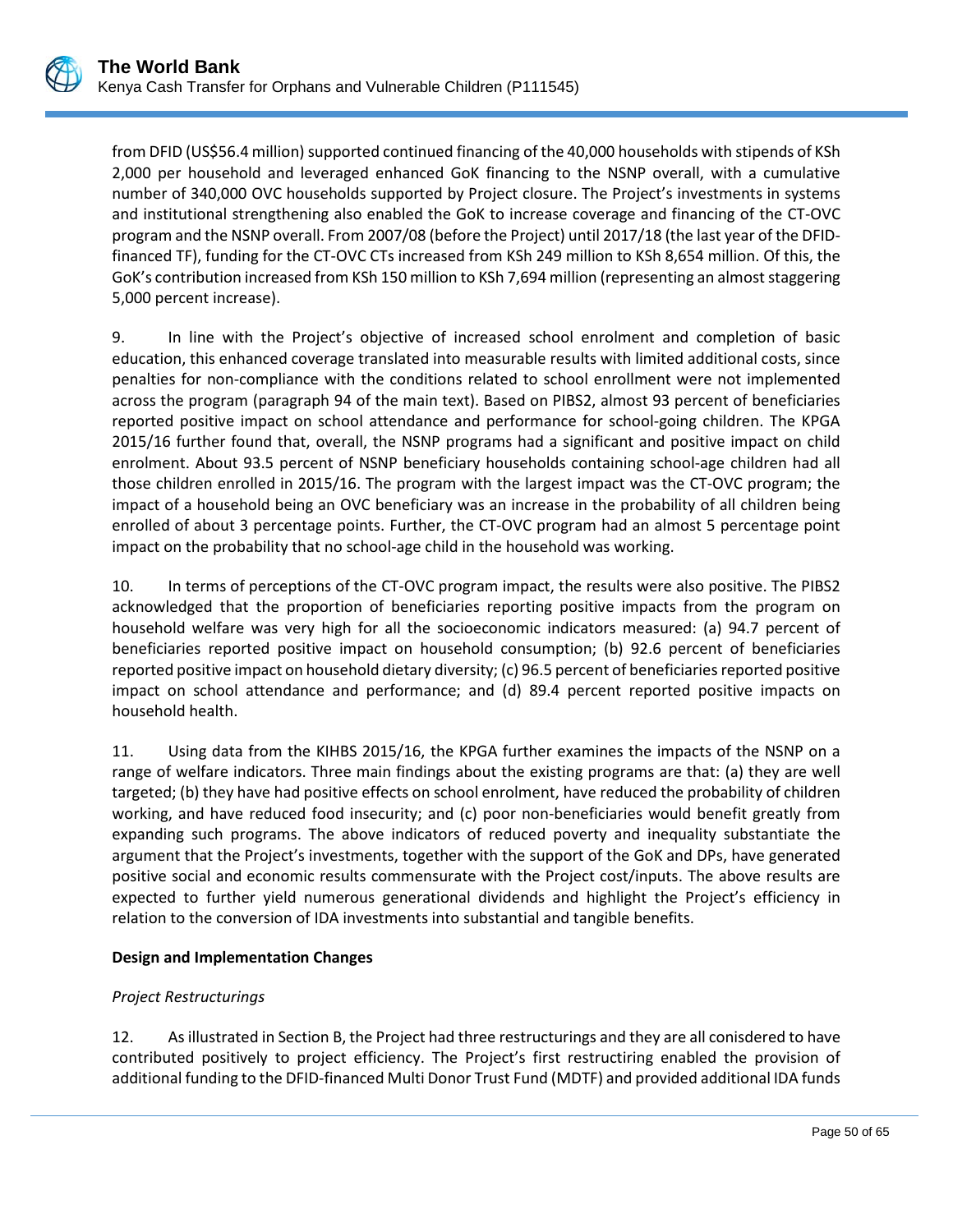

under the AF. The closing date of the orignal Project was extended by three years and the originial Project scope was significantly expanded. As seen in the section below (Additional Financing), this restructuring delivered outcomes and benefits beyond the costs and service fees associated with the restructuring, thereby having a positive impact on the Project's efficiency. The second restructing adjusted the Results Framework to align with the PforR and improve measurability of key indicators; made necessary amendments to institutional arrangements based on changes in the MLSP**;** and extended the closing date by almost two years. This extension supported achievement of additional technical assistance which enabled achievement of high-quality results (which would otherwise not have been possible), related to among other things: (i) adoption of expansion plan and expansion of the NSNP coverage; (ii) achievement of timeliness of payments; (iii) adoption and implementation of the NSNP consolidation strategy and; (iv) strengthened fiduciary systems. By improving alignment with the on-going PforR, for which the Project intensively provided technical assistance, this restructuring further enhanced achievement of PforR DLIs and did not negatively impact project efficiency. On the contrary, it contributed to achievement of additional important results. Delays in the GoK's approval to spend the remaining Recepient-Executed Trust Fund amount further prompted a third and final restructing to extend the closing date by two months. However, the extension enabled completion of all outstanding activities, including analysis of vital PIBS2 and impact evaluation data. The Project's M&E rating was thereby upgraded to Satisfactory in the final (December 2018) ISR (from previous ratings of Moderately Satisfactory). The final extension therefore had no adverse impact on the Project's efficiency.

# *Additional Financing*

13. While the original Project made specific investments targeted to the CT-OVC program, the IDA AF (US\$10 million), representing a mere 16 percent increase in IDA resources, helped harmonize and unify the NSNP as a whole and facilitated additional critical benefits/outcomes which exceeded the additional costs/resources allocated to the Project. Specifically, the AF improved efficiency of the NSNP over the course of implementation by fostering the use of cost effective, streamlined and innovative measures, and strengthening the capacity of institutions and systems to utilize these measures. Interventions financed by the AF further contributed to meeting high-quality results related to the DLIs under the PforR operation. Below includes key support that the AF financed:

• The AF made modest investments towards the creation of an NSNP consolidation strategy, related to technical assistance and the consultation process to finalize the strategy. The subsequent adoption and implementation of this strategy led to important results, demonstrating Project efficiency, including: the creation of the Social Assistance Unit (SAU); development of the consolidated operational manual for the three SAU programs; preparation of consolidated work plans, budgets, and performance targets; consolidated M&E reports; and development of an integrated program MIS. These measures introduced numerous efficiencies by cutting staff time and cost, and yielded benefits and savings that far exceed Project costs.

• The creation of a consolidated program MIS for all SAU CT programs enabled merging of three separate SAU program payrolls<sup>[27](#page-54-0)</sup> into a single payroll, generating efficiencies in payment processing. SAU

<span id="page-54-0"></span> $\overline{a}$ <sup>27</sup> Payrolls for the CT-OVC, Older Person's Cash Transfer and Cash Transfer for People with Severe Disabilities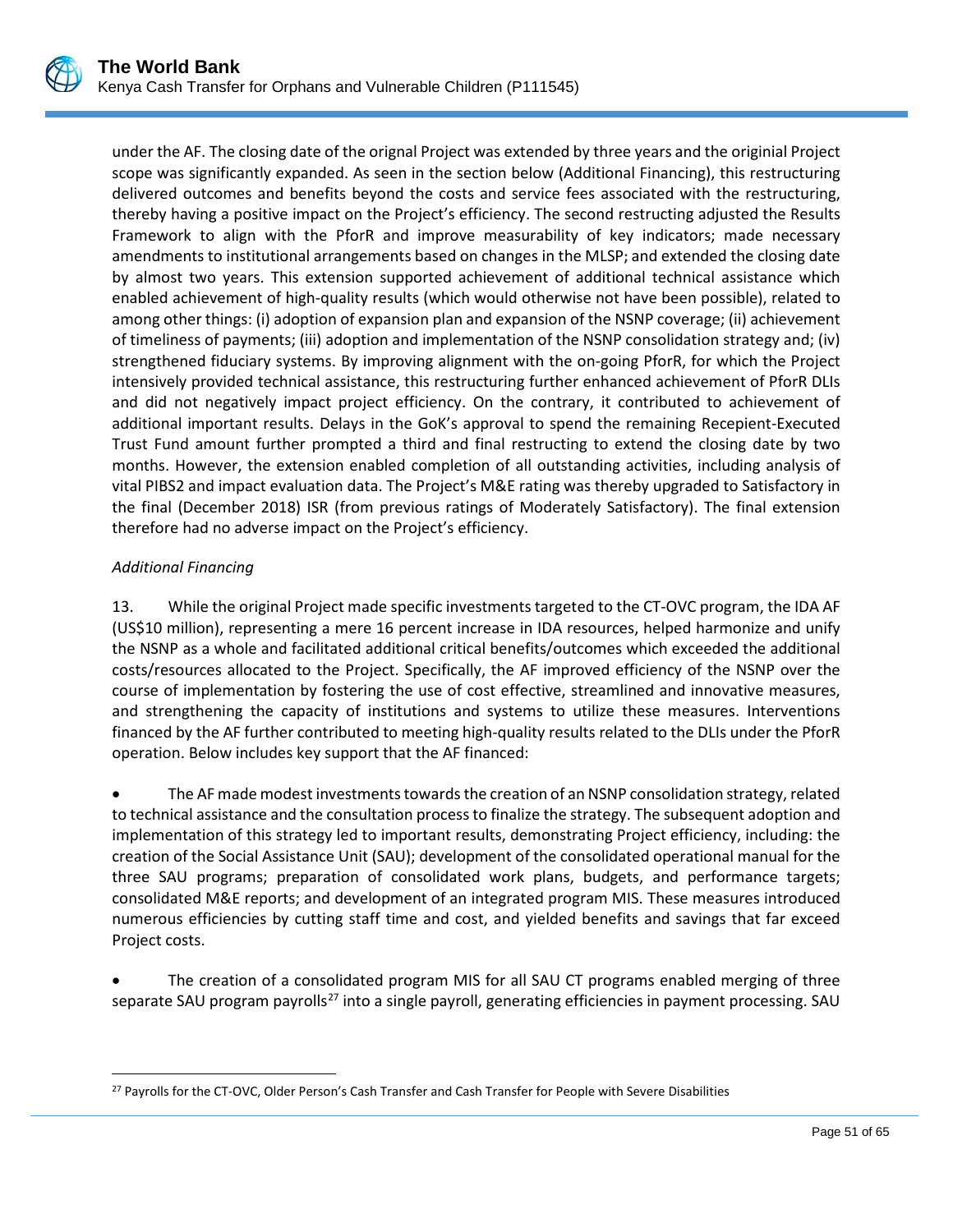now has one payment team, generating one single payroll from one consolidated MIS. This will continue to generate efficiency gains beyond the life of the Project.

• The creation of a Single Registry for all NSNP programs, linked to the Integrated Population Registration Services (IPRS), only required modest inputs in terms of technical assistance for design, and maintenance and investments in equipment for the system. This has already and will continue to generate benefits in the long-run for the NSNP. It enables the GoK to determine who is in the NSNP programs and avoids duplication across programs. Since its establishment in November 2015, the SR has already generated benefits that outweigh the costs of investments in the system and will continue to do so through the more rigorous checks on enrollment and internal controls on the payroll.

The introduction of two-factor authentication electronic payment system required limited investments from the Project. Yet, it has ensured that CTs are more secure and accessible. Moving from a paper-based payment system (through the Post Offices) enabled stronger records for audit purposes and decreased the risk of error, fraud and corruption, since the new system more efficiently records all transactions electronically. The Project's investments also generated an important improvement in timeliness. Under PIBS2, 77.3 percent of beneficiaries indicated that the last payment collected was received within the time when it was scheduled (an improvement from 51.5 percent in PIBS1). The electronic payment system also enabled payment providers to engage a number of agents to pay beneficiaries, thereby cutting the time and costs associated with the beneficiaries having to travel long distances and wait in long queues to receive the payments. 84 percent of beneficiaries had to travel less than 6 km to reach the nearest pay point per the PIBS2, compared to 39 percent in PIBS1.

• The implementation of the Financial Management action plan strengthened fiduciary systems and generated savings from stronger controls and reduced leakages. This includes payroll reconciliation, approval of financial policies and procedures manual, and refund by one of the PSPs based on the reconciliation.

### *Administrative costs of the implementing agency*

14. The Project contributed significant economic benefits and value for money in relation to program implementation and administration. Administrative costs for running the program were steadily reduced from 30 percent in FY07/08 (before the Project) to 2 percent during the last year of the Project.<sup>[28](#page-55-0)</sup> This decline is consistent with the potential cost savings generated by the Project's investments in systems and processes. However, while administrative costs generally declined as NSNP programs were expanded, the program's allocation toward administrative expenditures need a substantial boost for the GoK to adequately implement the program in future. In Africa, administrative costs represent an average 17 percent of program spending. [29](#page-55-1)

### *Project costs*

 $\overline{a}$ 

15. The Project used allocated funds well. By the end of the Project all funds had been accounted for.

<span id="page-55-0"></span><sup>&</sup>lt;sup>28</sup> World Bank estimates based on information provided by the SAU during the ICR mission.

<span id="page-55-1"></span><sup>&</sup>lt;sup>29</sup> Beegle, Kathleen, Aline Coudouel, and Emma Monsalve. 2018. "Realizing the Full Potential of Social Safety Nets in Africa." Africa Development Forum. Washington, DC: World Bank.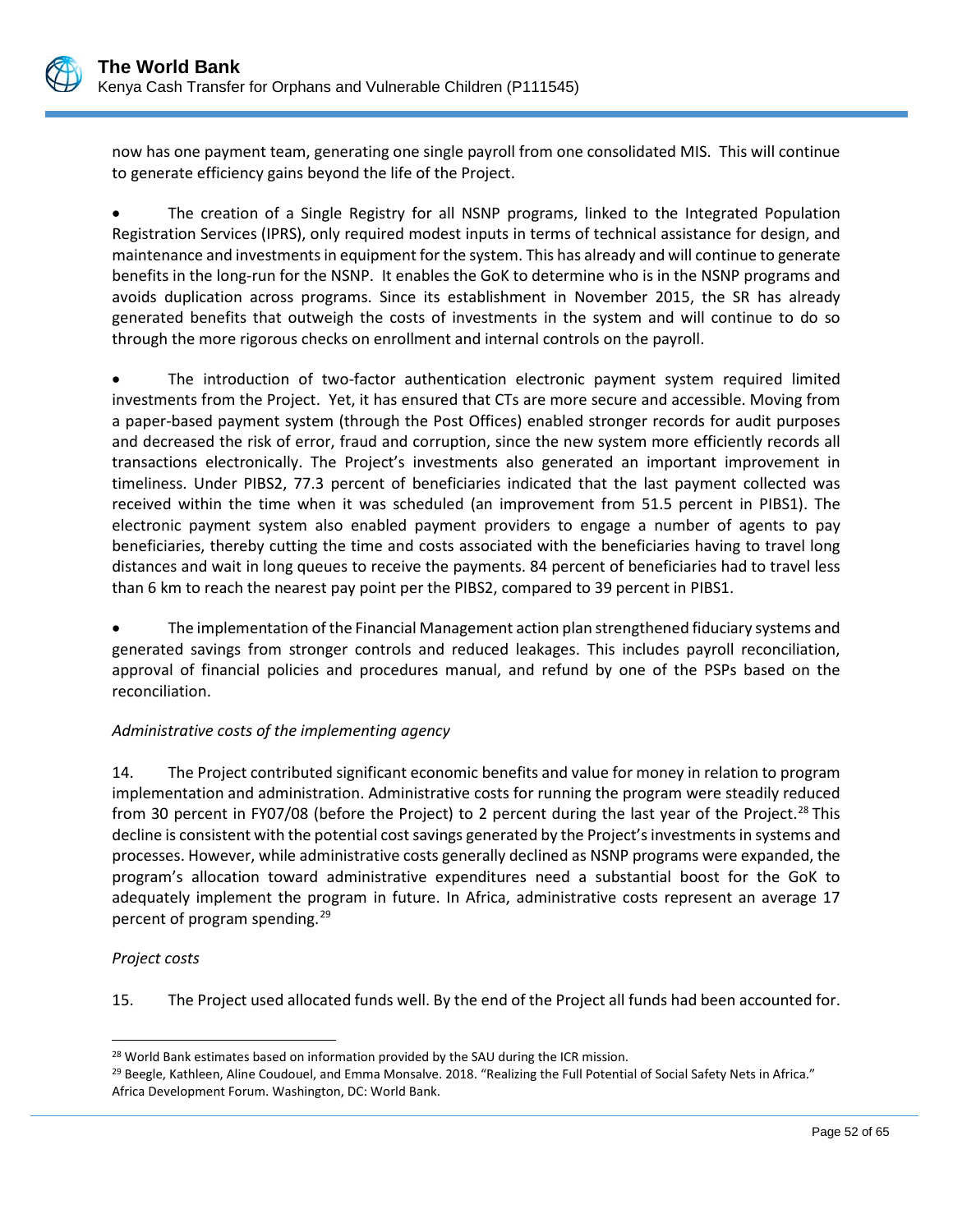

Trust fund resources were also well utilized. Of the total US\$ 139 million only around US\$ 300,000 were refunded (some due to ineligible expenditures and some due to inability to spend before Project closure) and an amount of around US\$ 4.3 million was cancelled under the Trust Fund. It is important to note, however, that this cancellation came about because of the important result achieved for GoK to take over financing of CTs for 40,000 CT-OVC beneficiary households, previously financed by DFID. Since this takeover was done earlier than originally expected, it generated a cost saving in terms of less funds used for CTs. The GoK was able to use some savings for additional technical assistance (through an overdraw from component 2) to, *inter alia,* facilitate achievement of results (including for the PforR's DLIs), including implementation of critical Financial Management actions, contributing to strengthened fiduciary systems; and adoption of a Beneficiary Outreach Strategy, thereby increasing beneficiary awareness of the program.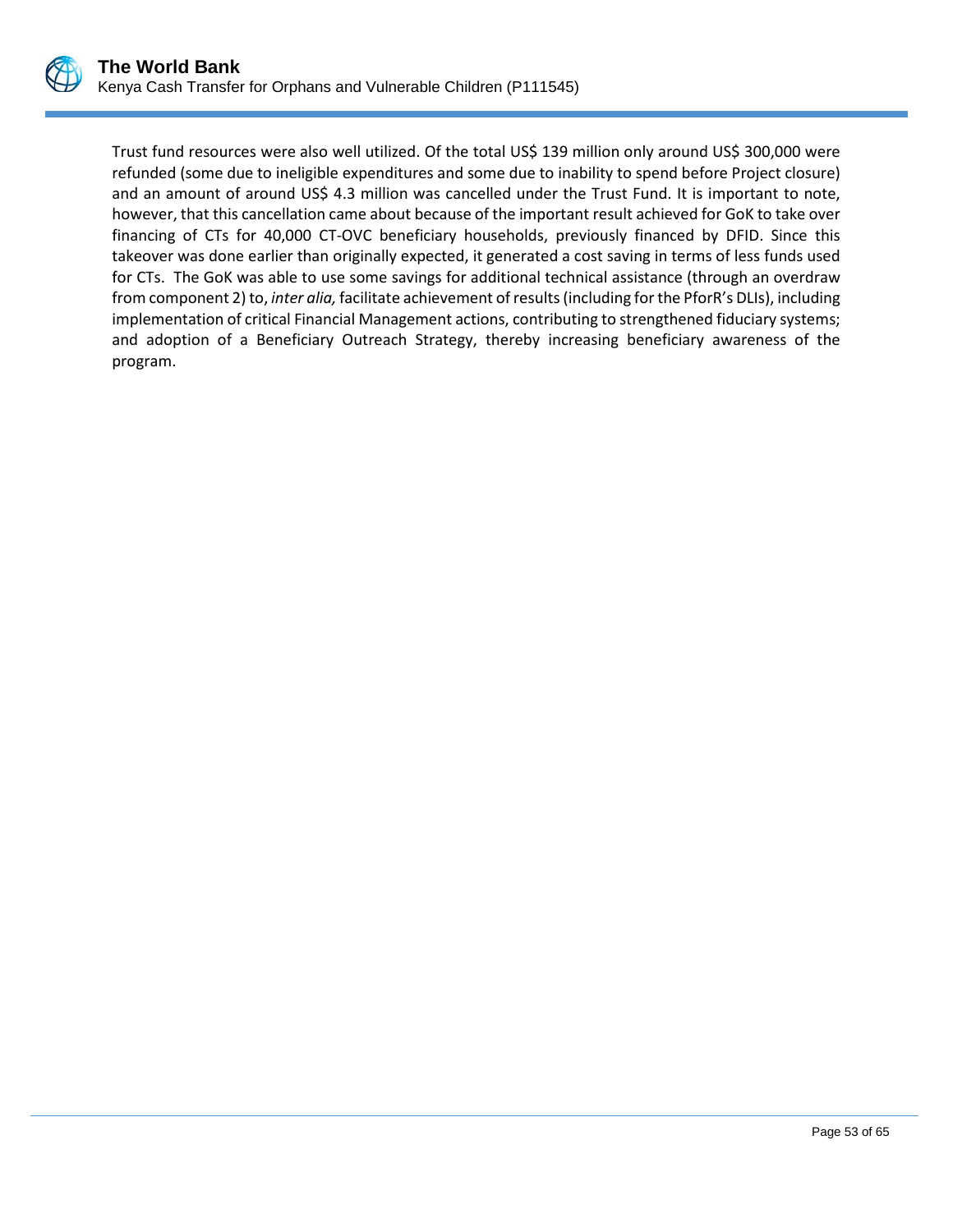

### **ANNEX 5. BORROWER ICR**

### <span id="page-57-0"></span>**Background Context**

1. Kenya continues to experience steady economic growth and declining poverty incidence; however, inequality remains high across the country. Kenya is classified as a lower-middle-income country (gross national income per capita of US\$1,146). Between 2004 and 2016, economic growth averaged 5.4 percent and is expected to reach 5.5 percent in 2018 and rise to 6.1 percent by 2020. Barring sharp oil price increases, inflation is expected to be within the GoK's target of 5 percent in 2018. The National Treasury projected a decline in the fiscal deficit from 9.1 percent of gross domestic product (GDP) in FY2016/17 to 5.7 per cent of GDP in FY2018/19. Due to good economic performance, poverty incidence (measured against the official poverty line) is estimated to have dropped from 46 percent to 36 percent between 2006 and 2016, however with wide regional variation. While the Gini coefficient declined over the last 10 years, Kenya remains one of the most unequal countries in the world.

2. High rates of poverty and inequality exacerbate vulnerabilities, undermine investments in human capital, and limit the potential for the benefits of economic growth to be shared by all Kenyans. Many Kenyans continue to lack food security and good health care. The maternal mortality rate remains one of the highest in Africa at 488 deaths per 100,000 live births. Poor children, when compared to their betteroff counterparts, are less likely to attend school, advance to the next school grade, be vaccinated, and have good health outcomes. Moreover, while poverty and vulnerability are highly correlated, over onethird of non-poor Kenyans are vulnerable because they are clustered just above the poverty line, meaning that even a moderate shock could push them below the poverty line.

3. Among human development challenges, high stunting and wasting rates in ASAL counties are of particular concern. While Kenya is on track to meet the World Health Assembly national targets for nutrition, there are serious shortfalls in some counties. For example, West Pokot and Kitui, have stunting rates nearly 20 percentage points higher than the national average. Moreover, the 2017 drought led to an increase in acutely malnourished children of 25 percent nationally and over 30 percent in three ASAL counties.

4. The number of OVC in Kenya is growing, an estimated 1.8 million children ages below 18 years are orphans having lost one or both parents. About two-thirds of the orphans in Kenya have lost their parents due to HIV/AIDS. Apart from the orphans, there are an increasing number of other 'vulnerable children' who are in need of care and protection. The National AIDS Control Council estimates that there are about 600,000 children who are vulnerable as their well-being and development are threatened for various reasons.

5. Families without one or both parents are poorer than others, especially in rural areas. Although traditionally community systems used to cater for such children, these mechanisms are being overstrained by the HIV/AIDS pandemic coupled with high levels of poverty. Therefore, there is increasing recognition that these children need special support to avoid development of 'underclass' and harness their human development capacity.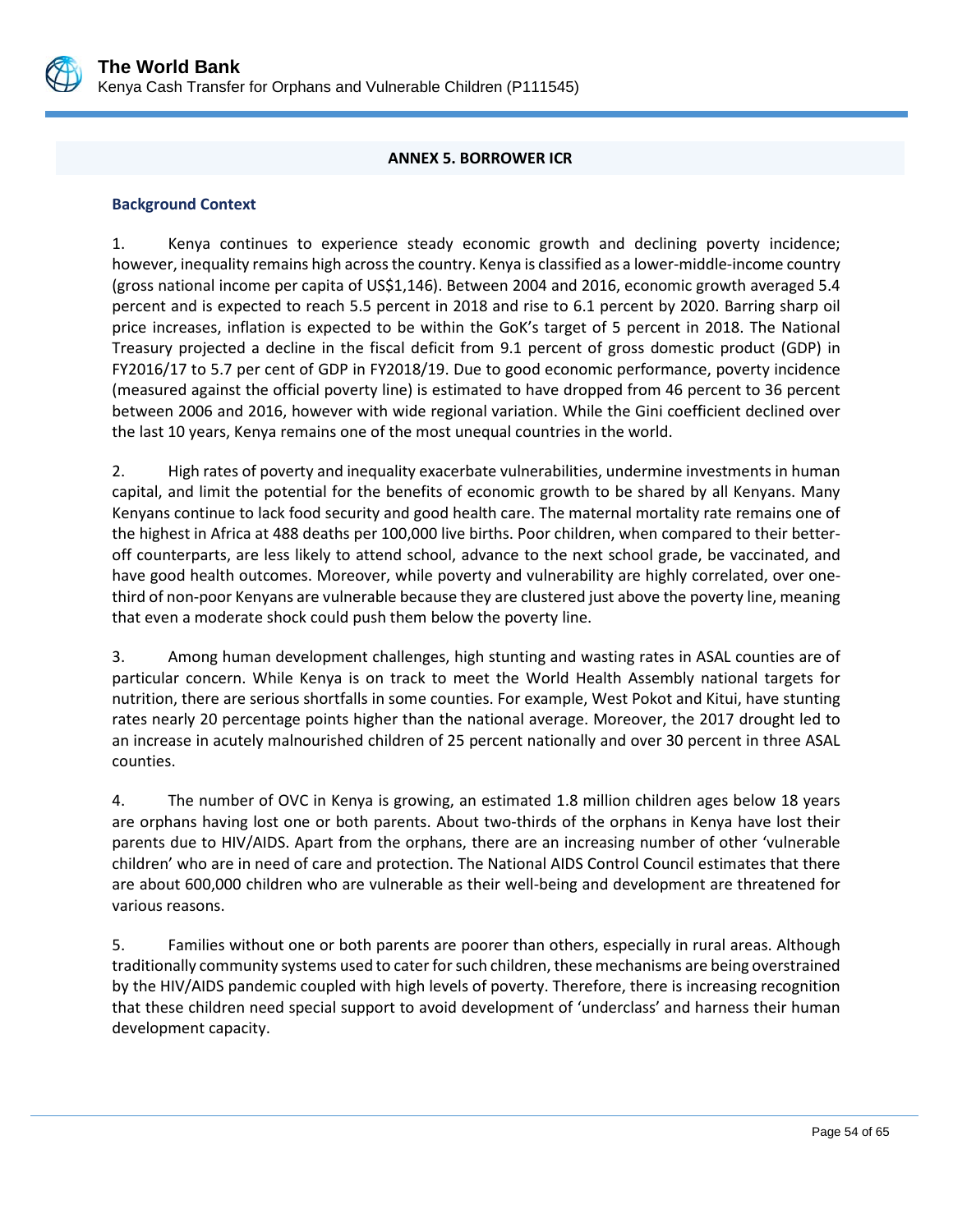

### *Description of the Project*

6. The CT-OVC project aimed to assist the GoK to support extremely poor and OVC gain access to basic services. This was to be done through strengthening the capacity of households taking care of OVC to be able to care and protect them within their families and promote their human capital by providing regular and predictable CTs. Since its inception, the Project was being implemented by the DCS until July 2016 when the SAU was created within the ministry and was mandated to coordinate implementation at the national level while the DCS officers continues with implementation at county and subcounty level.

7. The Project was to (a) support the GoK to expand the program coverage in terms of beneficiaries and area, (b) improve the targeting and enrolment mechanism, and (c) enhance the capacity of the GoK to manage and strengthen the program governance.

8. The original project for the CT-OVC IDA credit (IDA-45540) closed on December 31, 2013, and the AF under IDA Credit (IDA-53120) ended by December 31, 2016, while the World Bank Trust Fund (DFID) Grant (TF-097272) will close by October 31, 2018.

### *Project Objectives*

9. To provide an SP system through regular and predictable CTs to poor households living with and taking care of OVC. The aim was to strengthen the capacity of families to care for and protect OVC and promote human capital development.

- 10. Specific objectives of the Project were the following:
	- To increase the capacity of the DCS to manage the CT-OVC Program
	- To support the implementation of the program in the selected districts by providing timely and predictable CTs to selected households caring for OVC

### **PROJECT COMPONENTS UNDER THE ORIGINAL PROJECT**

### **Component 1**: **Policy Development and Institutional Strengthening**

### *Subcomponent 1.1: Strengthening of the Capacity of the MGCSD to Coordinate SP interventions*

11. The component was designed to support the development of a policy framework for coordinating existing SP programs. In addition, it was to support the overall planning and coordination of SP interventions in the country. Under this, an SPS was to be established within the ministry to play this role.

## *Subcomponent 1.2: Strengthening the Capacity of the Department of Children's Services to More Efficiently Manage the Program*

12. This subcomponent was intended to strengthen the capacity of the DCS to effectively implement, coordinate, and monitor the implementation of the expanded program. Specifically, the support was to conduct trainings for implementing staff and creating and strengthening structures at the districts for effective program implementation and to support development of a Program Operations Manual and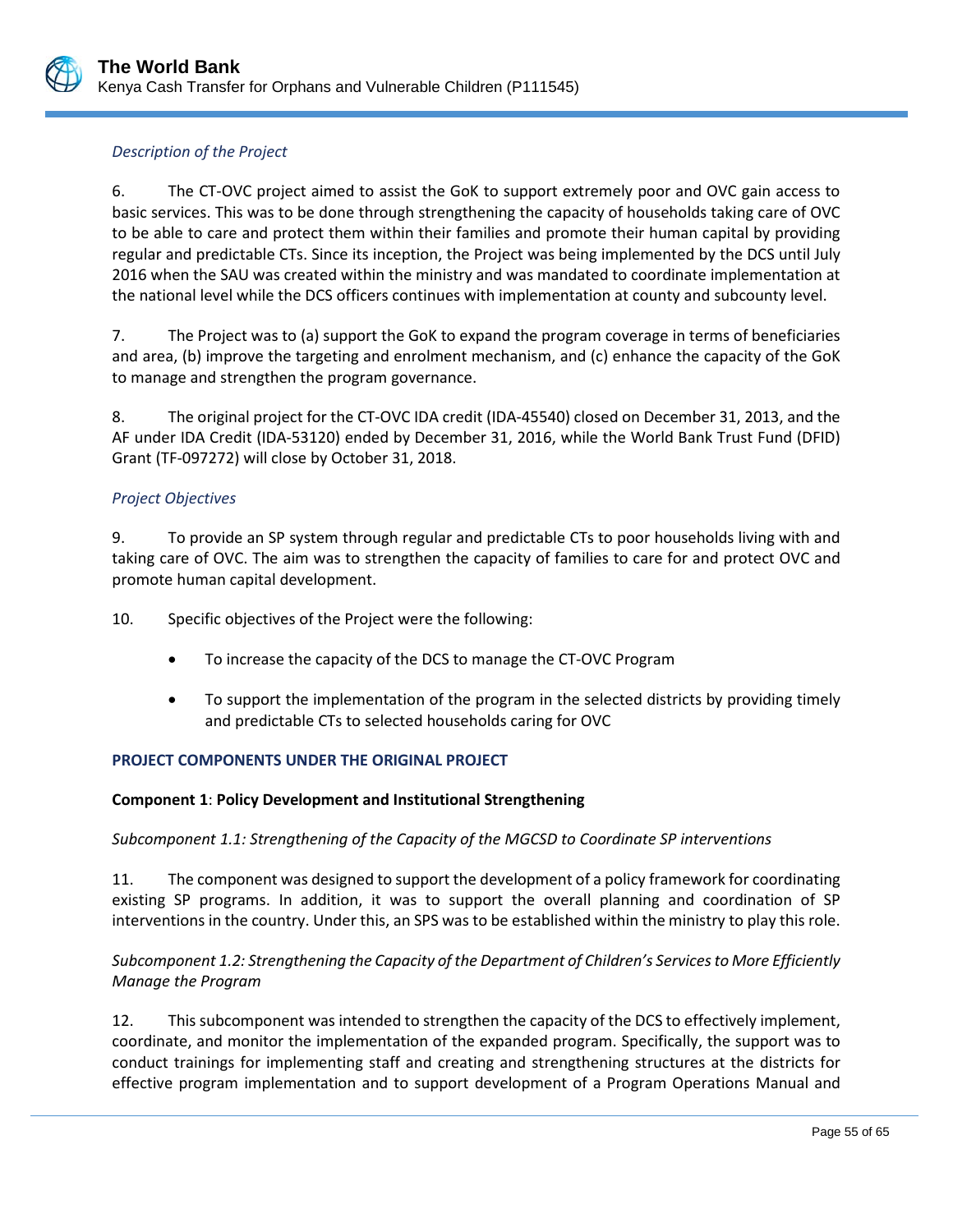training materials. In addition, the subcomponent was to support hiring of TA for procurement and FM. In addition, the subcomponent was to provide support for (a) strengthening links with complementary programs such as health and education for OVC and (b) coordinating with other human development promoting programs such as school bursary schemes.

### *Subcomponent 1.3: Governance and Accountability*

13. This subcomponent was to support a range of activities that were to further strengthen the governance of the program*.* These activitiesincluded development of a program communication strategy; an information, education, and communication (IEC) strategy; and promotional information materials. Further, the subcomponent was to support awareness sessions for beneficiary households to raise their awareness on their rights and responsibilities on OVC such as importance of immunization, nutrition, and other related knowledge to improve the life of OVC and household members. This awareness was to support a program oversight and accountability system by ensuring that beneficiaries and nonbeneficiaries can make appeals and complaints.

### *Subcomponent 1.4: Management Information, Monitoring and Evaluation*

14. This subcomponent was designed to support strengthening of the program MIS to include new inbuilt targeting and enrolment infrastructure and an FM module that was linked with the PSP. The MIS also incorporated M&E modules for assessing the implementation of the program.

### **Component 2: Program Implementation in Selected Districts**

#### *Subcomponent 2.1 Cash Benefits for OVC Households in Selected Districts*

15. This subcomponent was planned to directly support selected extremely poor households taking care of OVC for the four financial years, to build their capacity to care and protect OVC under their care.

#### *Subcomponent 2.2: Transaction Costs for Cash Transfer*

16. This subcomponent was intended to cater for cost of delivering CTs to beneficiaries through contracted payment service providers and meeting other programs' operational cost in selected districts.

#### **ADDITIONAL FINANCING**

17. The AF to the CT-OVC Program was active from 2013 to 2016 and was meant to support provision of TA to the GoK to strengthen its coordination, management, and delivery of the broader NSNP of which CT-OVC was part. The PDO was to support the two components of the original project, with some revisions being done on Component 1. Therefore, the components under the AF are detailed in the following paragraphs.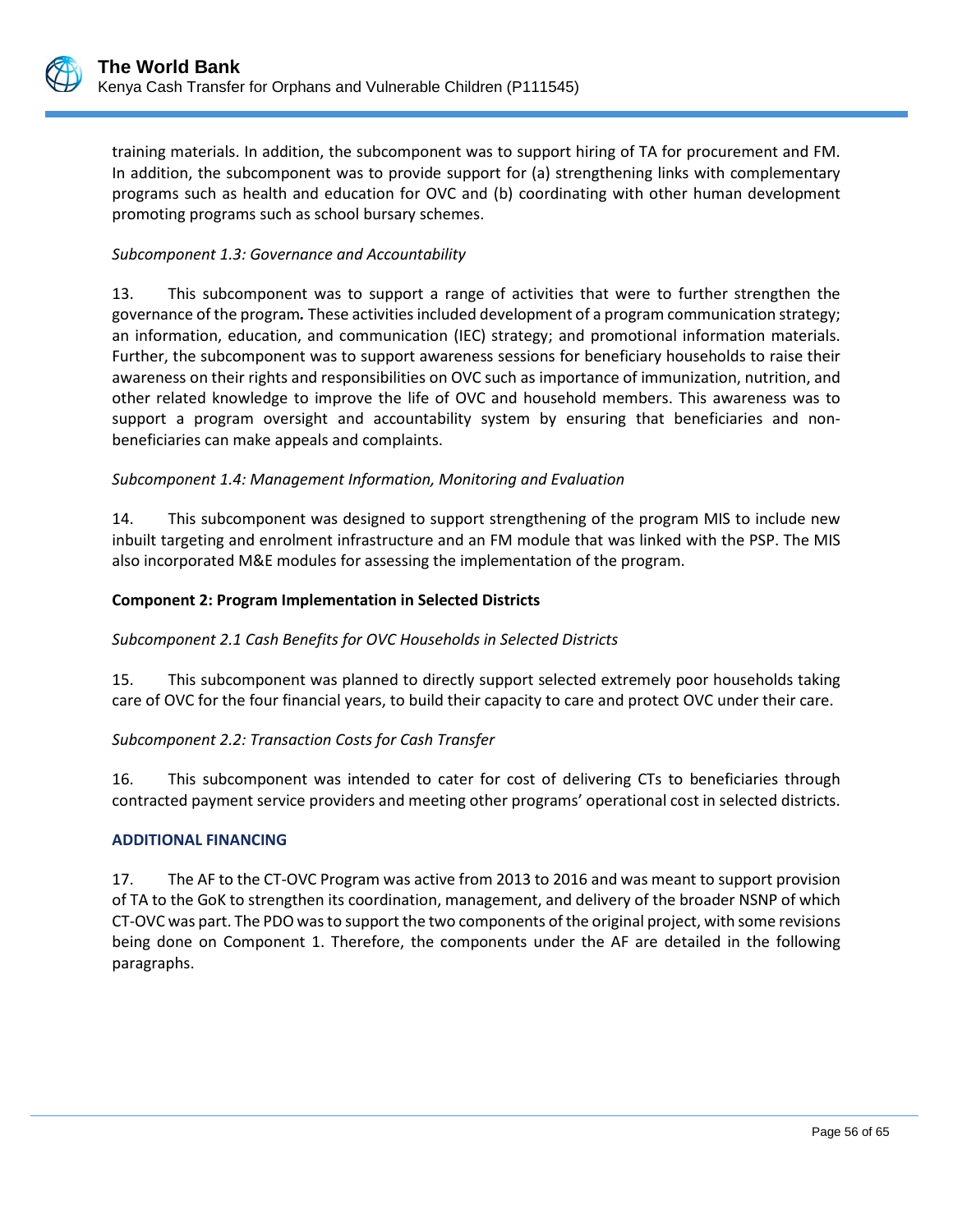### **Component 1. Policy Development and Institutional Strengthening**

18. This component was to support building the capacity of the GoK to implement the program by the subcomponents, as listed in the following paragraphs.

## *Subcomponent 1.1: Strengthening Program Systems to Ensure Good Governance*

19. The key activities under this subcomponent were (a) support for the expansion of biometric enrolment for the program beneficiaries to facilitate payment authentication and pilot alternative payment mechanisms, (b) procurement of equipment and vehicles for effective field operations, and (c) review ofthe targeting mechanisms and processes for CT-OVC and other NSNPsto improve and harmonize program targeting mechanisms and recertification of beneficiary's eligibility.

### *Subcomponent 1.2: Harmonizing Cash Transfer Programs to Improve Sector Coherence*

20. This subcomponent was to support (a) development of a consolidation strategy for the programs under the ministry and (b) carrying out of program implementation and beneficiary satisfactory survey. In addition, the subcomponent supported review of the Program Operations Manual and developed one consolidated Operations Manual.

## *Subcomponent 1.3: Providing Capacity Building for Expanding CT Programs to Promote More Comprehensive and Equitable Coverage*

21. This subcomponent was to support rapid targeting of new program beneficiaries to be enrolled into the program and recruitment of temporary staff under the contract to support the department staff to implement the expanded program.

### **Component 2. Program Implementation in Selected Sub-counties**

22. This component entailed supporting the regular CT to poor and vulnerable households caring for OVC who were enrolled into the program through monthly stipends.

### **PROJECT DESIGN, IMPLEMENTATION, AND OPERATIONAL EXPERIENCES**

23. The PDO was to strengthen the capacity of households to care and protect OVC in the short run and build their human capacity in the long run. This objective was in line with Kenya Constitution 2010, Children Act, Social Pillar of Vision 2030, and the NSPP. The project design was appropriate as it enabled the GoK to support about 40 percent of OVC living in extremely poor households through CTs thus enabling them access to basic services.

24. The co-responsibility component of the Project was difficult to implement due to its design cumbersomeness and hence was discontinued after two pilots.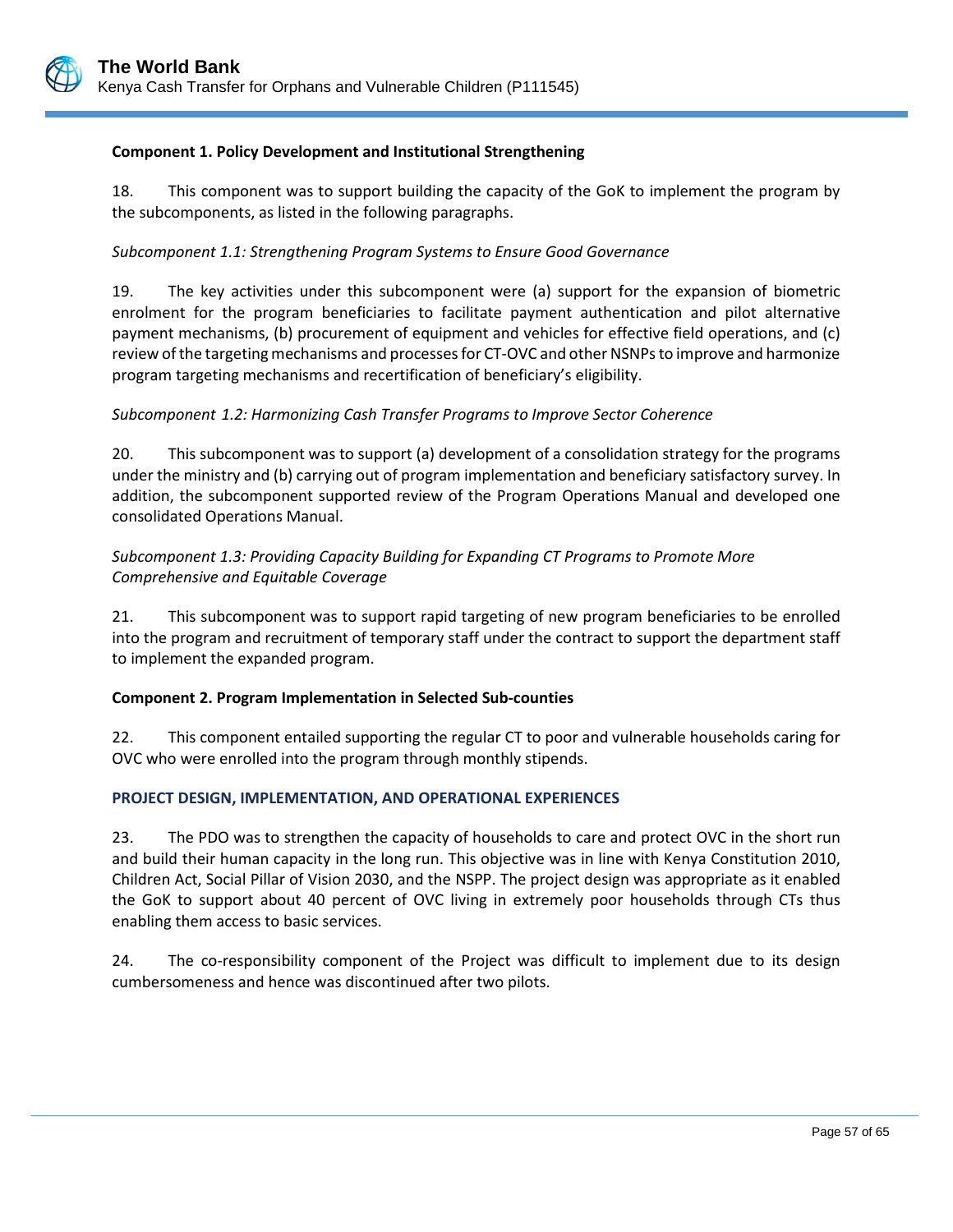

#### **RESULTS FRAMEWORK AND OUTPUTS**

| Component           | <b>Planned Outputs at Appraisal</b>                    | <b>Actual Outputs</b>                                                                                  |
|---------------------|--------------------------------------------------------|--------------------------------------------------------------------------------------------------------|
| <b>Component 1:</b> | Subcomponent 1.1:                                      |                                                                                                        |
| <b>Policy</b>       | Strengthening of the Capacity                          |                                                                                                        |
| Development         | of the MGCSD to Coordinate                             |                                                                                                        |
| and Institutional   | <b>Social Protection Interventions</b>                 |                                                                                                        |
| Strengthening       | 1.1.1: Technical Assistance to                         | TA was engaged to assist the development of the SP                                                     |
|                     | Develop a Social Protection                            | strategy and an NSPP that provided coordination                                                        |
|                     | <b>Strategy and Policy Framework</b>                   | framework for SP interventions in the country.                                                         |
|                     | to Coordinate NSPPs for                                |                                                                                                        |
|                     | Coordination of SP                                     |                                                                                                        |
|                     | Interventions                                          |                                                                                                        |
|                     | 1.1.2: Support to the Social                           | The SPS was established and given the mandate of                                                       |
|                     | Protection Sector Groups and                           | coordinating SP interventions. However, sector groups                                                  |
|                     | Social Protection Secretariat in                       | were not created since the SPS superseded it.                                                          |
|                     | the Ministry<br>1.1.3: Support for Testing             |                                                                                                        |
|                     | Alternative Payment                                    | TA was engaged to explore alternative payment<br>mechanisms with two-factor authentication for program |
|                     | Mechanisms for OVC and                                 | beneficiaries.                                                                                         |
|                     | <b>Other Social Protection</b>                         |                                                                                                        |
|                     | Programs                                               |                                                                                                        |
| <b>Component 2:</b> | Subcomponent 1.2:                                      |                                                                                                        |
| Program             | Strengthening of the Capacity                          |                                                                                                        |
| Implementation      | of the DCS to Manage the                               |                                                                                                        |
| in Selected         | Program                                                |                                                                                                        |
| <b>Districts</b>    | 1.2.1: Build the Capacity of the                       | A total of 109 officers were trained either locally or                                                 |
|                     | Officers Implementing the                              | abroad on various aspects of the program, such as                                                      |
|                     | Program and National,                                  | designing and implementation of social transfer                                                        |
|                     | Provincial, and District Levels                        | program, M&E, integrated information systems, and                                                      |
|                     | including the Locational                               | project management, among others. The trainings                                                        |
|                     | <b>Structures to Efficiently</b>                       | targeted officers in different cadres both at headquarters                                             |
|                     | Implement the Program                                  | and field levels.                                                                                      |
|                     | <b>Technical Assistance on FM</b>                      | TA on procurement was engaged to assist the GoK team                                                   |
|                     | and Procurement                                        | to address program procurement needs.                                                                  |
|                     |                                                        | TA on FM was engaged to assist in financial matters.                                                   |
|                     | TA to review and update the                            | TA was engaged to assist the program in reviewing and                                                  |
|                     | <b>Program Operations Manual</b>                       | updating the Program Operations Manual. The TA also                                                    |
|                     | and develop training materials                         | developed training materials.                                                                          |
|                     | Procurement of critical                                | 55 computers, 10 photocopiers, 25 printers, 13 scanners,                                               |
|                     | hardware and software<br>Procurement of motor vehicles | and assorted accessories were procured.<br>20 motor vehicles and 20 motorcycles were purchased to      |
|                     | and motorcycles                                        | enhance field operations.                                                                              |
|                     | Provide support for                                    | Program implementing officers conducted regular                                                        |
|                     | strengthening links with                               | awareness sessions on beneficiaries particularly on                                                    |
|                     | complimentary programs such                            | immunization, nutrition, and common infectious diseases                                                |
|                     | health and education                                   | such as HIV/AIDS.                                                                                      |
|                     | Subcomponent 1.3:                                      |                                                                                                        |

### **Table 5.1. Results Framework and Outputs under the Original Project**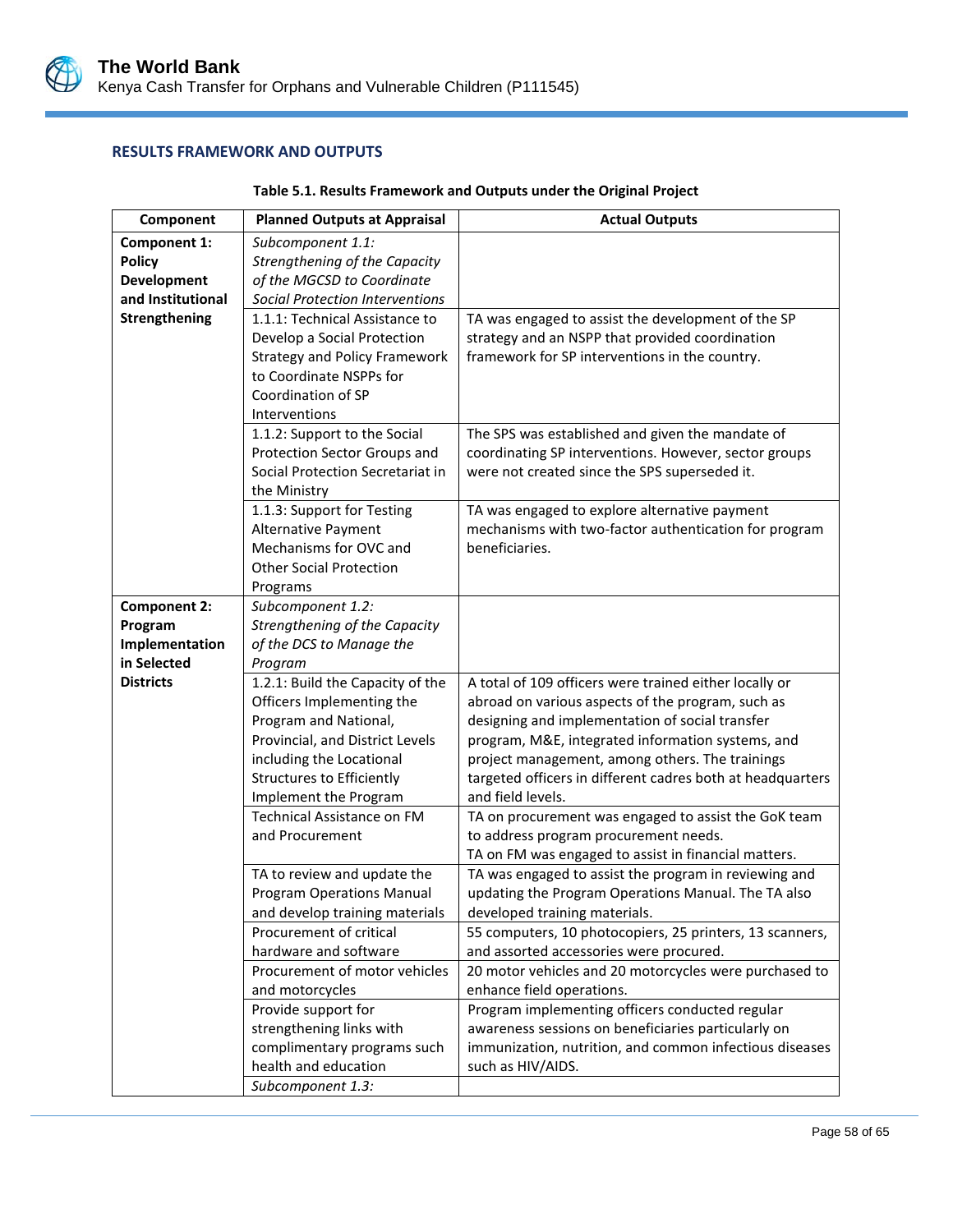

| Component | <b>Planned Outputs at Appraisal</b>                                                                                                                                  | <b>Actual Outputs</b>                                                                                                                                                                        |
|-----------|----------------------------------------------------------------------------------------------------------------------------------------------------------------------|----------------------------------------------------------------------------------------------------------------------------------------------------------------------------------------------|
|           | Governance and Accountability                                                                                                                                        |                                                                                                                                                                                              |
|           | 1.3.1: Technical Assistance to<br>develop a Communication<br>Strategy, Design and<br>Development of Information,<br><b>Education and Communication</b><br>Materials. | TA was engaged to assist in developing the Program<br>Communication Strategy and other program promotional<br>materials such as IEC. Training was organized for the<br>officers on the same. |
|           |                                                                                                                                                                      | TA also assisted in creating a program website and link it<br>to the ministry website.                                                                                                       |
|           | 1.3.3: Conducting<br>Beneficiaries' Satisfaction<br>Assessment                                                                                                       | A firm was engaged to conduct three rounds of program<br>implementation beneficiary satisfaction surveys (PIBS).<br>Only two rounds were completed.                                          |
|           | Subcomponent 1.4:<br>Management Information,<br>Monitoring and Evaluation                                                                                            |                                                                                                                                                                                              |
|           | 1.4.1: TA to Support Upgrade<br>of the Program MIS to<br>Incorporate Financial<br>Management Modules Linked<br>to PSP                                                | TA was engaged to (a) upgrade the program MIS, (b)<br>improve PMT score, (c) improve targeting mechanism,<br>and (d) develop an FM module linked to the PSP.                                 |
|           | 1.4.2: Provide an Alternative<br>Internet Connectivity at<br>National, Provincial, and<br>District Level                                                             | A firm was engaged to provide alternative interment<br>connectivity at the national level. Some provincial and<br>districts offices were connected through modems.                           |
|           | 1.4.3: TA to strengthen the<br>program M&E system for<br>efficient program<br>implementation                                                                         | A firm was engaged to conduct program operational and<br>impact evaluation.                                                                                                                  |
|           | Subcomponent 2.1: Cash<br>Benefits for OVC HHs in<br>selected districts                                                                                              |                                                                                                                                                                                              |
|           | 2.1.1: Scale-up of program in<br>terms of coverage by 56,000<br>households in 25 selected<br>districts by 2013                                                       | The number of households was exceeded by the target<br>year since 153,323 households were being supported by<br>2013 in 69 districts.                                                        |
|           | Subcomponent 2.2 Transaction<br>Costs for Cash Transfers                                                                                                             |                                                                                                                                                                                              |
|           | 2.2.1: Funds for delivery of<br>cash transfers to beneficiary<br>households                                                                                          | The funds supported the officers in the field to effectively<br>implement the program and also meet the cost of paying<br>commissions due to PSPs.                                           |

### **Results Framework and Achievement under the AF**

| Component                 | <b>Planned Outputs at Appraisal</b>  | <b>Actual Outputs</b> |
|---------------------------|--------------------------------------|-----------------------|
| Component 1:              | Subcomponent 1.1:                    |                       |
| <b>Policy Development</b> | <b>Strengthening Program Systems</b> |                       |
| and Institutional         | to Ensure Good Governance            |                       |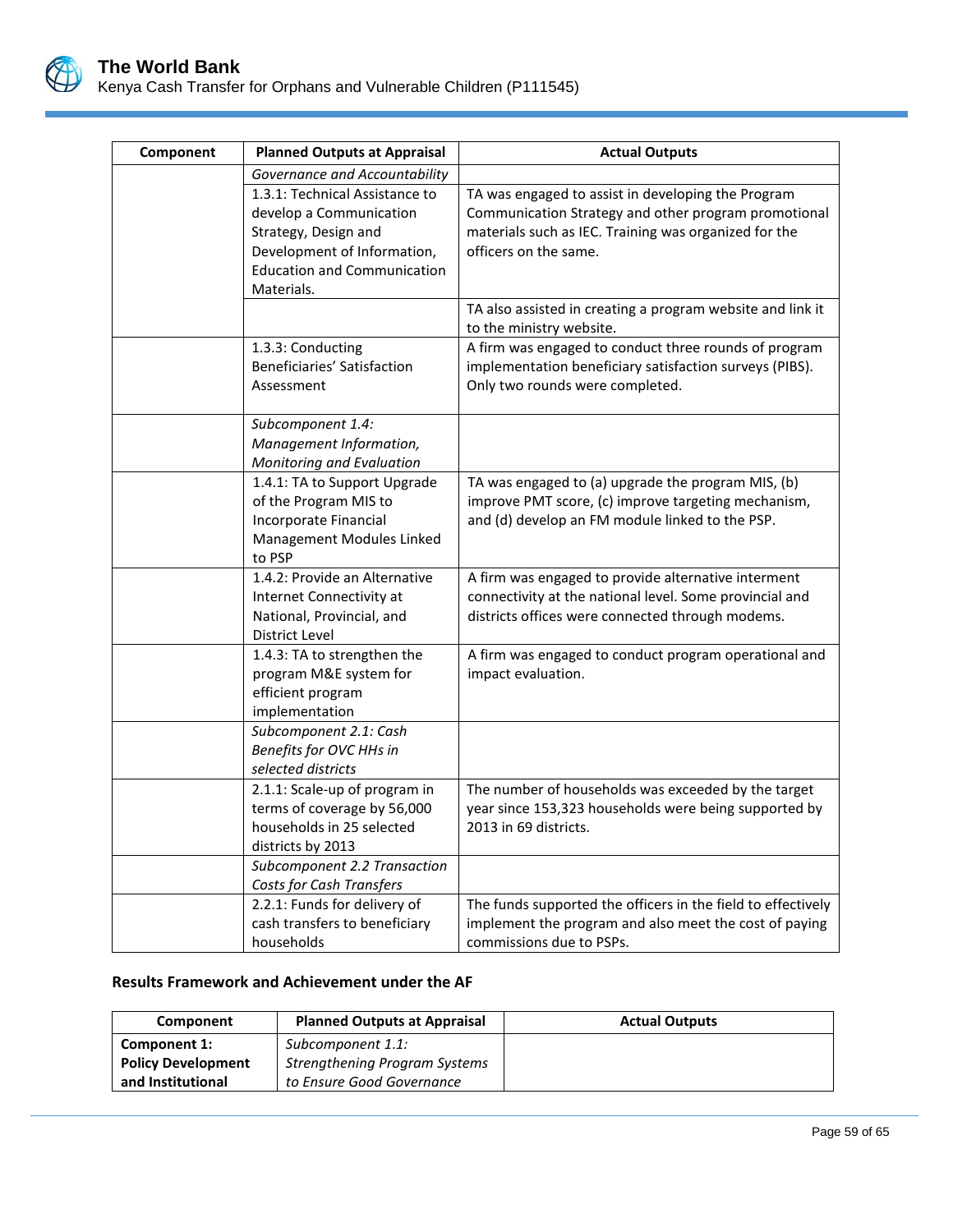

| Component     | <b>Planned Outputs at Appraisal</b>                            | <b>Actual Outputs</b>                                                                     |
|---------------|----------------------------------------------------------------|-------------------------------------------------------------------------------------------|
| Strengthening | 1.1.1: TA to Support the                                       | A firm was engaged to conduct biometric                                                   |
|               | <b>Expansion of Biometric</b>                                  | enrolment for beneficiaries who were paid                                                 |
|               | Enrolment for the Programs to                                  | biometrically through the new payment                                                     |
|               | <b>Facilitate Payment</b>                                      | mechanism.                                                                                |
|               | Authentication and Pilot                                       |                                                                                           |
|               | Alternative Payment                                            |                                                                                           |
|               | Mechanisms                                                     |                                                                                           |
|               | 1.1.2: Procurement of Additional                               | 191 desktop computers, 20 photocopies, 263                                                |
|               | Computers, Hardware, Software,                                 | printers, 350 laptops, 124 cameras, 1,545                                                 |
|               | and Related Equipment                                          | tablets, 38 scanners, 38 fireproof cabinets, and                                          |
|               |                                                                | assorted accessories were procured.                                                       |
|               | 1.1.3: Procurement of More                                     | 51 motor vehicles were procured.                                                          |
|               | Motor Vehicles to Support Field<br>Operations                  |                                                                                           |
|               | 1.1.4: Refurbishment of Offices                                | Offices were refurbished to accommodate MIS                                               |
|               | to Accommodate MIS                                             | and data clerks in the National Social Security                                           |
|               |                                                                | Fund - Block C 4th floor.                                                                 |
|               | 1.1.5: TA to Review Effectiveness                              | A TA successfully reviewed the CT-OVC targeting                                           |
|               | of Targeting Process of CT-OVC                                 | process and documented proposal to improve                                                |
|               | and other NSNP Program to                                      | PMT.                                                                                      |
|               | Improve Harmonizing Program                                    |                                                                                           |
|               | Targeting                                                      |                                                                                           |
|               | Subcomponent 1.2: Harmonizing                                  |                                                                                           |
|               | Cash Transfer Programs to                                      |                                                                                           |
|               | <b>Improve Sector Coherence</b>                                |                                                                                           |
|               | 1.2.1: TA to Support in                                        | A firm was engaged to develop a harmonization                                             |
|               | Developing a Consolidation<br>Strategy for the Programs in the | and consolidation strategy for the NSNP program<br>to improve targeting.                  |
|               | Ministry                                                       |                                                                                           |
|               | 1.2.2: TA to Carry out PIBS for                                | A firm was engaged to regularly carry out rounds                                          |
|               | the NSNP Services                                              | of PIBS to assess the levels of beneficiaries'                                            |
|               |                                                                | satisfactions on program services                                                         |
|               | 1.2.3: Review and Update                                       | The Program Operations Manual was reviewed                                                |
|               | <b>Programs Operations Manuals</b>                             | and consolidated into one manual for the                                                  |
|               | Regularly                                                      | consolidated cash transfer program                                                        |
|               | 1.3: Capacity Building for                                     |                                                                                           |
|               | <b>Expanding the Cash Transfer</b>                             |                                                                                           |
|               | Programs to Promote More                                       |                                                                                           |
|               | Comprehensive and Equitable                                    |                                                                                           |
|               | Coverage                                                       |                                                                                           |
|               | 1.3.1: Support Activities toward                               | Over 220,000 new beneficiaries were enrolled                                              |
|               | Scale-up of program to Cover<br>More Households                | into the three programs.                                                                  |
|               | 1.3.2: Funding for Temporary                                   |                                                                                           |
|               | Staff to Support the Enrolment                                 | 210 temporary staff were recruited to support<br>program implementation both at field and |
|               | at Field Level                                                 | national levels                                                                           |
| Component 2:  | 1.3.1: Strengthen the Ability of                               | 40,000 households were supported through CTs                                              |
| Program       | Poor and Vulnerable Households                                 |                                                                                           |
|               |                                                                |                                                                                           |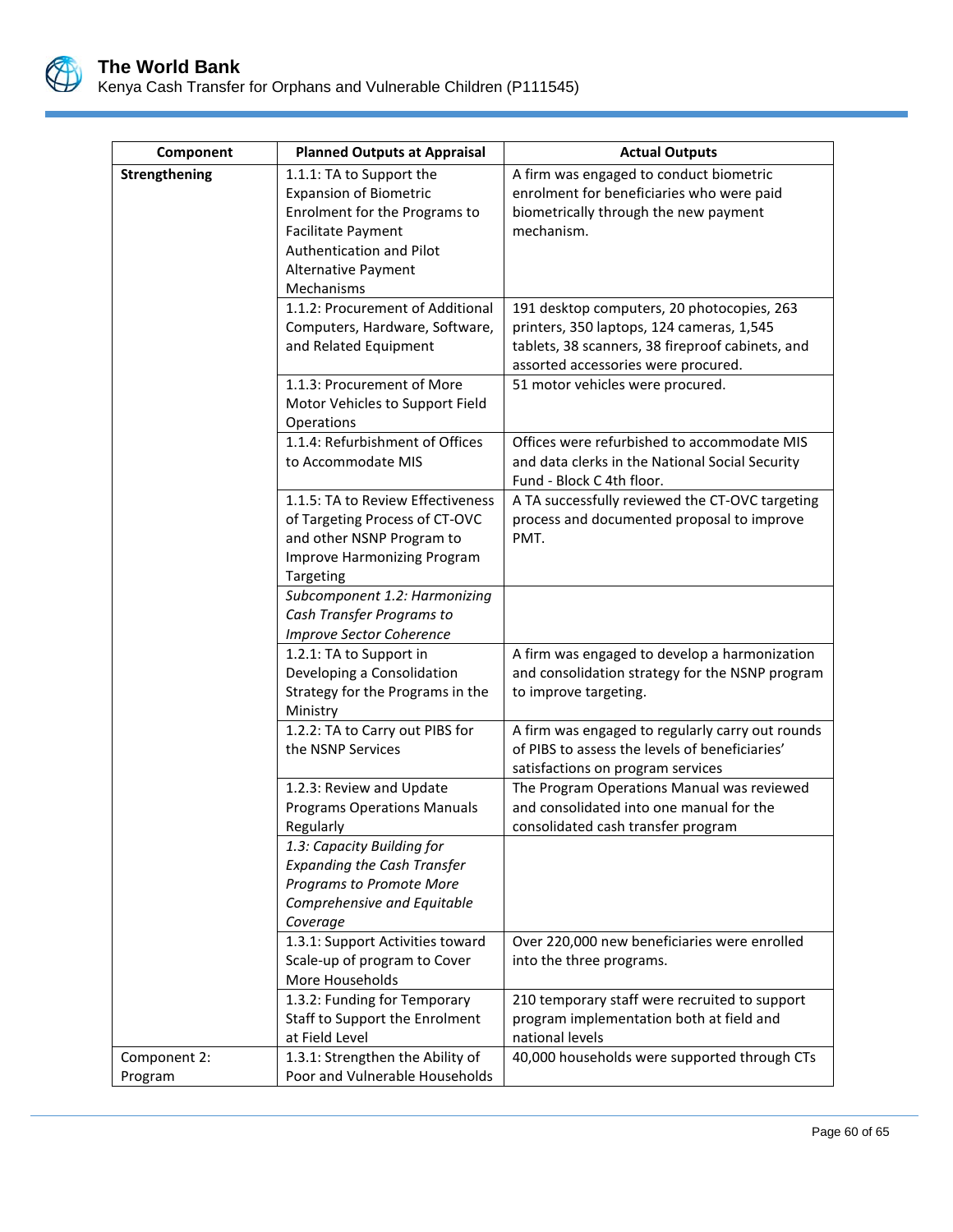

| Component             | <b>Planned Outputs at Appraisal</b> | <b>Actual Outputs</b>                      |
|-----------------------|-------------------------------------|--------------------------------------------|
| Implementation in     | to Protect and Care for OVC and     |                                            |
| Selected Sub-Counties | Promote their Human Capital         |                                            |
|                       | 1.3.2: Support Administrative       | Funds were made available to (a) finance   |
|                       | <b>Activities Geared toward</b>     | targeting and enrolment processes of new   |
|                       | Delivery of Cash Transfer           | beneficiaries and (b) commissions to PSPs. |

### **PROJECT COORDINATION AND MANAGEMENT**

25. From its inception, the Program was coordinated, managed, and implemented by the DCS staff at the national, provincial, and district levels up to 2013 when Kenya's new constitution was promulgated, thus changing the country's administrative units from province to counties and districts to sub-counties. Even then, the Program management remained with the DCS until July 2016 when the SAU was established and given the mandate of coordinating the three CT programs. Currently, implementation of the Program is coordinated by the SAU at the national level while the implementation at county and subcounty levels is still being implemented by DCS staff with liaison officers acting as a link between the SAU and the department.

### **BORROWER'S OWN PERFORMANCE DURING PROJECT PREPARATION AND IMPLEMENTATION**

26. The GoK has since the start of the Program remained committed to achieving project objectives as depicted by continuous and increased allocation of funds to the Program since 2005. The GoK has developed and continues to develop necessary policies to provide an enabling environment under which the program is implemented, specifically, the NSPP and other documents, which have facilitated program implementation such as the Program Operations Manual, consolidation strategy, BOS, among others. Currently, the GoK is in the process of amending the Social Assistance Act 2013 to be in line with new trends in the social assistance sector. The GoK has maintained its oversight role in monitoring implementation of the program.

27. The ministry implementing the program played its role of coordinating the program activities and ensuring their completion in time. Major accomplishments of the program so far are the following:

- A robust MIS to process the program beneficiary's data
- Consolidation of the CTs into one program
- Harmonization of the targeting methodology for all CT programs
- Setting up of a G&CM mechanism
- An elaborate M&E system for the program

28. The staff tasked with implementation of the program, although few in number, remain motivated to carry out the duties. The above aspects, coupled with the cooperation from different supportive sections of the ministry, made the successful implementation and achievement of its objectives possible. The GoK, through the implementing department, always strived to ensure that all that what was expected was done in time. Some of these were regular funds requests through preparation of quarterly IFRs and required internal and external audits.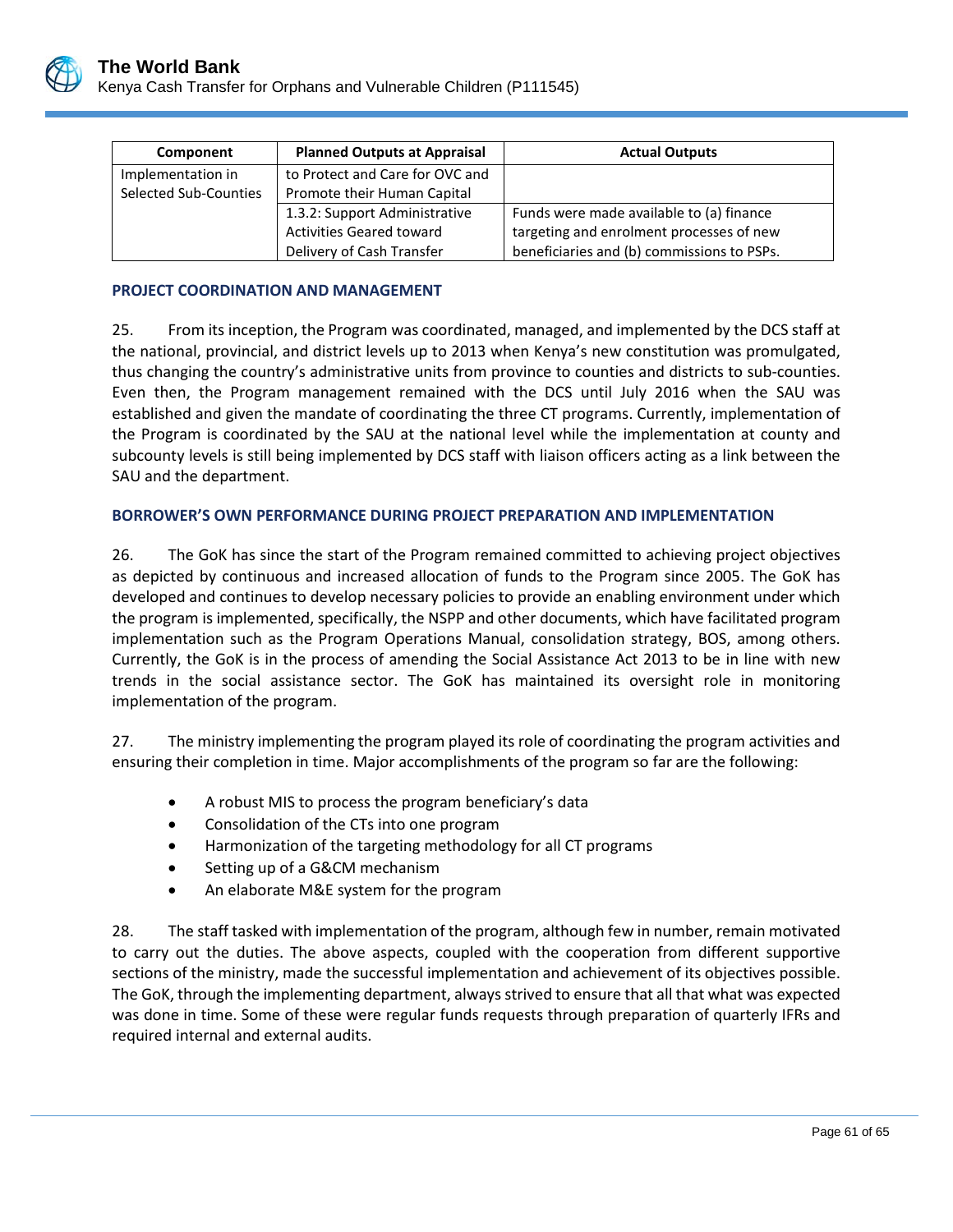

29. However, a co-responsibility aspect of the program, which was piloted midstream was found to be cumbersome to implement and was discontinued. This was because it relied on other agencies of the GoK for its implementation and was also quite costly because it required engagement of temporary staff at the community level to regularly collect data.

### **PERFORMANCE OF WORLD BANK AND OTHER PARTNERS DURING PROJECT PREPARATION AND IMPLEMENTATION**

### **Assessment of World Bank**

30. The World Bank Kenya country team worked very closely with the GoK right from the project design through to Implementation. The project design preparation was supported significantly by TA of the World Bank. The setting of the PDOs was done in consultation with the GoK to ensure they were in line with the GoK sector priorities of alleviating the situation of OVC in the country. The regular consultative meetings and periodic joint review missions held during the program implementation assisted in addressing various issues and bottlenecks experienced and suitable solutions found.

31. Changes made to the project subcomponents during the implementation were carefully made to ensure they maintained the original PDO.

32. The World Bank team took an active role in coordinating other partners, in particular UNICEF, DFID, and the WFP, whose technical and financial support greatly contributed toward improvement of the Program.

### **Assessment of DFID**

33. The DFID staff actively participated during the project design and implementation by offering their technical support in areas of need. Their periodic reviews and sharing of their findings greatly contributed to identifying program weakness, and recommendations made improved program delivery. DFID provided co-financing to the Project, which supported 40,000 beneficiary households through payments of monthly stipend up to June 2017 and further continued to strengthen the ministry capacity to implement the program through provision of necessary equipment and vehicles.

34. The relationship between the GoK and the World Bank together with other partners remained sound throughout the project period (2009-2018). The support received from the World Bank, DFID, and other partners has greatly supported expansion of the Program to be a national program.

### **DESCRIPTION OF THE PROPOSED ARRANGEMENTS FOR ENSURING PROJECT SUSTAINABILITY**

35. The GoK is very committed to sustain the achievement of the completed project and continue to expand the coverage of the program as evidenced by full takeover of financing of the program from the exchequer. In addition, the GoK has absorbed 210 officers who were previously on contract term into permanent term, which is a boost to the existing staff in the implementing departments. Further, the GoK is in the process of amending the Social Assistance Act 2013 to adequately anchor the funding into a law thus giving legal basis under which the program will continue to operate. The MLSP has also created the SAU and deployed staff at the national level with the sole mandate of coordinating implementation of the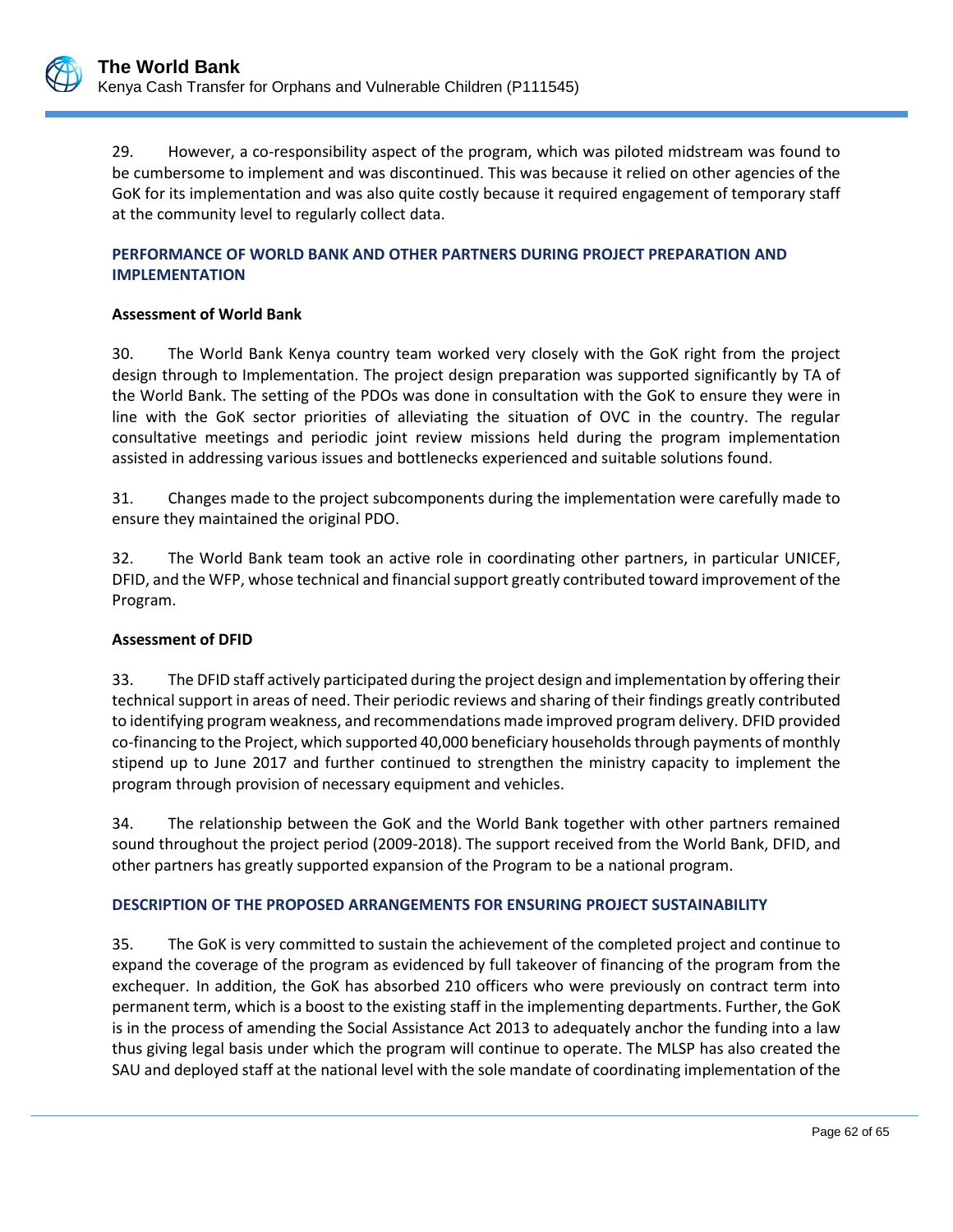program. The unit has developed a robust Program MIS, which automates all the Program processes right from household identification to final payment reconciliation and generation of reports. And a new payment model has been launched with multiple PSPs contracted to provide an account-based payment system that is more secure and accessible and that encourages beneficiaries' savings.

### **FINANCIAL EVALUATION OF THE PROJECT**

*Total Project Cost to Date*

- 36. IDA financing:
	- Original project was US\$50 million.
	- DFID Trust Fund in the original project was US\$34 million.
	- UNICEF funding was US\$12 million.
	- DFID Trust Fund under the AF was US\$56.4 million.
	- AF was US\$10 million.
	- GoK contribution toward the Project was US\$477million.

#### *Lessons Learned*

- Targeted CT programs are most appropriate for developing countries where poverty level is high and resources are limited.
- CT programs can be used as a strategy to mitigate poverty among the poor communities.
- Targeting process for CTs is transparently done by involving community representatives at different levels, which increases community ownership and reduces complaints.
- CTs empower the poor and disadvantaged segments of the population.
- CT programs promote micro-level investments through multiplier effects.
- Regular and predictable CTs enhance dignity and credit worthiness among beneficiaries.

#### **Conclusion**

37. The Project was designed according to the GoK priorities toward addressing poverty and vulnerability in the country. The objectives set were crucial, for they not only strengthened the capacity of the GoK to manage and coordinate the program but also supported the GoK's rapid expansion of the program to cover all constituencies in the country. The Project played a central role in strengthening capacities of government institutions and systems to deliver cash transfer effectively and efficiently to the neediest households.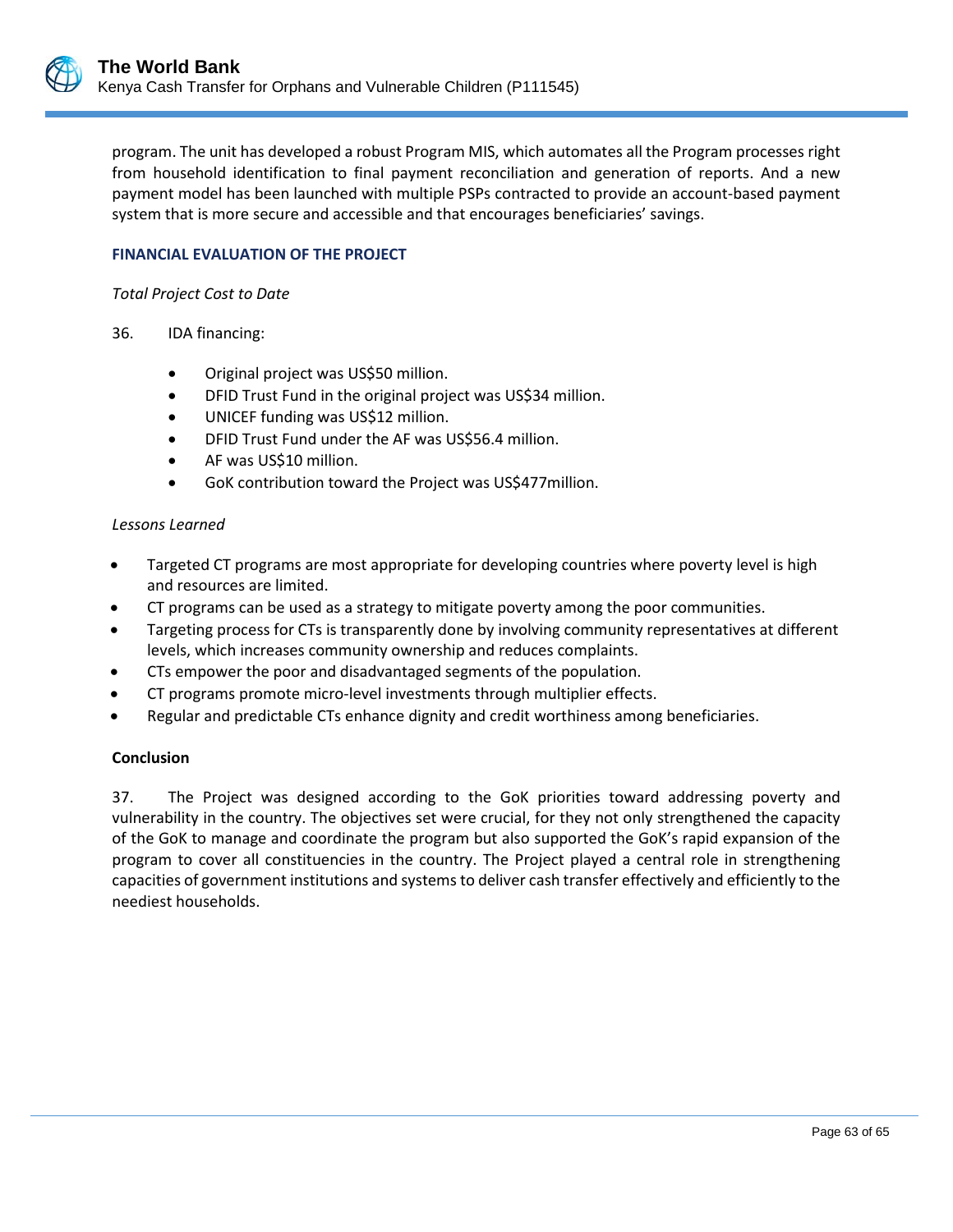

### **ANNEX 6. SUPPORTING DOCUMENTS**

- <span id="page-67-0"></span>1. UNICEF Frequently Asked Questions - May 2006
- 2. World Bank Option Paper for CT-OVC December 2006
- 3. Management Letters 2013–18
- 4. Evolution of the GoK Cash Transfer Program January 2007
- 5. DFID Fiduciary Assessment of the CT-OVC April 2007
- 6. Integrated Safeguards Data Sheet May 1, 2007
- 7. Operations Manual for Consolidated Cash Transfer Program (MLSP) June 2017
- 8. Project Concept Note April 7, 2008
- 9. Project Information Document (June 30, 2008)
- 10. Draft Communication Strategy for CT-OVC (MGCSD) September 2008
- 11. Minutes of Quality Enhancement Review October 2, 2008
- 12. Minutes of Project Concept Note June 4, 2008
- 13. Project Appraisal Document (Report No. 44040-KE) February 20, 2009
- 14. Financing Agreement Credit 4553-KE May 8, 2009
- 15. TF Administration Arrangement (TF 071488) May 18, 2010
- 16. Additional Financing Decision Note September 10, 2013
- 17. Project Paper for the Additional Financing (Report No. PAD731) October 8, 2013
- 18. Decision Note on Additional Financing September 10, 2013
- 19. Minutes of Negotiations for Additional Financing October 2, 2013
- 20. Second Additional Contribution and Amendment to the TF071488 November 1, 2013
- 21. Financing Agreement Credit 5312-KE December 5, 2013
- 22. Grant Agreement TF097272, December 19, 2013
- 23. Amendment to the TF 071477 Administration Arrangements October 7, 2014
- 24. Annual Reports NSNP October 2016, 2017
- 25. Review of the Special Audit Report of the Auditor General February 14, 2017
- 26. Special Audit Report: Refund of Questioned Expenditures December 4, 2017
- 27. Operational Monitoring Report (Sixth Monitoring Cycle) PricewaterhouseCoopers Limited -June 2018
- 28. Borrower's Contribution to ICR October 2018
- 29. Aide Memoires 2006–18
- 30. Implementation Status and Results reports (ISRs) 2009–18
- 31. Management and other important correspondence 2013–18
- 32. Beneficiary Outreach Strategy and Action Plan May 2018
- 33. Project Appraisal Document for the Kenya Social Protection and Economic Inclusion Project October 2018
- 34. Program Implementation and Beneficiary Survey II October 2018